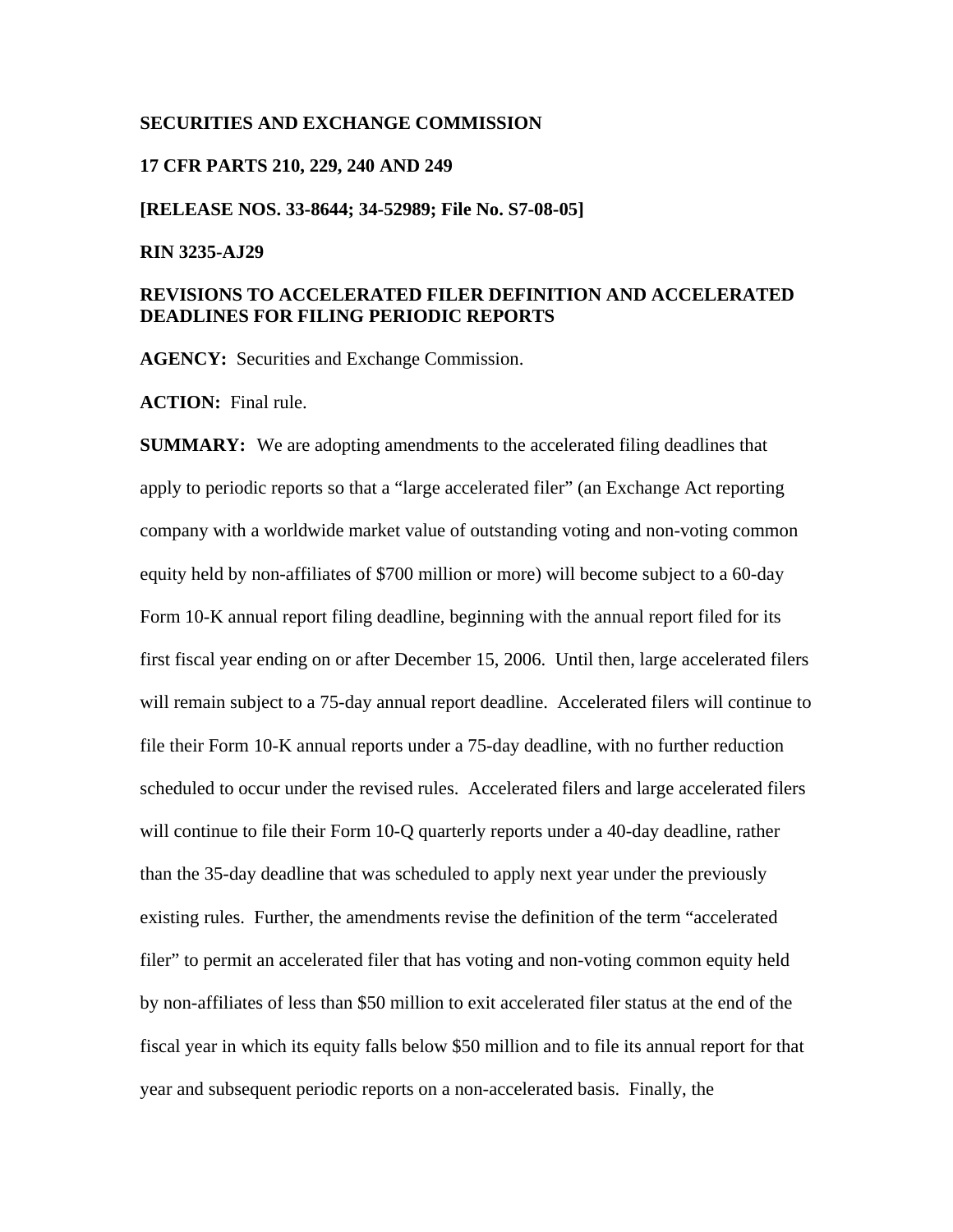amendments permit a large accelerated filer that has voting and non-voting common equity held by non-affiliates of less than \$500 million to exit large accelerated filer status at the end of the fiscal year in which its equity falls below \$500 million and to file its annual report for that year and subsequent periodic reports as an accelerated filer, or a non-accelerated filer, as appropriate.

**DATES:** Effective Date: December 27, 2005.

Compliance Dates: See Section III.D.

**FOR FURTHER INFORMATION CONTACT:** Katherine W. Hsu, Special Counsel, Office of Rulemaking, at (202) 551-3430, Division of Corporation Finance, U.S. Securities and Exchange Commission, 100 F Street, NE, Washington, DC 20549. **SUPPLEMENTARY INFORMATION:** We are adopting amendments to Rules 3-01, 3-09 and 3-12<sup>1</sup> of Regulation S-X,<sup>2</sup> Item 101<sup>3</sup> of Regulation S-K,<sup>4</sup> Forms 10-Q, 10-K and 20-F<sup>5</sup> under the Securities Exchange Act of 1934 ("Exchange Act")<sup>6</sup> and Exchange Act Rules 12b-2, 13a-10 and 15d-10.7

 $\mathbf{1}$ 17 CFR 210.3-01; 17 CFR 210.3-09; and 17 CFR 210.3-12.

<sup>2</sup> 17 CFR 210.1-01 et seq.

<sup>3</sup> 17 CFR 229.101.

<sup>4</sup> 17 CFR 229.10 et seq.

<sup>5</sup> 17 CFR 249.308a; 17 CFR 249.310; and 17 CFR 249.220f.

<sup>6</sup> 15 U.S.C. 78a et seq.

<sup>7</sup> 17 CFR 240.12b-2; 17 CFR 240.13a-10; and 17 CFR 240.15d-10.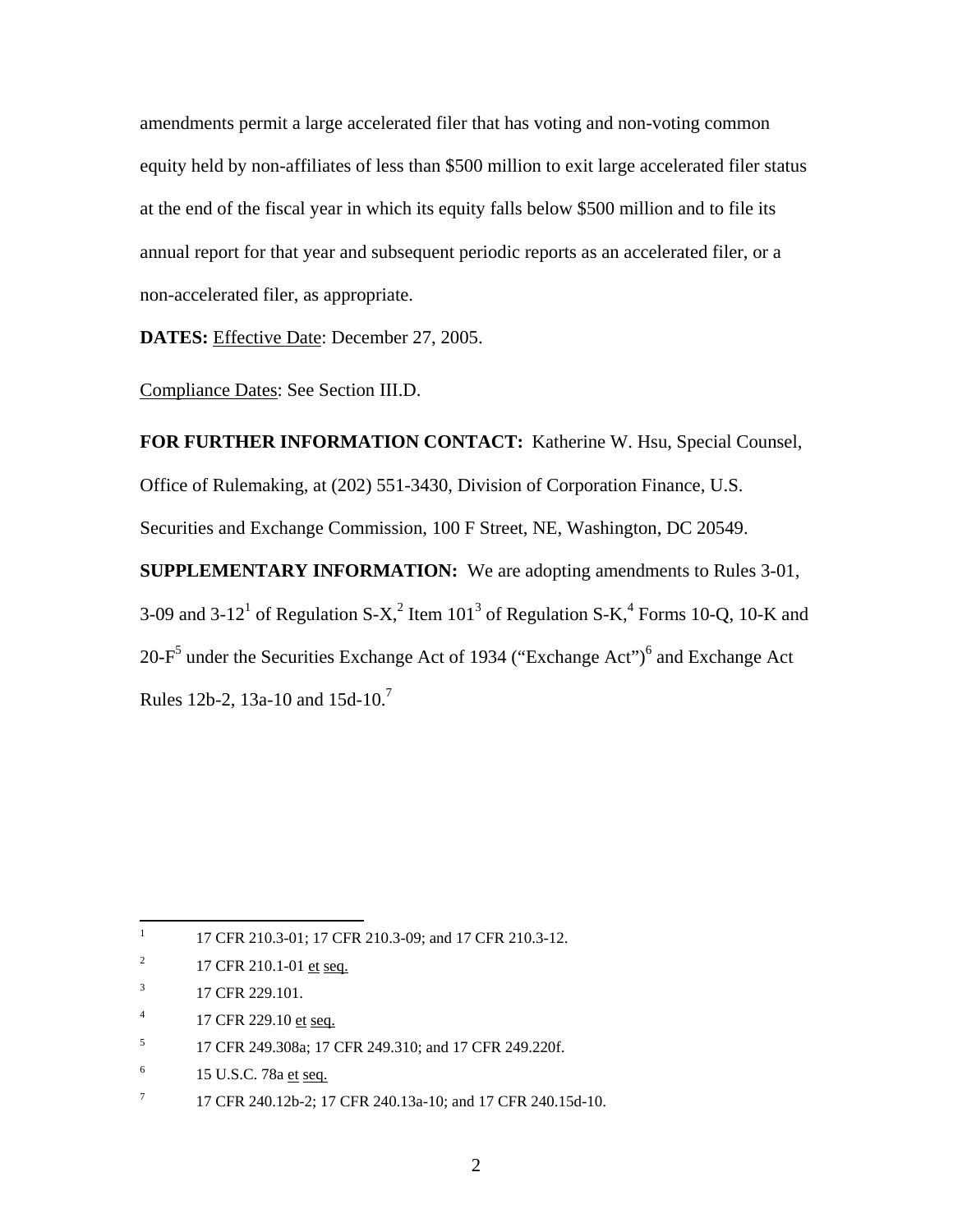# **Table of Contents**

- I. Background
- II. Proposed Amendments
- III. Discussion of Final Amendments We Are Adopting Today
	- A. Amended Accelerated Filing Deadlines for Annual Reports on Form 10-K and Quarterly Reports on Form 10-Q
		- 1. Deadlines for Accelerated Filers that Are Not Large Accelerated Filers
		- 2. Large Accelerated Filers
		- 3. Form 10-K Deadline for Large Accelerated Filers
		- 4. Form 10-Q Deadline for Large Accelerated Filers
		- 5. Other Comments on the Amended Filing Deadlines
	- B. Exit Requirements from Accelerated Filer and Large Accelerated Filer Status
	- C. Other Amendments
	- D. Effective Date and Compliance Dates
- IV. Paperwork Reduction Act
- V. Cost-Benefit Analysis
	- A. Accelerated Filing Deadlines
		- 1. Benefits
		- 2. Costs
	- B. Exiting Accelerated Filer or Large Accelerated Filer Status
- VI. Consideration of Impact on the Economy, Burden on Competition and Promotion of Efficiency, Competition and Capital Formation
- VII. Final Regulatory Flexibility Analysis
	- A. Need for the Amendments
	- B. Significant Issues Raised by Public Comment
	- C. Small Entities Subject to the Final Amendments
	- D. Projected Reporting, Recordkeeping, and Other Compliance Requirements
	- E. Agency Action to Minimize Effect on Small Entities
- VIII. Update to Codification of Financial Reporting Policies
- IX. Statutory Authority and Text of Amendments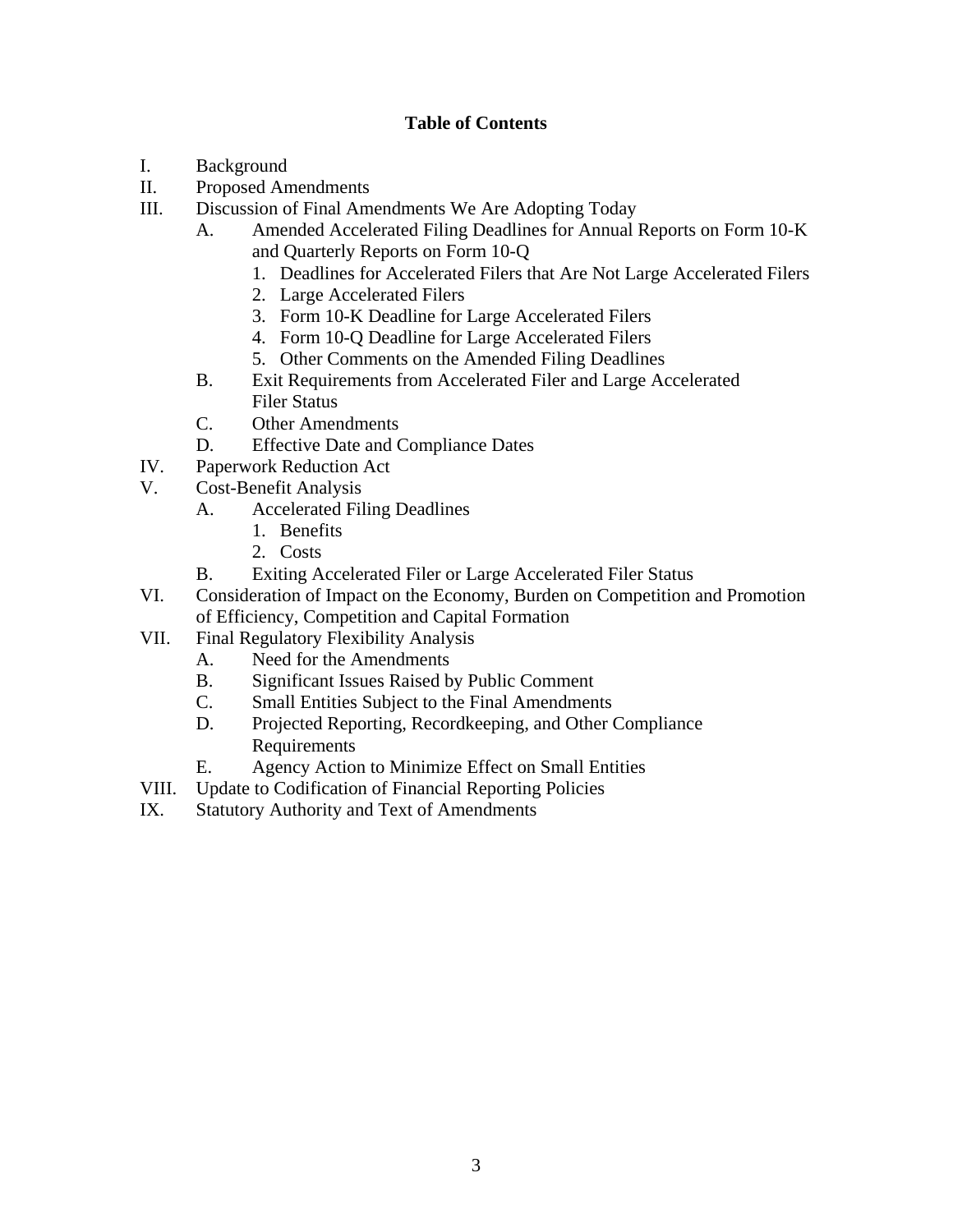# **I. Background**

The Commission first established the accelerated filing deadlines for periodic reports filed by larger public companies in September 2002.<sup>8</sup> The rules provided for a system of filing deadlines that required companies meeting the accelerated filer definition in Rule 12b-2 of the Exchange Act to file their Form 10-K annual reports and Form 10-Q quarterly reports under deadlines that were shorter than the 90-day Form 10-K and 45 day Form 10-Q deadlines that previously applied to all companies filing these forms. Accelerated filers generally included companies with an aggregate market value of voting and non-voting common equity held by non-affiliates of the issuer (referred to as "public float") of \$75 million or more, as of the last business day of the issuer's most recently completed second fiscal quarter.<sup>9</sup> The definition of an accelerated filer was based, in part, on the requirements for registration of primary offerings for cash on Form S-3.<sup>10</sup>

The 2002 rules provided for a gradual three-year phase-in period in order to transition accelerated filers into filing under shortened deadlines and to afford companies and their auditors more time to make the requisite adjustments to their schedules to

9

8

Release No. 33-8128 (Sept. 5, 2002) [67 FR 58480].

Under the accelerated filer rules, before today's adoption of the amendments, a company was an accelerated filer once it met all of the following conditions as of the end of its fiscal year:

<sup>•</sup> the issuer had an aggregate market value of voting and non-voting common equity held by non-affiliates of the issuer of \$75 million or more, as of the last business day of the issuer's most recently completed second fiscal quarter;

<sup>•</sup> the issuer had been subject to the reporting requirements of Section  $13(a)$  or  $15(d)$  of the Exchange Act [15 U.S.C. 78m(a) or 78o(d)] for a period of at least 12 calendar months;

<sup>•</sup> the issuer previously had filed at least one annual report; and

<sup>•</sup> the issuer was not eligible to use Forms 10-KSB and 10-QSB [17 CFR 249.310b and 17 CFR 249.308b] for its annual and quarterly reports.

<sup>&</sup>lt;sup>10</sup> 17 CFR 239.13. See Section II.B.3 in Release No. 33-8128.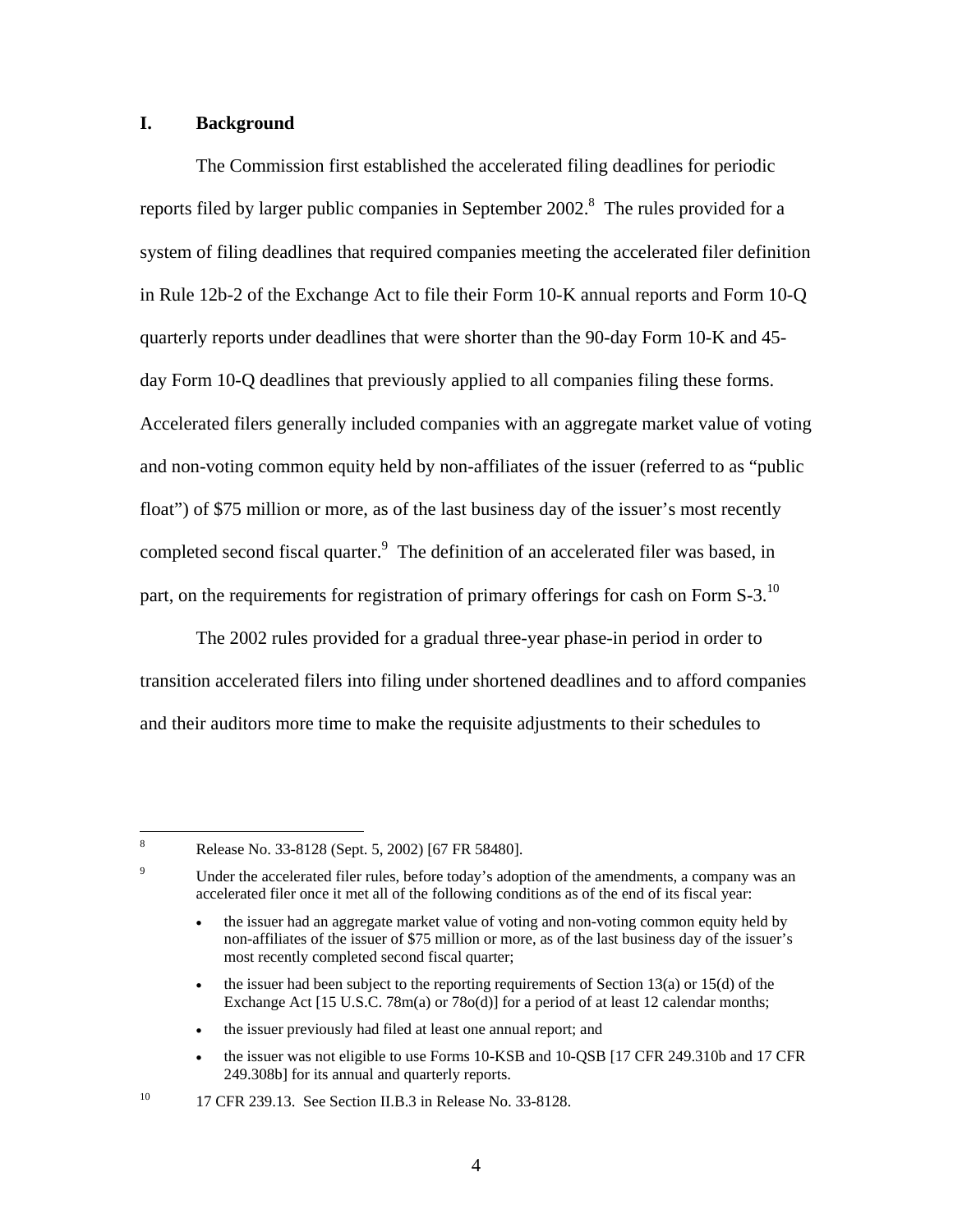prepare for the new deadlines.<sup>11</sup> The rules ultimately would have shortened the Form 10-K annual report deadline to 60 days after fiscal year end, and the Form 10-Q quarterly report deadline to 35 days after fiscal quarter end, for all accelerated filers. Companies that did not meet the Exchange Act definition of an accelerated filer were permitted to continue filing annual reports under a 90-day deadline and quarterly reports under a 45 day deadline.

In the 2002 adopting release, we stated our belief that periodic reports filed under the Exchange Act contain valuable information for investors, and expressed concern that an undue delay in making available the periodic report information may cause the information to be less valuable to investors.<sup>12</sup> We also acknowledged the need to balance the demand for timely information to investors with the time companies need to prepare their reports without undue burden. We further emphasized that the amended filing deadlines should speed the flow of information to investors without sacrificing accuracy or completeness or imposing undue burden and expense on registrants.<sup>13</sup>

During the three-year phase-in period, the accelerated filing deadlines have remained a topic of discussion. In particular, in year two of the phase-in period, issuers and their auditors expressed concern over their ability to make the necessary preparations to file reports on a timely basis, especially given our adoption of new reporting and

13 Id.

 $11$ 11 The phase-in schedule adopted in 2002 provided for a 75-day annual report deadline for accelerated filers beginning with the annual report filed for fiscal years ending on or after December 15, 2003 and before December 15, 2004, and a 40-day quarterly report deadline for subsequently filed quarterly reports. Under the 2002 schedule, a 60-day annual report deadline was scheduled to be implemented for annual reports filed for fiscal years ending on or after December 15, 2004 and a 35-day quarterly report deadline was to apply to subsequently filed quarterly reports.

<sup>&</sup>lt;sup>12</sup> Section II.A.1 in Release No. 33-8128.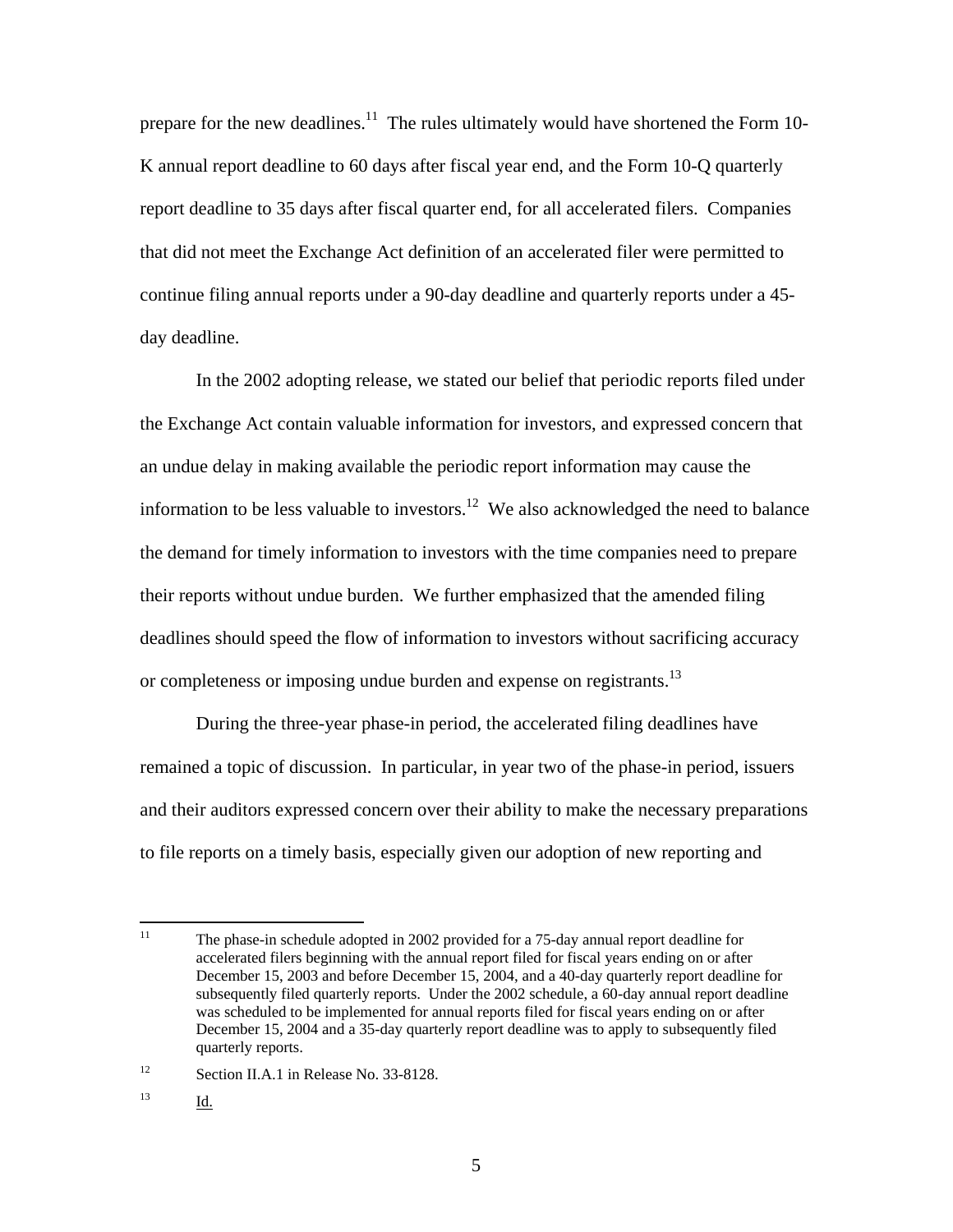attestation requirements regarding the effectiveness of internal control over financial reporting under Section 404 of the Sarbanes-Oxley Act of 2002.<sup>14</sup> Our rules implementing Section 404 require companies to include in their annual reports a report of management on the company's effectiveness of internal control over financial reporting and an accompanying auditor's report, and to evaluate, as of the end of each fiscal quarter,  $15$  any change in the company's internal control over financial reporting.  $16$ 

We first acted in response to these concerns in February 2004 when we extended the Section 404 compliance dates to require an accelerated filer to begin complying with the internal control over financial reporting requirements for its first fiscal year ending on or after November 15, 2004, rather than its first fiscal year ending on or after June 15, 2004.17 Then, in November 2004, we postponed the final phase-in of the accelerated filing deadlines for one year.<sup>18</sup> As a result of the postponement, prior to our action today, the final phase-in of the accelerated filing deadlines was scheduled to occur beginning with periodic filings made in 2006. Specifically, accelerated filers were to become subject to the 60-day deadline beginning with their annual reports on Form 10-K filed for fiscal years ending on or after December 15, 2005, and to the 35-day deadline for their subsequently filed quarterly reports on Form 10-Q.

 $14<sup>1</sup>$ 15 U.S.C. 7262.

<sup>&</sup>lt;sup>15</sup> In the case of a foreign private issuer filing on Forms 20-F and 40-F [17 CFR 249.20f and 249.40f], this evaluation is conducted as of the end of each fiscal year.

<sup>&</sup>lt;sup>16</sup> Exchange Act Rules 13a-15 and 15d-15 [17 CFR 240.13a-15 and 17 CFR 240.15d-15] and Item 308 of Regulations S-K and S-B [17 CFR 229.308 and 17 CFR 228.308], as adopted in Release No. 33-8238 (June 5, 2003) [68 FR 36636].

<sup>&</sup>lt;sup>17</sup> Release No. 33-8392 (Feb. 24, 2004) [69 FR 9722]. The compliance date for a company that is not an accelerated filer has been extended until the company files an annual report for its first fiscal year ending on or after July 15, 2007. Release No. 33-8618 (Sept. 22, 2005) [70 FR 56825].

<sup>18</sup> Release No. 33-8507 (Nov. 17, 2004) [69 FR 68232].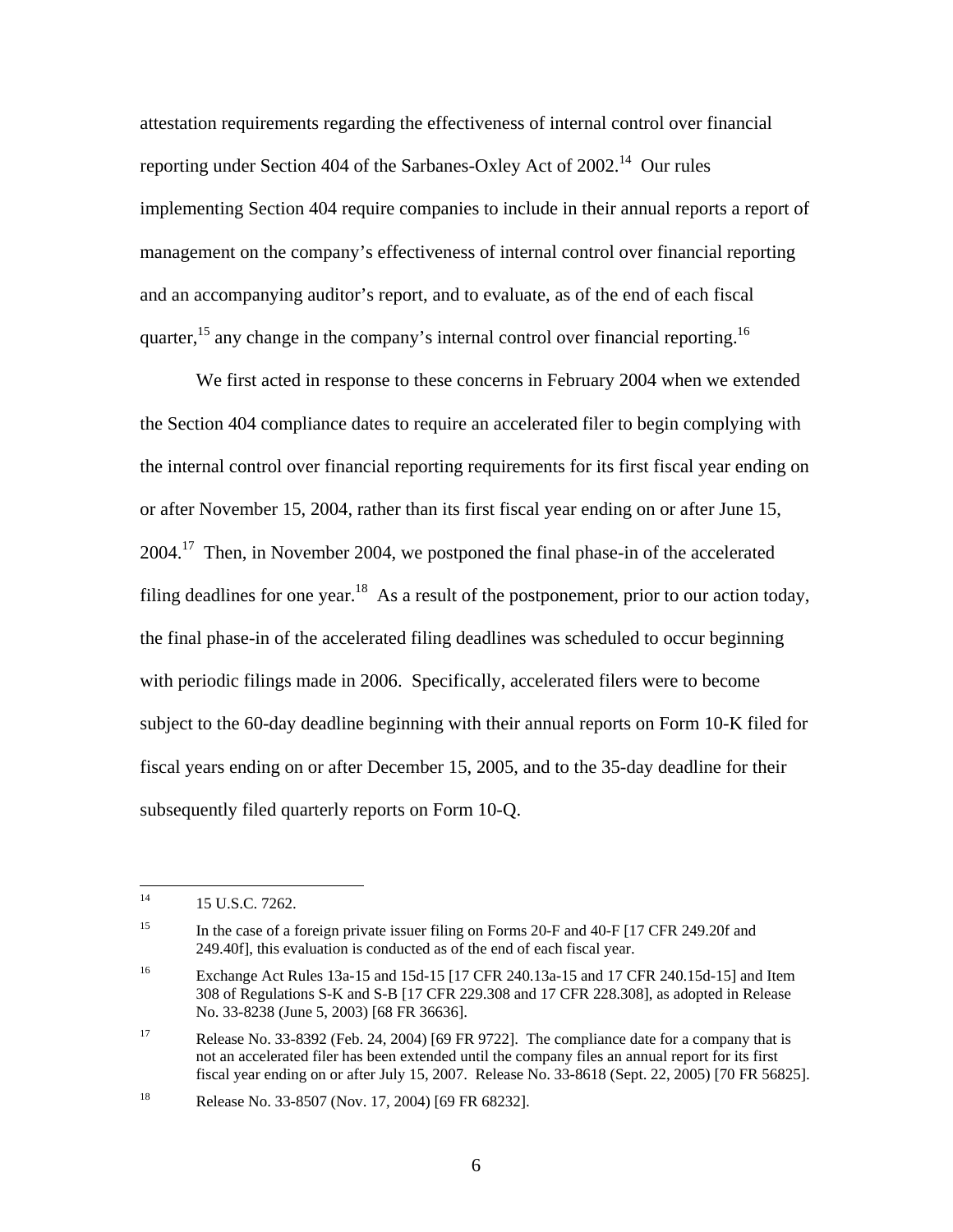## **II. Proposed Amendments**

On September 22, 2005, we proposed rule and form changes to the periodic report filing deadlines and to the Exchange Act Rule 12b-2 "accelerated filer" definition.<sup>19</sup> As noted in the proposing release, the proposed deadlines were consistent with a recommendation adopted by the SEC Advisory Committee on Smaller Public Companies on August 10, 2005 that smaller public companies not be made subject to any further acceleration of due dates for annual and quarterly reports.<sup>20</sup> The proposals also were prompted by discussions and comments provided at the Commission's roundtable on internal control over financial reporting, $^{21}$  comments related to our release on the temporary postponement of the final phase-in of the accelerated filing deadlines,  $^{22}$  and comments on our release proposing the Securities Offering Reform rules.<sup>23</sup>

The proposals that we issued in September of this year called for the establishment of three, rather than two, tiers of periodic report filing deadlines. The proposals contemplated the creation of a new "large accelerated filer" category of Exchange Act reporting companies to be comprised of issuers having \$700 million or

<sup>19</sup> Release No. 33-8617 (Sept. 22, 2005) [70 FR 56862].

<sup>&</sup>lt;sup>20</sup> Materials related to the August 10, 2005 meeting held by the SEC Advisory Committee on Smaller Public Companies are available on-line at http://www.sec.gov/info/smallbus/acspc.shtml.

<sup>&</sup>lt;sup>21</sup> See, e.g., testimony from Bob Miles of Washington Mutual and letters from Ernst & Young LLP ("E&Y") (Apr. 4, 2005); Glass Lewis & Co. (Apr. 12, 2005); and Crowe Chizek & Co. LLC (Mar. 28, 2005). Materials related to the roundtable, including an archived broadcast and a transcript of the roundtable are available on-line at http://www.sec.gov/spotlight/soxcomp.htm. The roundtable was held on April 13, 2005. See SEC Press Release Nos. 2005-20 (Feb. 22, 2005) and 2005-50 (Apr. 7, 2005).

<sup>&</sup>lt;sup>22</sup> See, e.g., letters from the AICPA; Becker & Poliakoff; P.A.; BDO Seidman, LLP ("BDO Seidman"); The Chubb Corporation, Deloitte & Touche LLP ("Deloitte"); E&Y; First Federal Bancshares of Arkansas; Federal Signal Corporation; Franklin Financial Services Corporation; MBNA Corporation; Pfizer Inc.; Protective Life Corporation; and Spectrum Organic Products, submitted in response to Release No. 33-8477 (Aug. 25, 2004) [69 FR 67392].

<sup>&</sup>lt;sup>23</sup> See, e.g., letters from the AICPA; BDO Seidman; E&Y; and KPMG, submitted in response to Release No. 33-8501 (Nov. 3, 2004) [69 FR 71126].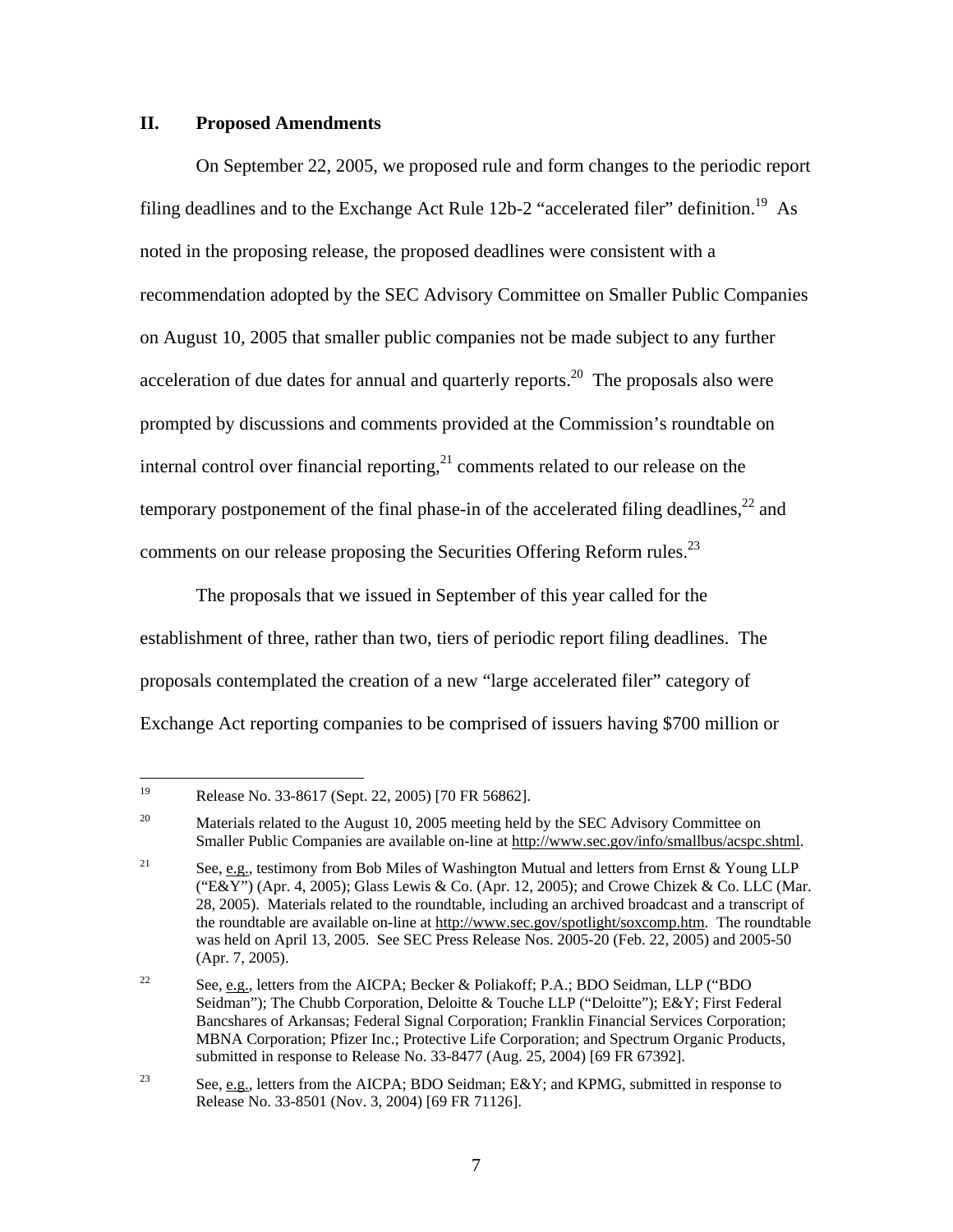more in public float. As a related change, the proposals would have revised the "accelerated filer" definition to include issuers having \$75 million or more, but less than \$700 million, in public float.

Under the proposals, the contemplated large accelerated filers were to be the only companies to remain subject to the previously adopted final phase-in of the accelerated filing transition schedule requiring annual reports on Form 10-K for fiscal years ending on or after December 15, 2005 to be filed within 60 days after fiscal year end. The proposed revisions would have permitted large accelerated filers to continue to file their quarterly reports on Form 10-Q within the same 40-day deadline under which accelerated filers have been filing these reports for the last two years.

Under the proposals, the final phase-in of accelerated deadlines would not have applied to the middle tier of companies, the accelerated filers. We proposed to permit those companies to continue to file their Form 10-K annual reports within a 75-day deadline and their Form 10-Q quarterly reports within a 40-day deadline. The 75-day and 40-day deadlines are the same deadlines under which accelerated filers have been filing their periodic reports for the last two years.

The proposed revisions would not have affected the filing deadlines of nonaccelerated filers. The proposing release also confirmed that the deadlines for foreign private issuers that file annual reports on Form 20-F would not be affected by the proposed revisions.24

 $24$ While the accelerated filer definition does not by its terms exclude foreign private issuers, to date, the filing deadlines for accelerated filers have had application only with respect to foreign private issuers that file annual reports on Form 10-K and quarterly reports on Form 10-Q.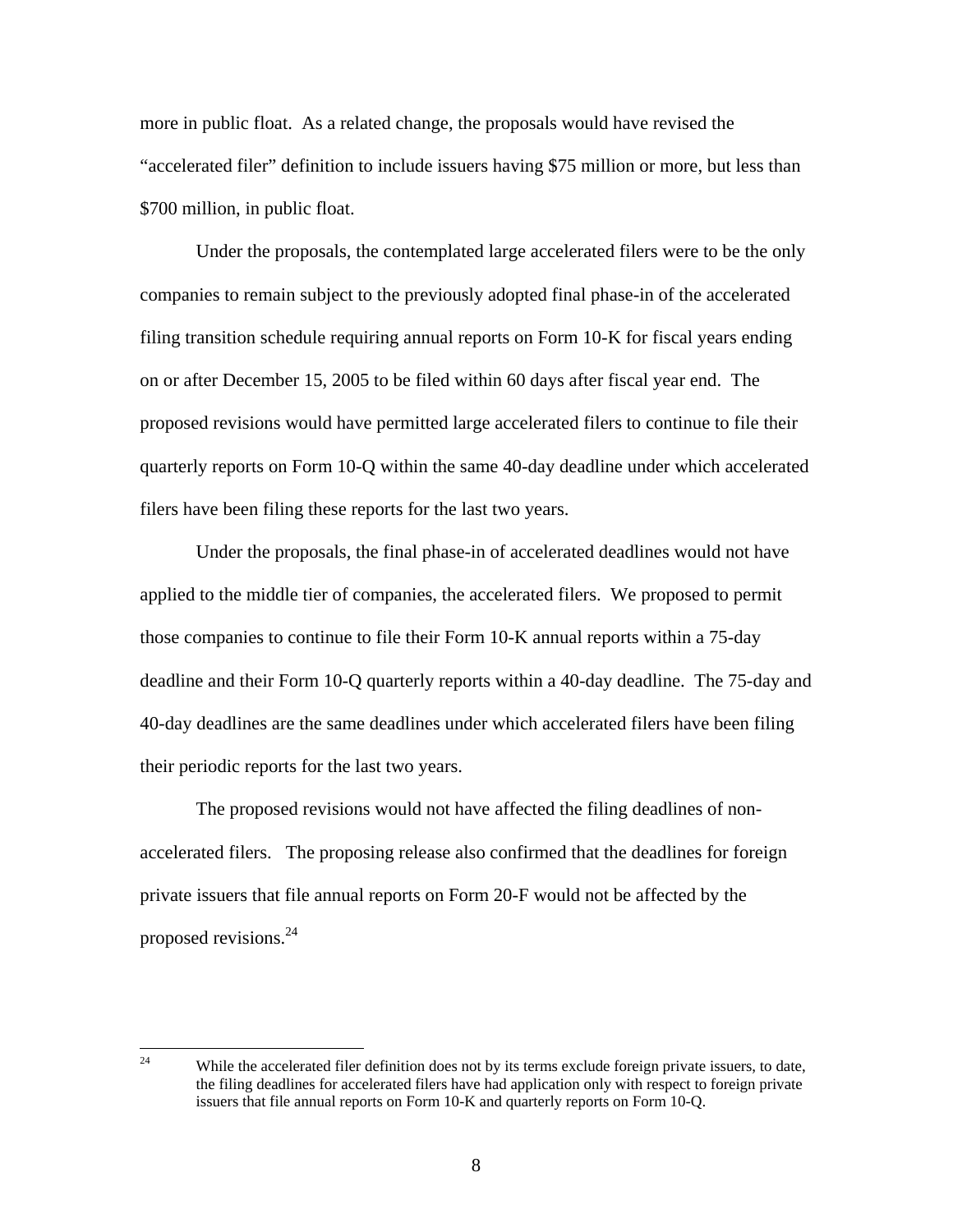In addition, the proposals sought to amend the requirements for exiting accelerated filer status to permit an accelerated filer that has a public float of less than \$25 million, as of the last business day of its most recently completed second fiscal quarter, to exit accelerated filer status beginning with the annual report for the fiscal year in which the company's public float dropped below \$25 million. We proposed to permit a company to exit large accelerated filer status if its public float fell below \$75 million, as of the last business day of its most recently completed second fiscal quarter.

We received 46 comment letters on the proposed revisions.<sup>25</sup> More than half of the comment letters were submitted by companies. Other commenters included professional and trade associations, accounting firms, law firms, a sole practitioner, one institutional investor organization, the Nasdaq stock market, and one individual. A large majority of the commenters supported the proposed revisions to provide relief from the previously adopted filing deadlines and to maintain the Form 10-K annual report deadline at 75 days and the Form 10-Q quarterly report deadline at 40 days for accelerated filers. A majority of the commenters, however, urged the Commission to consider revising the rules further so that even the large accelerated filers would not become subject to the previously adopted 60-day deadline for annual reports on Form 10-K.

Some of the 46 comment letters also discussed our proposed requirements for exiting accelerated filer or large accelerated filer status. Most of these commenters

 $25\overline{)}$ 25 The public comments we received are available for inspection in the Commission's Public Reference Room at 100 F Street, NE, Washington, DC 20549 in File No. S7-08-05. They are also available on-line at http://www.sec.gov/rules/proposed/s70805.shtml.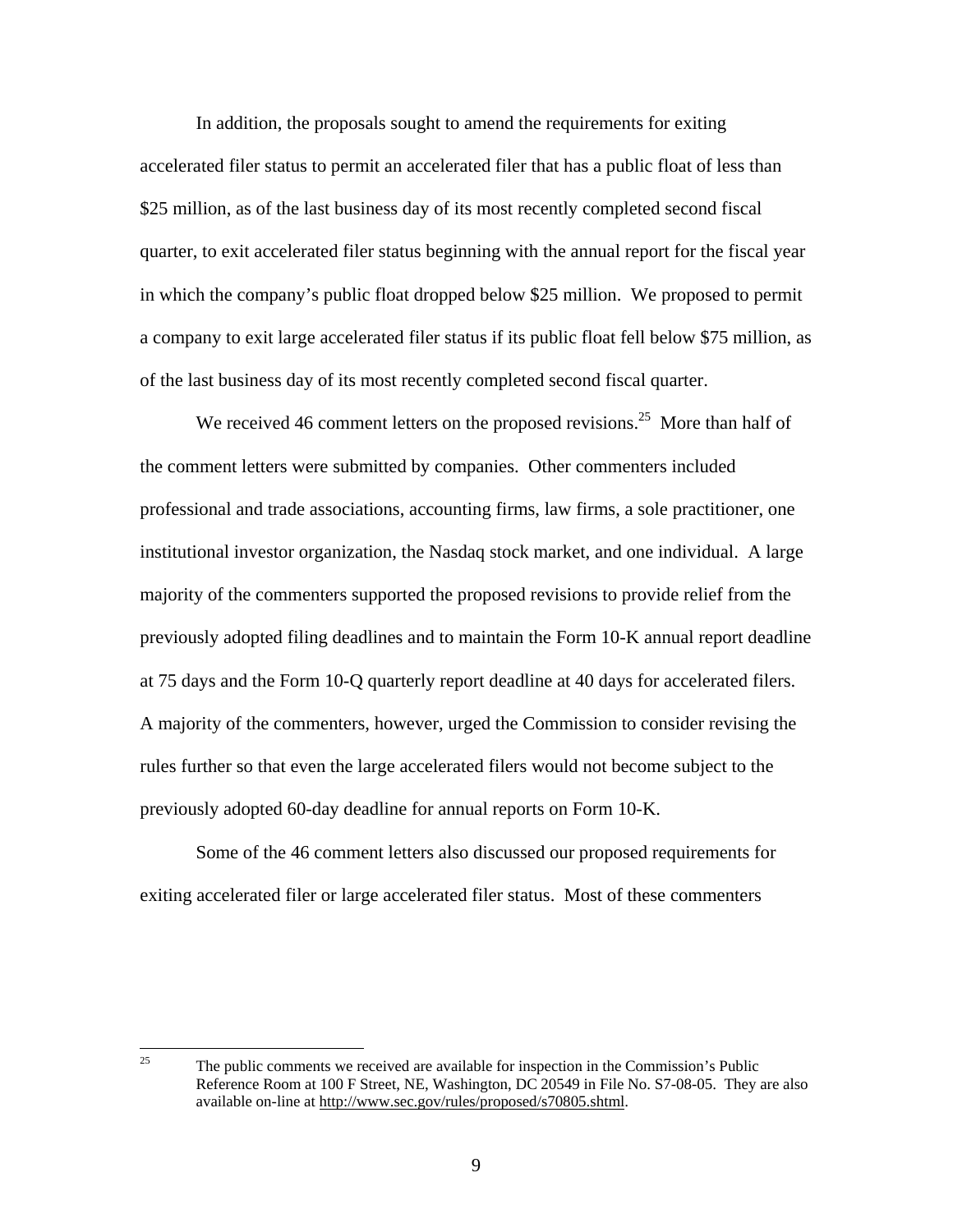supported our efforts to make it easier for accelerated filers to exit accelerated filer status, but many offered recommendations for modifications that would ease exit restrictions further than proposed. These comments are described in detail below.

#### **III. Discussion of Final Amendments We Are Adopting Today**

After consideration of the public comments that were received, we are adopting the rules substantially as proposed, but with two significant modifications, which 1) provide large accelerated filers with an additional year before they are required to comply with the 60-day Form 10-K deadline and 2) relax the exit requirements from accelerated filer or large accelerated filer status further than proposed. We are amending the periodic report filing deadlines to:

- Create a new category of accelerated filer, the "large accelerated filer," that encompasses an issuer after it first has an aggregate worldwide market value<sup>26</sup> of voting and non-voting common equity held by non-affiliates of the issuer of \$700 million or more, as of the last business day of the issuer's most recently completed second fiscal quarter; $^{27}$
- Re-define an "accelerated filer" as an issuer after it first has an aggregate worldwide market value of voting and non-voting common equity held by nonaffiliates of the issuer of \$75 million or more, but less than \$700 million, as of the last business day of the issuer's most recently completed second fiscal quarter;

<sup>26</sup> 26 As discussed later in this release, we are modifying the Exchange Act Rule 12b-2 definition of "accelerated filer" to refer to the issuer's "aggregate worldwide market value" rather than "aggregate market value." We also refer to this term in the definition of "large accelerated filer."

<sup>&</sup>lt;sup>27</sup> See paragraph 2 of the Exchange Act Rule 12b-2 definition of "accelerated filer and large accelerated filer."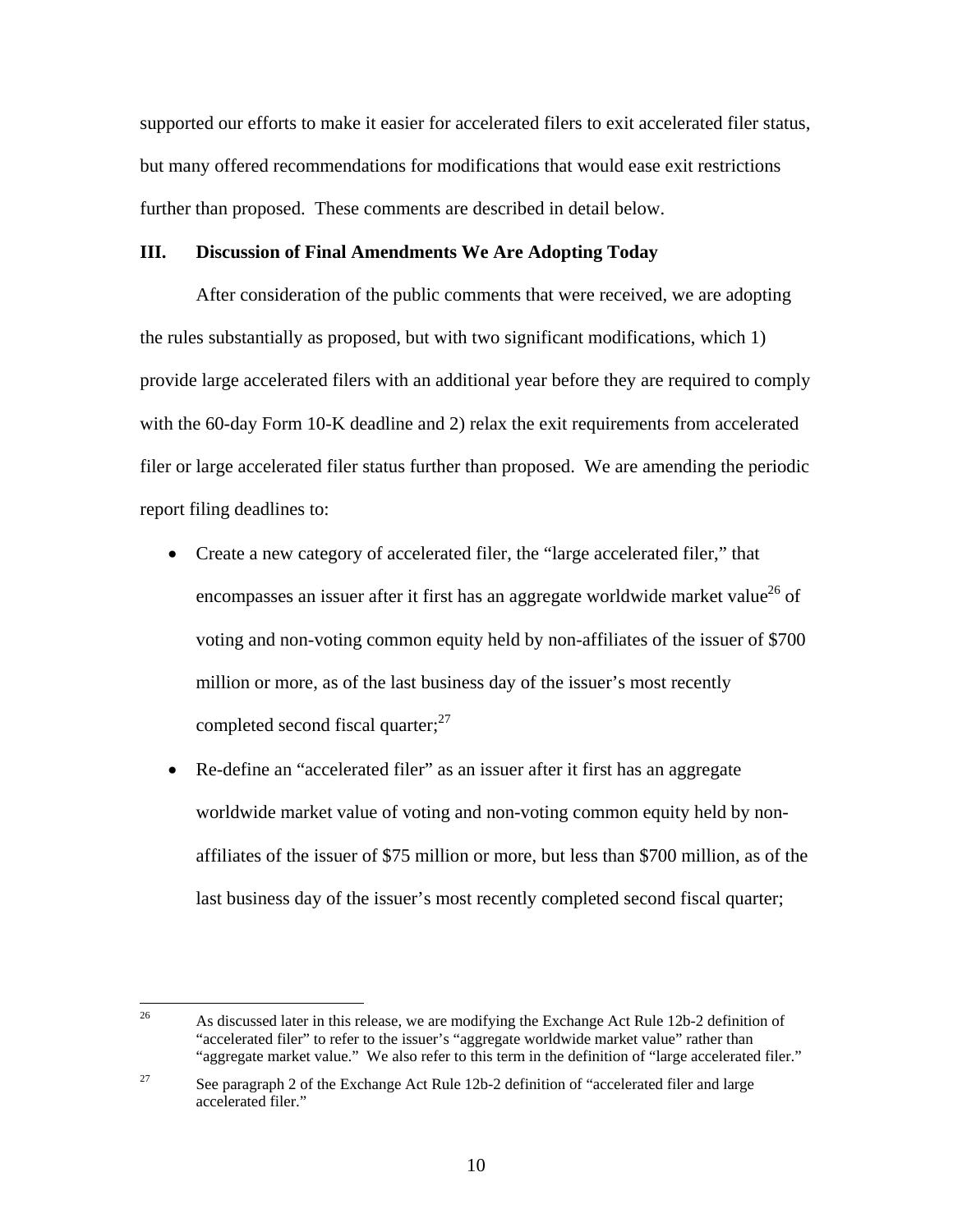- Amend the Form 10-K annual report deadline for the newly established category of large accelerated filers so that they will be required to file their annual reports under the 60-day deadline beginning with the first annual report filed for a fiscal year ending on or after December 15, 2006 (until then, they will remain subject to the 75-day deadline);
- Eliminate the final phase-in of the Form 10-Q quarterly report deadline for large accelerated filers and thus continue to apply a 40-day deadline to the quarterly reports; and
- Eliminate the final phase-in of the Form 10-K annual report deadline and Form 10-Q quarterly report deadline for the accelerated filers that are not large accelerated filers and thus continue to apply a 75-day and 40-day deadline to the annual and quarterly reports, respectively.

Further, we are amending the requirements for exiting accelerated filer or large accelerated filer status to:

- Permit an accelerated filer with less than \$50 million aggregate worldwide market value of voting and non-voting common equity held by its non-affiliates, as of the last business day of its most recently completed second fiscal quarter, to exit accelerated filer status without a second year's determination or other delay;<sup>28</sup> and
- Permit a large accelerated filer with less than \$500 million aggregate worldwide market value of voting and non-voting common equity held by its non-affiliates, as of the last business day of its most recently completed second fiscal quarter, to

<sup>28</sup> See paragraph 3(ii) of the Exchange Act Rule 12b-2 definition of "accelerated filer and large accelerated filer."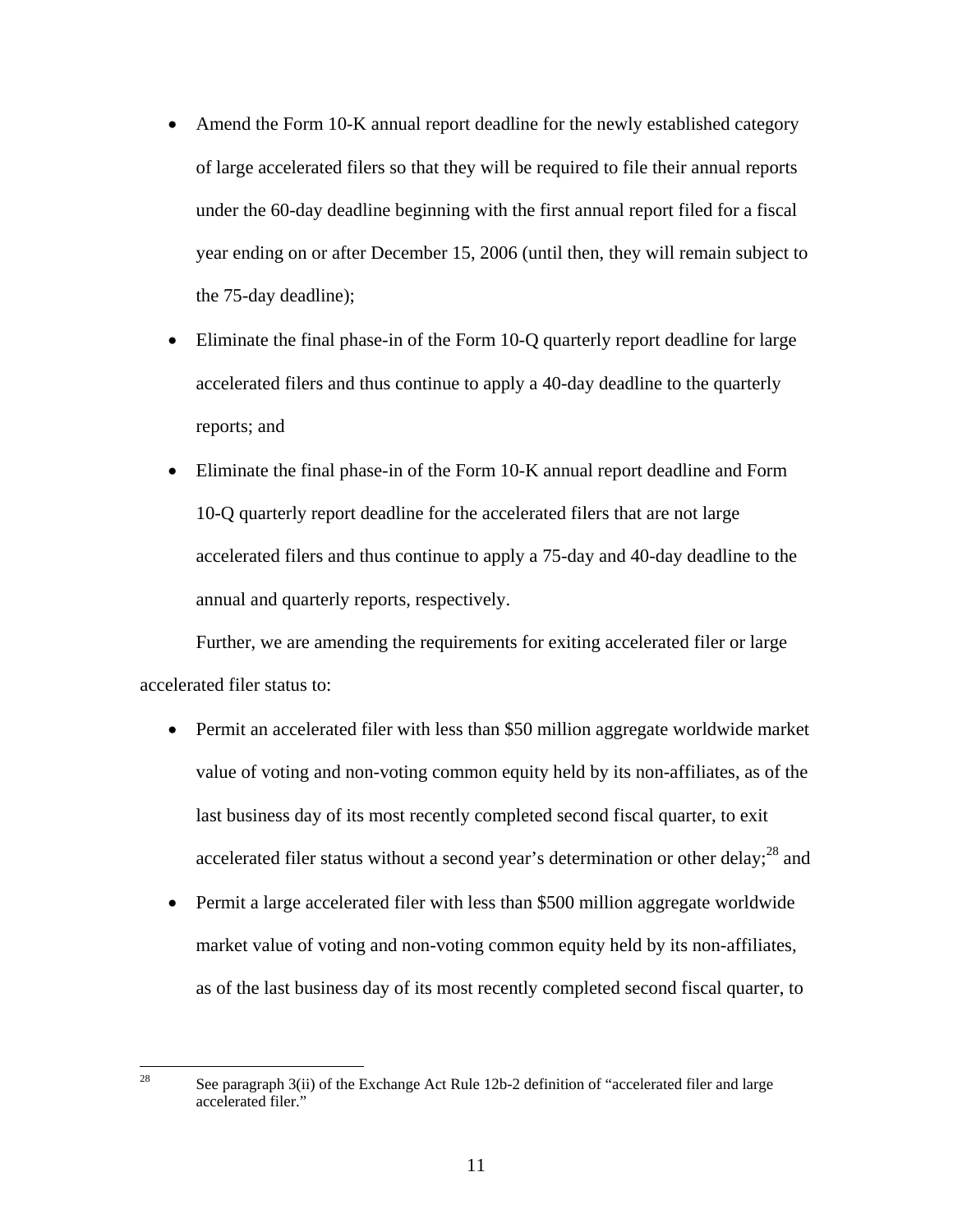exit large accelerated filer status.<sup>29</sup> This filer would have to comply with accelerated filer or non-accelerated filer requirements depending on whether its public float was \$50 million or more, or less than \$50 million, as of the last business day of its most recently completed second fiscal quarter.

# **A. Amended Accelerated Filing Deadlines for Annual Reports on Form 10-K and Quarterly Reports on Form 10-Q**

# **1. Deadlines for Accelerated Filers that Are Not Large Accelerated Filers**

An overwhelming majority of commenters supported our proposal to amend the filing deadlines so that accelerated filers with a public float of \$75 million or more but less than \$700 million, could continue to file their annual reports on Form 10-K within 75 days after fiscal year end. $30$  Most commenters also supported the proposed amendments to maintain the 40-day deadline for quarterly reports on Form 10-Q for accelerated filers and large accelerated filers.<sup>31</sup>

<sup>29</sup> See paragraph 3(iii) of the Exchange Act Rule 12b-2 definition of "accelerated filer and large accelerated filer."

<sup>&</sup>lt;sup>30</sup> See, e.g., letters from American Bar Association ("ABA"); America's Community Bankers ("ACB"); Central Pacific Financial Corporation ("Central Pacific"); The Chubb Corporation ("Chubb"); Cogent Communications Group, Inc. ("Cogent"); Commercial Metals Company ("CMC"); Cytokinetics, Inc. ("Cytokinetics"); Deloitte (Oct. 31, 2005); Sean Dempsey; Emerson; E&Y; Ferrellgas Partners, LP ("Ferrellgas"); Forest City Enterprises ("Forest City"); Gander Mountain Company ("Gander"); Glacier Bancorp, Inc. ("Glacier"); General Motors Corporation ("GM"); Hercules Incorporated ("Hercules"); Independent Community Bankers of America ("ICBA"); J.C. Penney Company, Inc. ("JC Penney"); KPMG; LNR Property Holdings Ltd. ("LNR Property"); The Nasdaq Stock Market, Inc. ("Nasdaq"); National Retail Federation ("NRF"); Association of the Bar of the City of New York ("NYCBA"); PwC; Safeway, Inc. ("Safeway"); Sidley Austin Brown & Wood LLP ("Sidley Austin"); Southwest Gas Corporation ("Southwest Gas"); Greg Swalwell; Torchmark Corporation ("Torchmark"); UnionBanCal Corporation ("UnionBanCal"); URS Corporation ("URS"); Vitria Technology, Inc. ("Vitria"); Von Briesen & Roper, s.c.; Whole Foods Markets, Inc. ("Whole Foods"); Williams-Sonoma, Inc. ("Williams-Sonoma"); and Wilmington Trust Company ("Wilmington Trust").

<sup>&</sup>lt;sup>31</sup> See, e.g., letters from ABA; ACB; American Bankers; The Business Roundtable; Central Pacific; Chubb; CMC; Cytokinetics; Deloitte (Sept. 16, 2005 and Oct. 31, 2005); E&Y; Emerson; Financial Executives International ("FEI"); Ferrellgas; Financial Reporting Advisors, LLP ("FinRA"); Gander; GM; Hercules; ICBA; KPMG; Southwest Gas; Greg Swalwell; URS; Whole Foods; Williams-Sonoma; and Wilmington Trust.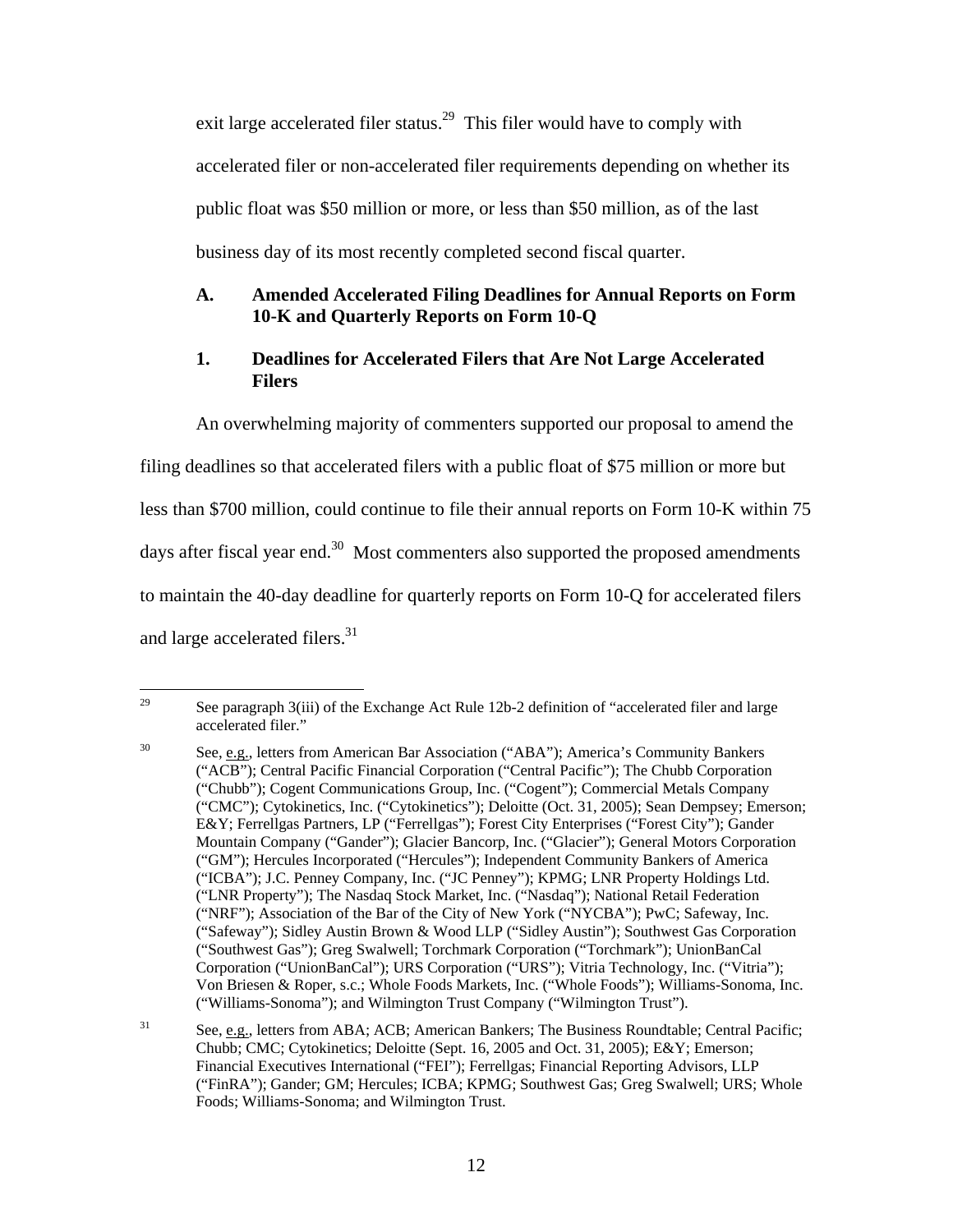We are adopting these amendments to the accelerated filing deadlines as proposed so that accelerated filers that are not large accelerated filers will become permanently subject to the 75-day and 40-day deadlines, the deadlines to which all accelerated filers have been subject since their annual reports filed for fiscal years ending on or after December 15, 2003. After considering the comments on this proposal, we believe that it is appropriate to provide relief to these smaller companies, given the costs that might be incurred as a result of the further acceleration of the periodic report deadlines for these companies. We have reason to believe that the costs for these companies to comply with the further acceleration of their filing deadlines would be greater than the compliance costs for larger companies.<sup>32</sup> The companies that comprise the redefined category of "accelerated filers" comprise less than 5% of the total U.S. equity market capitalization.<sup>33</sup> We do not believe that these costs would be justified by the benefits that investors would obtain from earlier access to the reports.

#### **2. Large Accelerated Filers**

We did not propose to alter the previously adopted 60-day Form 10-K deadline for the largest accelerated filers; instead, we proposed to create a new group of accelerated filers called "large accelerated filers," to which that deadline would apply. We proposed to define an issuer as a "large accelerated filer" once it meets the following

 $32$ See Section V.A below on the cost-benefit analysis of the filing deadline amendments.

<sup>33</sup> See Section II.A.1 of Release No. 33-8591 (July 19, 2005) [70 FR 44722]. See also Section V of this release. The Office of Economic Analysis provided data indicating that the public float of companies possessing between \$75 and \$700 million of public float represented 4.3% of the total public float of companies on NYSE, Amex, Nasdaq, the Over the Counter Bulletin Board, and Pink Sheets, LLC. These calculations were based on public float and market capitalization measurements from 2004 and 2005.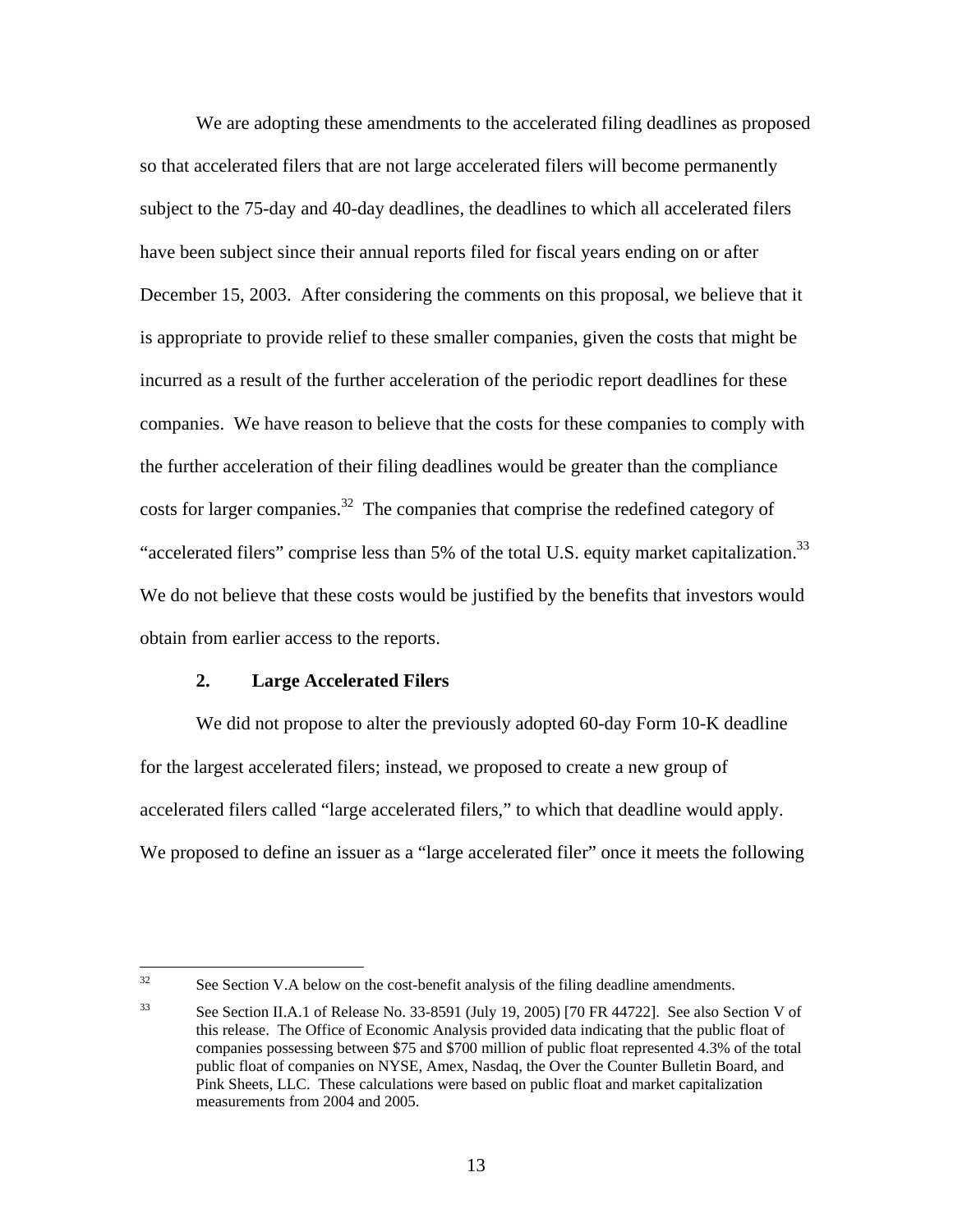conditions for the first time at its fiscal year end:

- The issuer had an aggregate worldwide market value of voting and non-voting common equity held by its non-affiliates of \$700 million or more, as of the last business day of the issuer's most recently completed second fiscal quarter;
- The issuer has been subject to the reporting requirements of Exchange Act Section 13(a) or  $15(d)^{34}$  for a period of at least 12 calendar months;
- The issuer has filed at least one annual report pursuant to Section 13(a) or 15(d); and
- The issuer is not eligible to use Forms 10-KSB and  $10\text{-}OSB^{35}$  for its annual and quarterly reports.

The comments that we received on the proposed definition were mixed and focused on the 60-day Form 10-K deadline for these companies. Some commenters supported the establishment of this separate category of companies and agreed with our assertion that larger companies tend to have access to additional resources and a welldeveloped infrastructure, which makes them better able to support the further acceleration of the annual report deadline.<sup>36</sup> Many commenters, however, disagreed that larger companies are better able to comply with accelerated filing deadlines and pointed out that larger companies frequently have more complex business systems than smaller companies, involving more complicated transactions, and often have operations that are

 $34$ 34 15 U.S.C. 78m(a) or 78o(d).

<sup>&</sup>lt;sup>35</sup> 17 CFR 249.310b and 17 CFR 249.308b.

<sup>&</sup>lt;sup>36</sup> See, e.g., letters from American Bankers; ACB; Cogent; ICBA; and KPMG.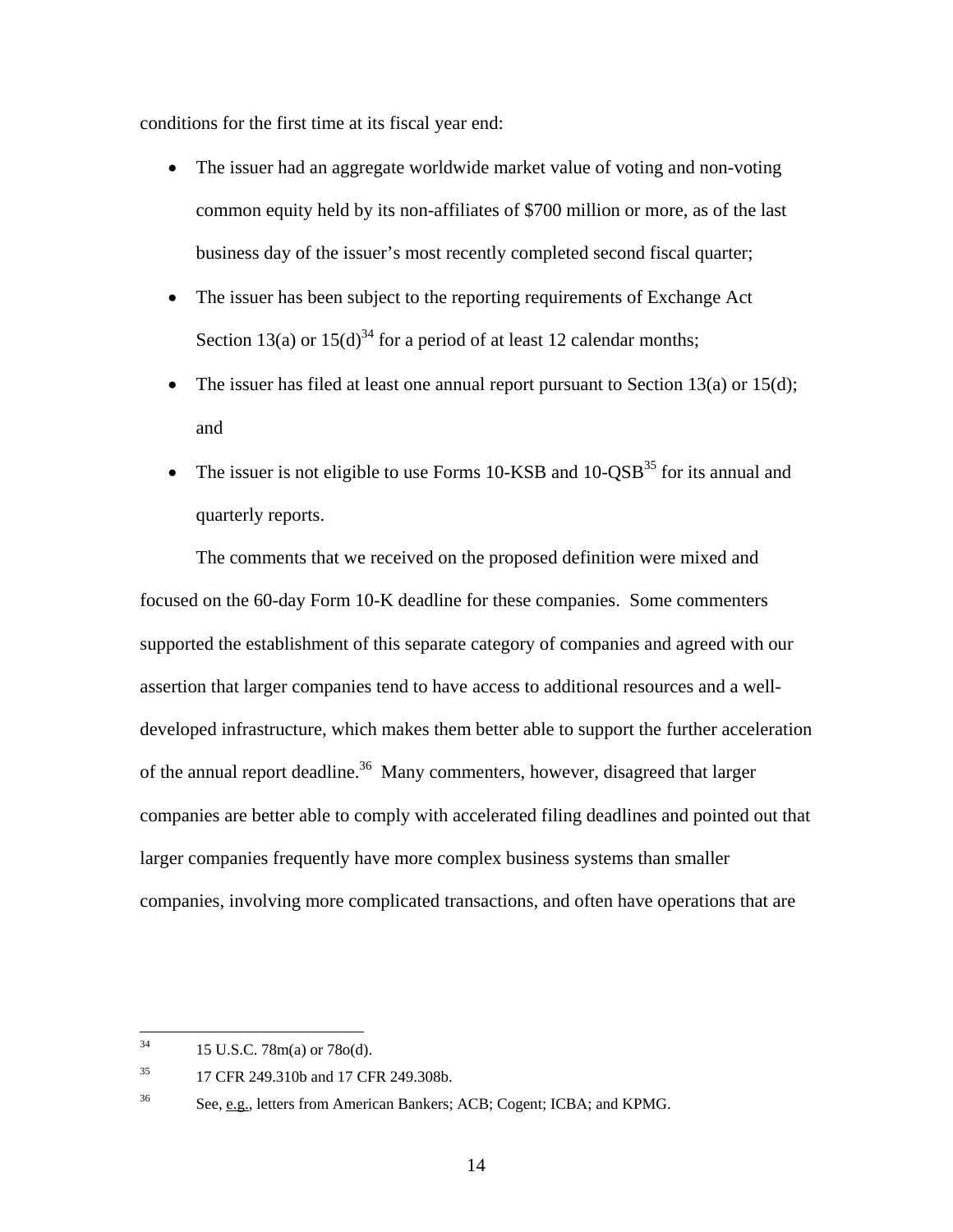geographically widespread.<sup>37</sup> A few commenters discouraged the use of "market float" or "size-based differentiated requirements" among issuers to determine filing deadlines.<sup>38</sup>

A few commenters, despite disagreeing with the application of the previously adopted 60-day Form 10-K filing deadline for large accelerated filers, said that they would support a distinction between large accelerated filers and other accelerated filers if the Commission determined not to revise the previously adopted 60-day deadline.<sup>39</sup> They agreed that the 60-day Form 10-K annual report deadline should not apply to issuers other than large accelerated filers.

Some commenters suggested a different public float threshold than the proposed \$700 million threshold.<sup>40</sup> These commenters recommended that we raise the threshold to some higher amount (e.g., to \$1 billion<sup>41</sup> or "to a significantly higher level" than \$700 million<sup>42</sup>). One commenter who supported the \$700 million threshold stated that, alternatively, we could establish a threshold that would fluctuate and be designed to capture issuers representing 94% of total U.S. market capitalization, given that issuers that currently have a public float of \$700 million or more represent 94% of the total U.S. market capitalization.<sup>43</sup> None of these commenters provided empirical data to support a different public float threshold.

<sup>37</sup> See, e.g., letters from Chubb; Emerson; Forest City; Glacier; JC Penney; Safeway; Sidley Austin; UnionBanCal; URS; and Whole Foods.

<sup>38</sup> See, e.g., letters from NYCBA and Council of Institutional Investors ("CII").

<sup>&</sup>lt;sup>39</sup> See, e.g., letters from ABA; Deloitte (Oct. 31, 2005); and PricewaterhouseCoopers LLP ("PwC").

<sup>&</sup>lt;sup>40</sup> See, e.g., letters from Cytokinetics; Deloitte (Oct. 31, 2005); and Gander.

<sup>41</sup> See letters from Cytokinetics and Gander.

<sup>&</sup>lt;sup>42</sup> See letter from Deloitte (Oct. 31, 2005).

<sup>43</sup> See letter from American Bankers.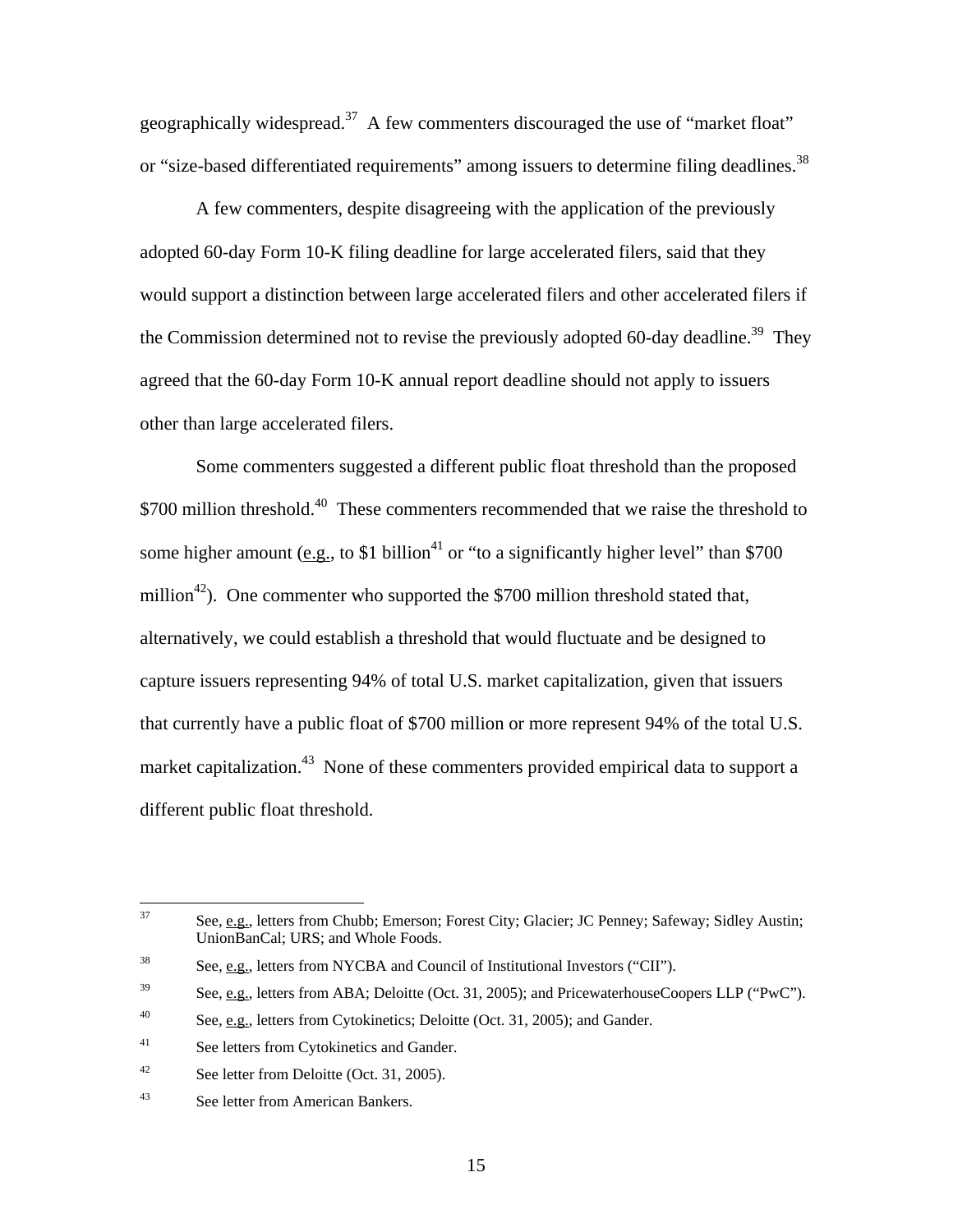One commenter was of the view that we should not align the large accelerated filer definition with that of a well-known seasoned issuer, as proposed, if we chose to create the large accelerated filer category.<sup>44</sup> This commenter noted that, while many of the Securities Offering Reform final rules apply to both equity and debt-only issuers, the accelerated filing deadlines do not apply to issuers that have registered only a class of debt securities under the Exchange Act. On the other hand, another commenter supported the \$700 million threshold and favored consistency between the definition of a well-known seasoned issuer and the definition of a large accelerated filer.<sup>45</sup> Another commenter suggested that we consider further our initial decision not to include debtonly issuers in the accelerated filing system.<sup>46</sup> This commenter, along with others,<sup>47</sup> thought that debt-only issuers should only be allowed to file their periodic reports on a non-accelerated basis if they were willing to forgo the automatic shelf registration benefits that they may qualify for as well-known seasoned issuers.

Although commenters raised several issues and concerns that we considered, we continue to believe that the establishment of the new category of large accelerated filers is appropriate. While we acknowledge the concerns of some commenters that larger issuers may have more complex business systems than smaller issuers that could potentially cause them to experience difficulties in meeting the most accelerated Form 10-K deadline, we do not believe that these observations warrant granting larger issuers

 $44$ See letter from PwC.

<sup>45</sup> See letter from American Bankers.

<sup>46</sup> See letter from AICPA.

<sup>&</sup>lt;sup>47</sup> Two other commenters requested that the Commission consider an "opt-in" or "opt-out" approach whereby large accelerated filers who could qualify as a well-known seasoned issuer could choose to opt-out of the benefits of automatic shelf registration and instead file their annual reports under a 75-day deadline. See letters from ABA and E&Y.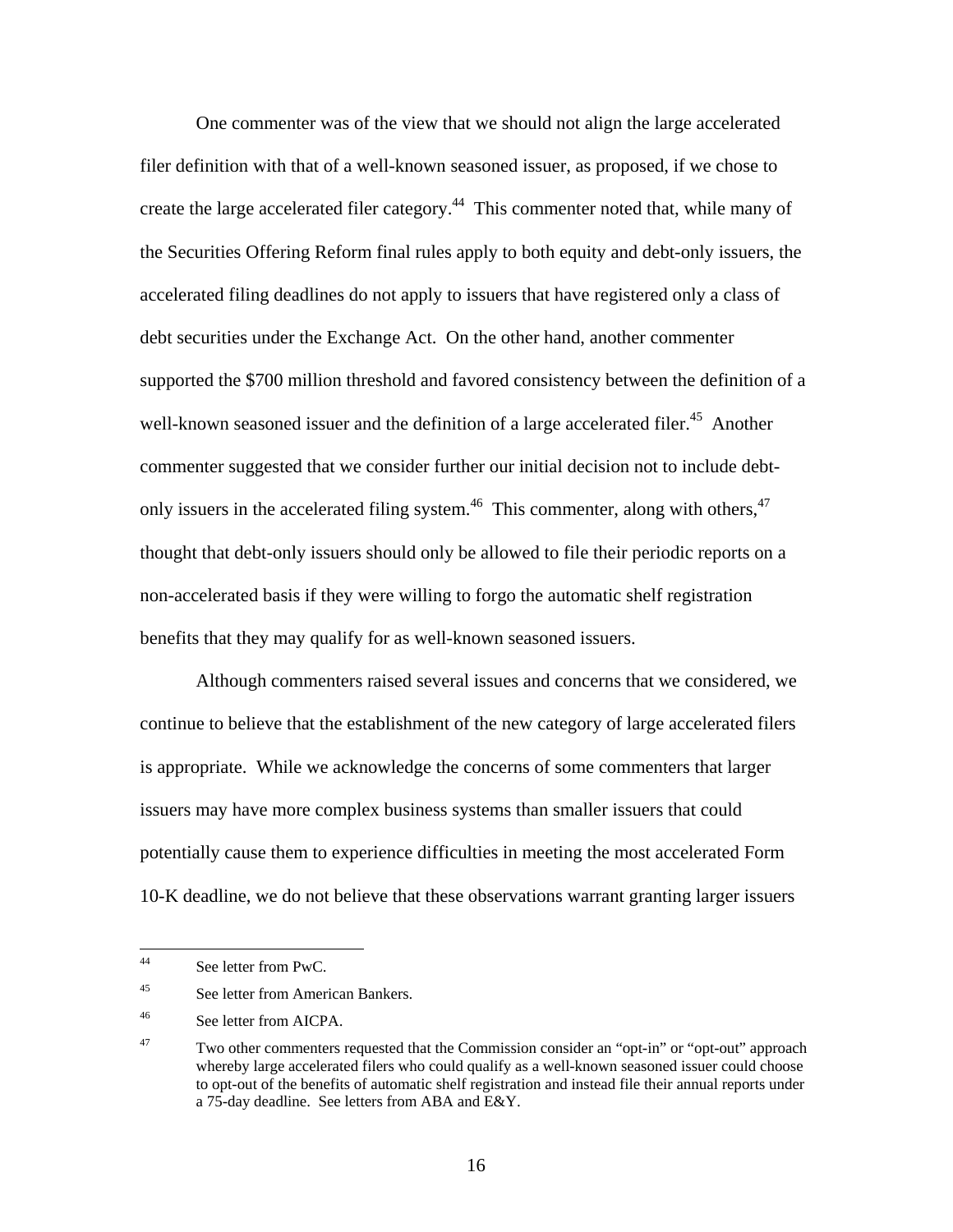permanent relief from the additional 15-day acceleration of the Form 10-K deadline. We believe that it is appropriate to establish the large accelerated filer category, noting that companies with a public float of \$700 million or more represent nearly 95% of the U.S. equity market capitalization and are more closely followed by the markets and by securities analysts than other issuers.<sup>48</sup> Based on our experience with the accelerated filing deadlines, we continue to believe that larger issuers generally have sufficient financial reporting resources and sufficiently robust infrastructures to comply with the 60-day deadlines, when they take effect for annual reports filed for fiscal years ending on or after December 15, 2006.<sup>49</sup> In addition, the \$700 million public float threshold that is an element of the large accelerated filer definition mirrors the public float eligibility requirement used in the new Securities Act of 1933 ("Securities Act")<sup>50</sup> definition of "well-known seasoned issuer."<sup>51</sup>

In using the same public float threshold in both definitions, however, we are not equating large accelerated filer status with well-known seasoned issuer status. As we noted in the proposing release, the timing for measuring an issuer's public float for the purpose of determining accelerated filer or large accelerated filer status is different from the timing for measuring public float for the purpose of determining well-known

<sup>48</sup> See Section V.A below and Section II.A.1 in Release No. 33-8591.

<sup>&</sup>lt;sup>49</sup> In addition, internal data suggests that companies with a market capitalization of \$700 million or more may currently be filing their annual reports on Form 10-K on an average of 70 days after fiscal year end. Our data was derived from Audit Analytics. Market capitalization was used as an approximation for public float data.

<sup>&</sup>lt;sup>50</sup> 15 U.S.C. 77a et seq.

<sup>51</sup> See Release No. 33-8591. The definition of a well-known seasoned issuer is set forth in Securities Act Rule 405 [17 CFR 230.405]. We chose to incorporate the \$700 million public float threshold in connection with the extensive research conducted by our Office of Economic Analysis during the development of the Securities Offering Reform rules and demonstrable differences between companies with this threshold and those with a lower public float threshold.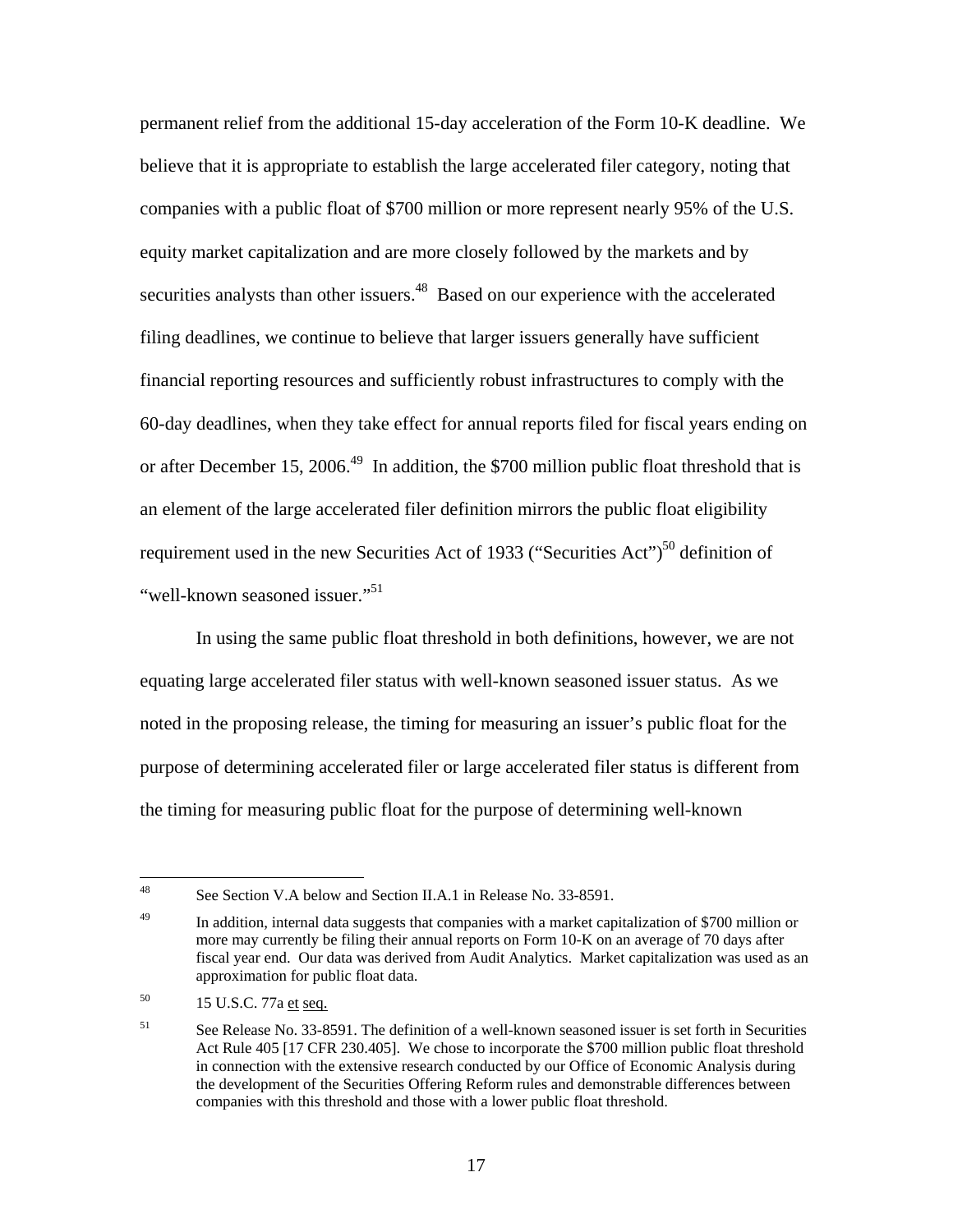seasoned issuer status. Moreover, debt-only issuers are excluded from the category of both accelerated filers and large accelerated filers. In addition, unlike with the large accelerated filer definition, certain issuers known as "ineligible issuers" are excluded from well-known seasoned issuer status, but not from large accelerated filer status.<sup>52</sup>

An accelerated filer's public float threshold is to be measured as of the last business day of the issuer's most recently completed second fiscal quarter. We received some comments recommending that the public float measurement be tied to a longer period of time or based on an average of multiple dates instead of being tied to a single point in time.<sup>53</sup> These commenters reasoned that measurements required to be made at a single point in time could cause companies that are experiencing only temporary swings in stock price at the time that the public float is measured to be pulled into the accelerated filer or large accelerated filer definition.<sup>54</sup> Commenters did not provide empirical evidence that this is other than an isolated occurrence.

We have considered the comments, but continue to believe that the proposed measurement, which is consistent with the measurement that has been in place since 2002, is an appropriate method for the purpose of accelerated filing. Further, our revisions to the rules regarding exiting accelerated filer status should address commenters' concerns to some extent. As we stated in the 2002 adopting release, when we developed a fixed determination date in advance of year-end in response to

<sup>52</sup> 52 For example, a large accelerated filer that is not current with respect to its periodic report filing obligations, or that was a blank check, shell company (other than a business combination related shell company) or an issuer of penny stock as defined in Exchange Act Rule 3a51-1 [17 CFR 240.3a51-1] during the three years before the determination date specified in the ineligible issuer definition, would not be eligible to become a well-known seasoned issuer.

<sup>53</sup> See, e.g., letters from ACB; BDO Seidman; Deloitte (Oct. 31, 2005); PwC; and Greg Swalwell.

<sup>&</sup>lt;sup>54</sup> See, e.g., letter from ACB; BDO Seidman; and Deloitte (Oct. 31, 2005).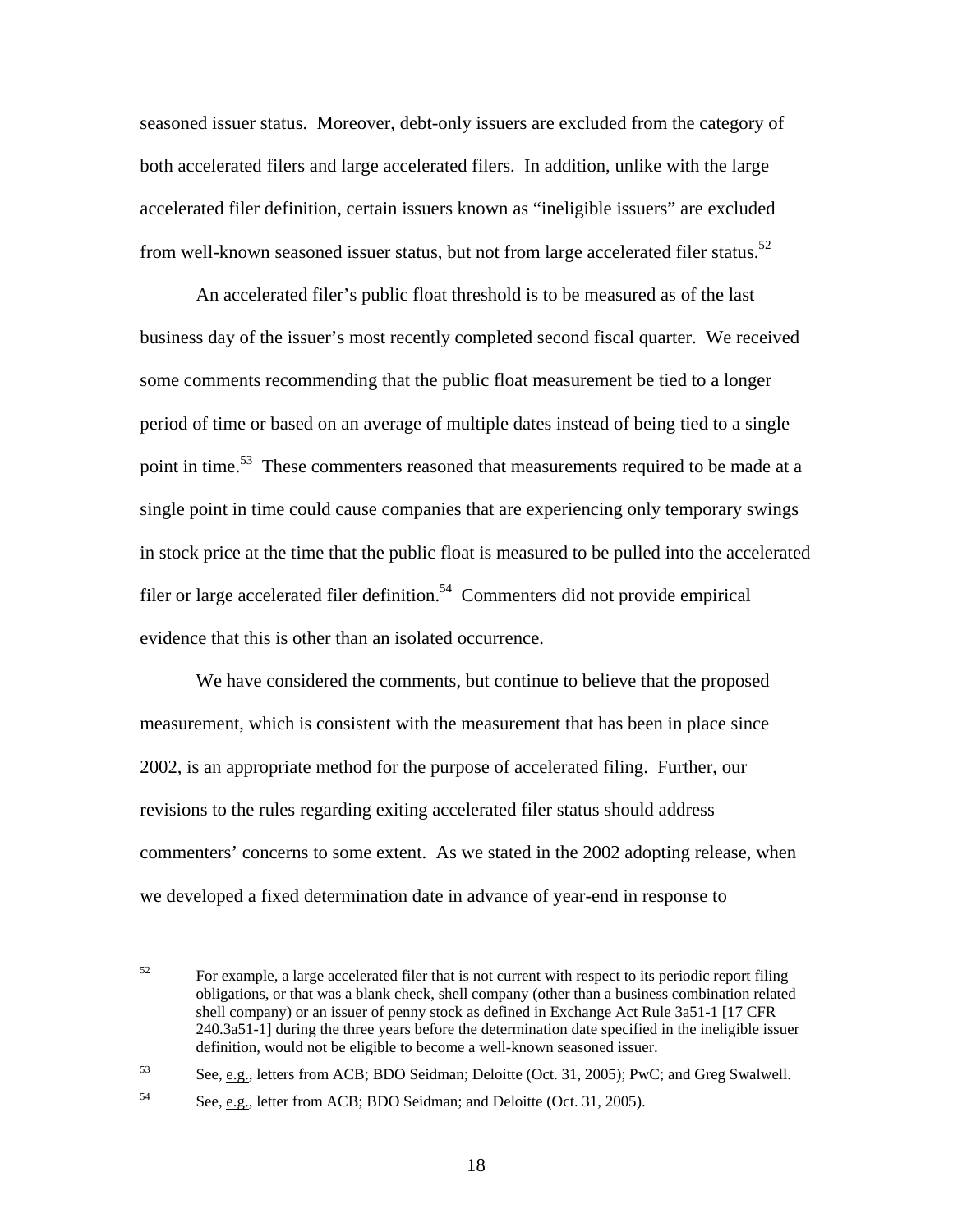comments, determining public float on the last day of the company's second fiscal quarter provides a company with six months advance notice as to whether or not it will be subject to accelerated filing at the end of its fiscal year so it can begin making the appropriate preparations.<sup>55</sup> We have required companies to disclose this computation on the Form 10-K cover page. We are not sufficiently persuaded that we should change the method of computing public float that was included in the original accelerated filer definition that we adopted in consideration of comments in 2002.

In connection with our establishment of the large accelerated filer category, we also are amending the definition of the term "accelerated filer" to include only those companies that have a public float of \$75 million or more, but less than \$700 million, as of the last business day of the issuer's most recently completed second fiscal quarter.

#### **3. Form 10-K Deadline for Large Accelerated Filers**

A majority of commenters, mostly companies and their auditors or advisers or groups representing these interests, urged the Commission to consider revising the rules to eliminate the final phase-in to the 60-day Form 10-K filing deadline for even the large accelerated filers.<sup>56</sup> These commenters provided various reasons as to why the Commission should revise this deadline. First, several commenters argued that the 60 day deadline would negatively affect the quality of annual reports.<sup>57</sup> They suggested, for

<sup>55</sup> See Section II.B.3 of Release No. 33-8128.

<sup>&</sup>lt;sup>56</sup> See, e.g., letters from ABA; AICPA; Central Pacific; Chubb; CMC; Cytokinetics; Deloitte (Sept. 16, 2005 and Oct. 31, 2005); Sean Dempsey; Emerson; E&Y; Ferrellgas; Forest City; Gander; Glacier; GM; Hercules; JC Penney; LNR Property; NRF; NYCBA; PwC; Safeway; Sidley Austin; Southwest Gas; Greg Swalwell; Torchmark; UnionBanCal; URS; Vitria; Whole Foods; Williams-Sonoma; and Wilmington Trust.

<sup>57</sup> See, e.g., letters from ABA; AICPA; Central Pacific; Chubb; CMC; Cytokinetics; Deloitte (Sept. 16, 2005 and Oct. 31, 2005); E&Y; Ferrellgas; Forest City; Gander; Glacier; GM; Hercules; JC Penney; LNR Property; NRF; PwC; Safeway; Sidley Austin; Southwest Gas; Greg Swalwell; Torchmark; UnionBanCal; URS; Vitria; Williams-Sonoma; and Wilmington Trust.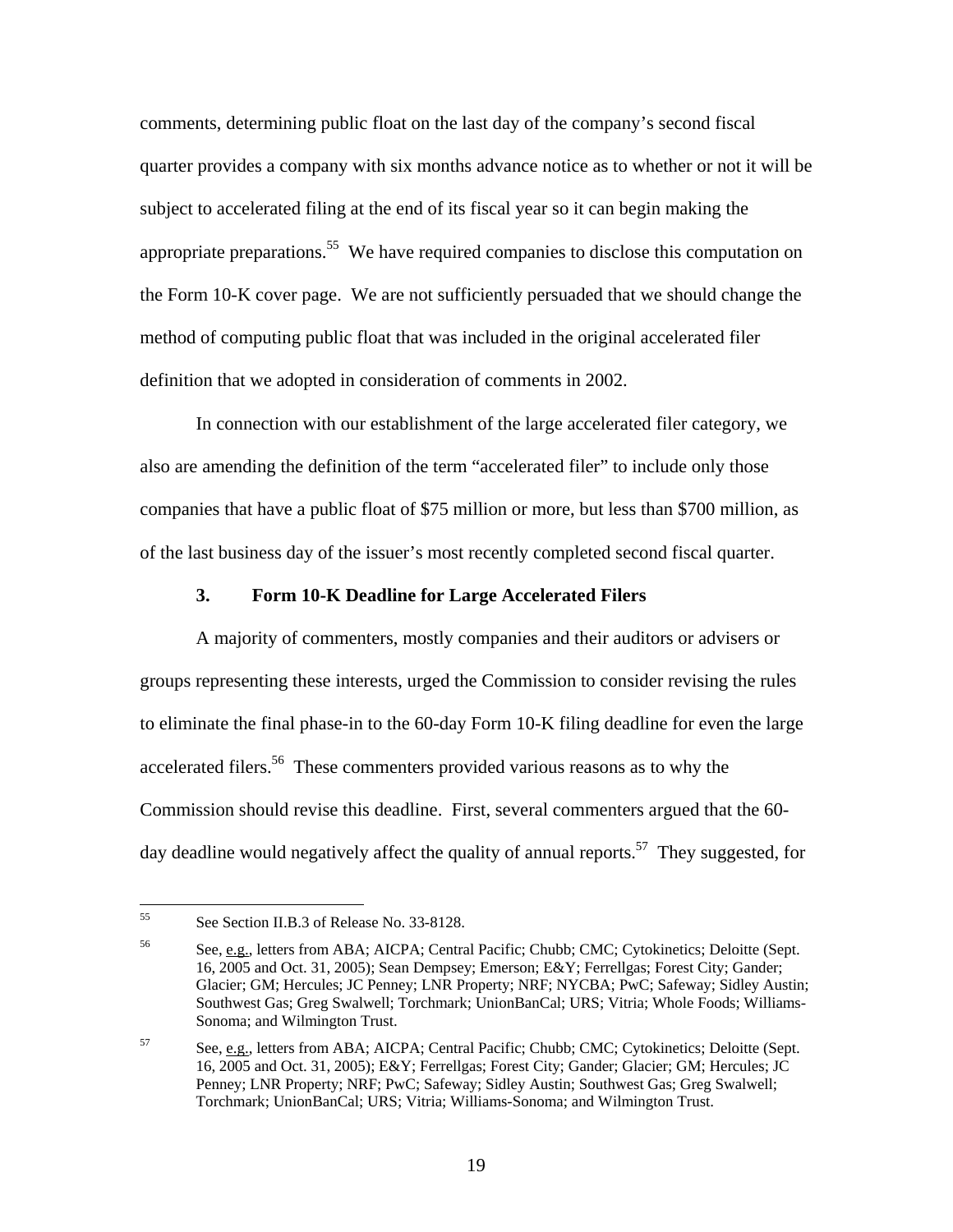example, that involvement of the audit committee, board of directors, lawyers, auditors, and outside experts in the annual report review process could be meaningfully reduced under the 60-day deadline.<sup>58</sup> Some commenters cautioned that a shortened deadline may increase the chance of error.<sup>59</sup> One commenter noted that issuers may have an increased incentive to use recasted language or limited analysis in the Management's Discussion and Analysis section of the reports when pressured to meet a rigid deadline.<sup>60</sup> Second, some commenters reasoned that companies' more frequent filing of current reports on Form 8-K,  $^{61}$  as well as the shortened Form 8-K filing deadline, has reduced the need for further acceleration of the Form 10-K deadline. $62$  Third, a number of commenters pointed out the difficulties in meeting the accelerated deadline given the time and costs involved in complying with various regulatory demands, including the requirements regarding internal control over financial reporting mandated by Section 404 of the Sarbanes-Oxley Act of 2002.<sup>63</sup> In addition, commenters claimed that the accelerated deadline will increase costs without incremental benefit,  $64$  and some commenters claimed that the deadline will impose stress and strain on those responsible for preparing the

<sup>58</sup> See, e.g., letters from GM and Sidley Austin.

<sup>59</sup> See, e.g., letters from Whole Foods and Wilmington Trust.

<sup>60</sup> See letter from Sidley Austin.

<sup>&</sup>lt;sup>61</sup> 17 CFR 249.308.

<sup>&</sup>lt;sup>62</sup> See, e.g., letters from ABA; CMC; Cytokinetics; Deloitte (Sept. 16, 2005 and Oct. 31, 2005); JC Penney; GM; NRF; PwC; Safeway; Sidley Austin; and Whole Foods.

 $63$  See, e.g, letters from ABA; AICPA; BDO Seidman; CMC; Deloitte (Sept. 16, 2005); Ferrellgas; Forest City; Glacier; GM; Hercules; JC Penney; NRF; Safeway; Sidley Austin; Greg Swalwell; UnionBanCal; and Williams-Sonoma.

<sup>&</sup>lt;sup>64</sup> See, e.g, letters from BDO Seidman; CMC; Deloitte (Sept. 16, 2005); Emerson; E&Y; Gander; JC Penney; LNR Property; NRF; PwC; and Safeway.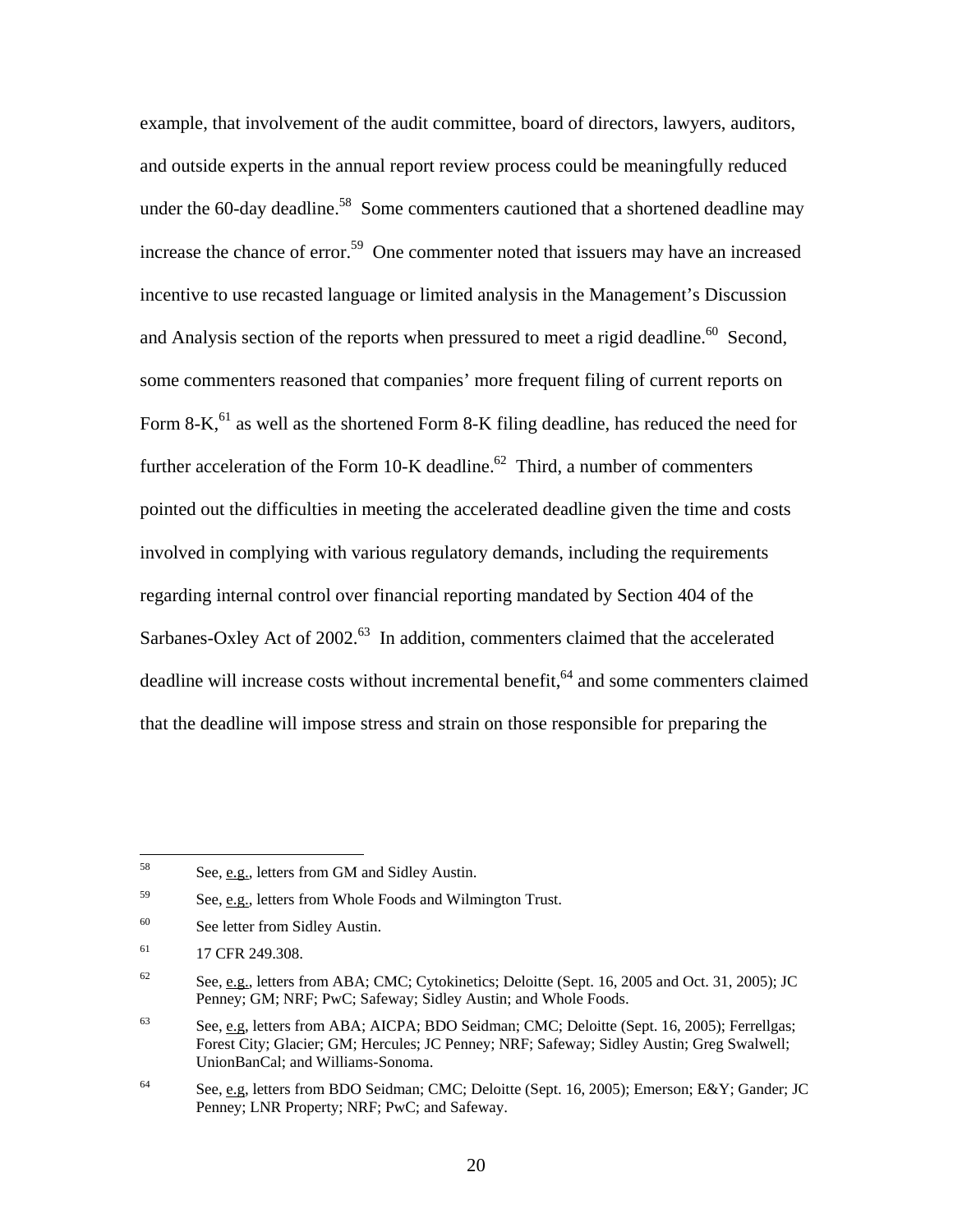annual report.<sup>65</sup> Some companies provided timelines of the tasks needed to be completed in preparing the annual report in order to show that they had little time to spare. $66$ 

A minority of commenters supported the application of the final phase-in to the 60-day Form 10-K filing deadline to large accelerated filers.<sup>67</sup> One commenter provided empirical data supporting its position. It analyzed 855 companies and noted that, while most of the companies did not currently file their Form 10-K within 60 days after fiscal year end, more issuers filed them within 60 days for their fiscal year 2004 than for their fiscal year 2002 and these companies filed, on average, within 70 days after fiscal year end. $68$ 

Despite the comments requesting that we consider adopting a permanent 75-day annual report deadline for even the large accelerated filers, we do not think it is appropriate to do so. While the information filed on Form 8-K current reports clearly is important, we do not believe that it is an adequate substitute for the timely availability of the information included in annual reports. While we are mindful of the potential costs that may be incurred by large accelerated filers in complying with the 60-day Form 10-K filing deadline, for the reasons discussed in 2002 at the time of its original adoption, we believe that the 60-day deadline continues to appropriately balance, for these issuers, the time necessary to prepare annual reports on Form 10-K with the need of the markets to receive important information in a timely manner.

<sup>65</sup> 65 See, e.g, letters from AICPA; Central Pacific; Chubb; Sean Dempsey; GM; JC Penney; LNR Property; PwC; Safeway; Sidley Austin; and UnionBanCal.

<sup>66</sup> See, e.g., letters from Chubb; Ferrellgas; GM; and Southwest Gas.

<sup>67</sup> See, e.g., letters from CII; FinRA; ICBA; KPMG; and Nasdaq.

<sup>68</sup> See letter from KPMG.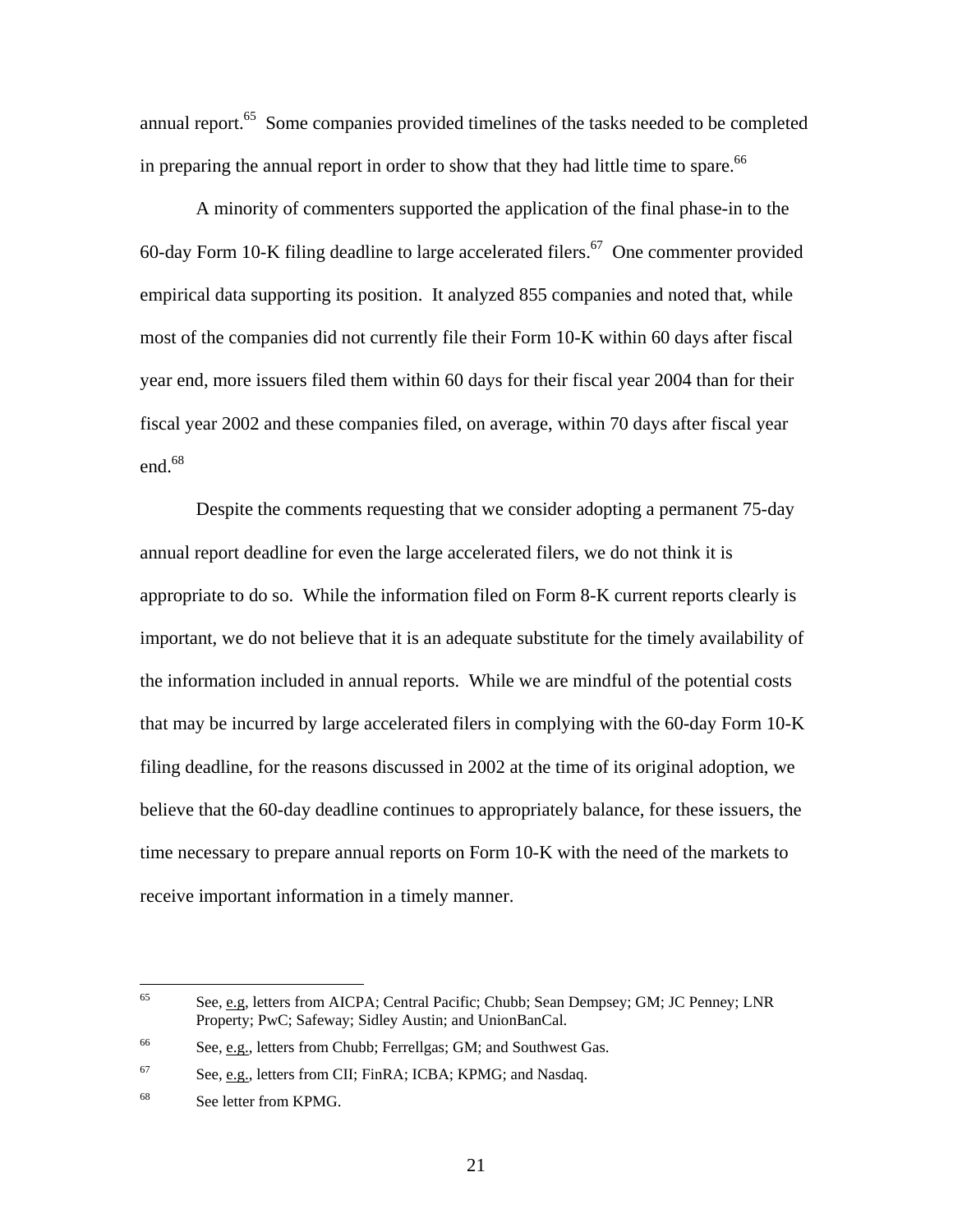However, in acknowledgement of the recent responsibilities assumed by even the largest companies, especially those associated with Section 404 of the Sarbanes-Oxley Act and regarding internal control over financial reporting, we are postponing the implementation of the 60-day Form 10-K deadline for the large accelerated filers for an additional year. Under the amendments we are adopting, large accelerated filers will be subject to the current 75-day Form 10-K deadline for fiscal years ending before December 15, 2006. With respect to annual reports filed for fiscal years ending on or after December 15, 2006, large accelerated filers will become permanently subject to the 60-day Form 10-K deadline.

#### **4. Form 10-Q Deadline for Large Accelerated Filers**

A majority of the commenters supported our proposal not to subject even large accelerated filers to the final phase-in for quarterly reports to 35 days so that they could continue to file their quarterly reports on Form 10-Q within 40 days after fiscal quarter end.<sup>69</sup> One association noted that this topic met with the most concern among the accelerated filers in its membership.<sup>70</sup> Another commenter who supported the 60-day deadline for the Form 10-K for large accelerated filers provided some empirical data to show that a 35-day deadline could hinder the quality of management's review as well as reduce dialogue with the audit committee.<sup>71</sup> Although we requested comment on whether large accelerated filers should be required to file their reports within 35 days, none of the commenters responded affirmatively.

<sup>69</sup> 69 See, e.g., letters from ABA; ACB; American Bankers; The Business Roundtable; Central Pacific; Chubb; CMC; Cytokinetics; Deloitte (Sept. 16, 2005 and Oct. 31, 2005); E&Y; Emerson; FEI; Ferrellgas; FinRA; Gander; GM; Hercules; ICBA; KPMG; Southwest Gas; Greg Swalwell; URS Corporation; Whole Foods; Williams-Sonoma; and Wilmington Trust.

<sup>70</sup> See letter from American Bankers.

 $71$  See letter from KPMG.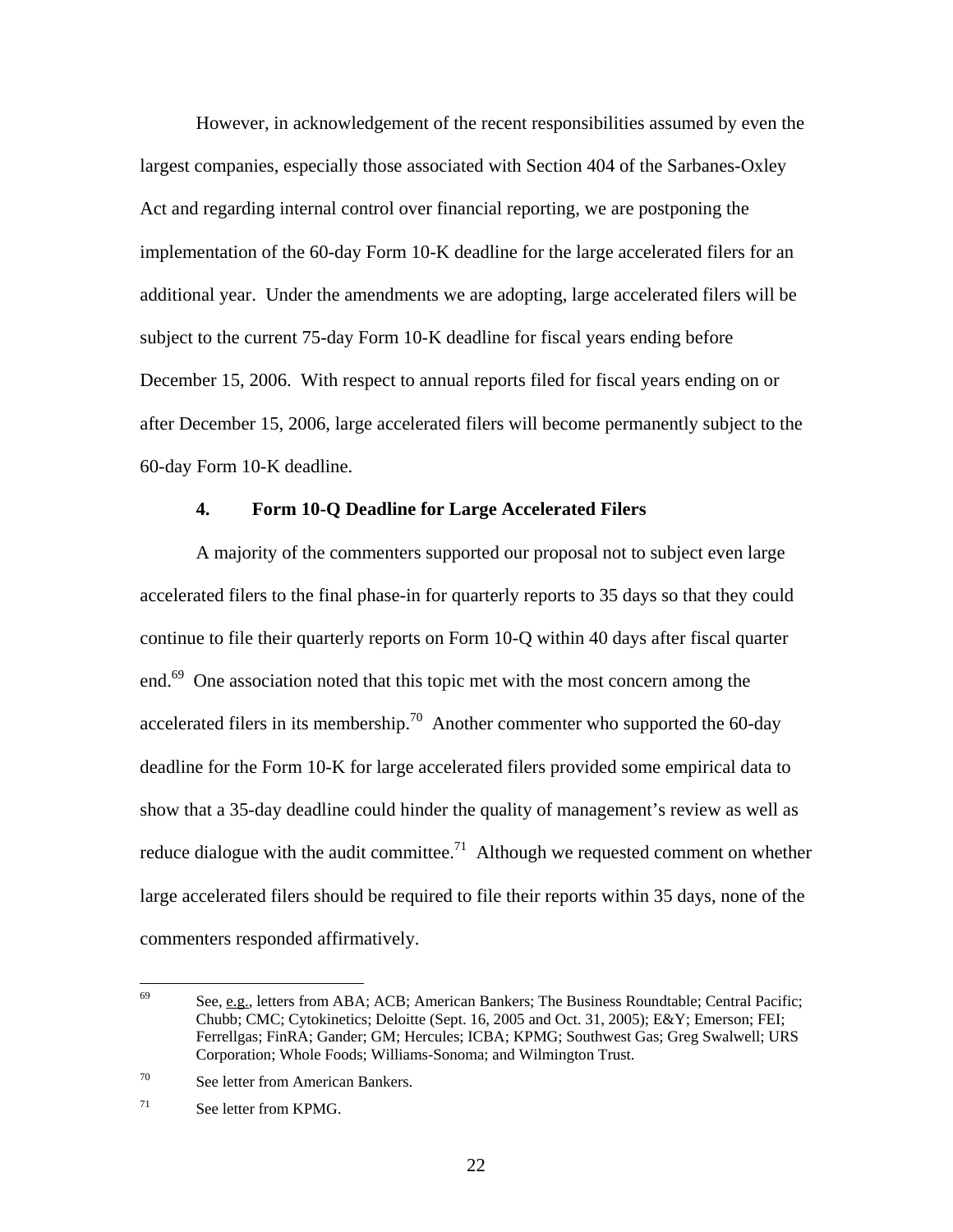We are adopting the amendments as proposed so that even large accelerated filers will be subject to a 40-day Form 10-Q quarterly report deadline, instead of the previously adopted 35-day deadline. We proposed these amendments based on comments that we have received from the public about the difficulties of meeting the 35-day deadline. Consistent with the comments that we have received on the proposal, we believe that these amendments appropriately relieve companies from the further acceleration of the Form 10-Q quarterly report deadline. Also, we do not perceive a net benefit from continuing to accelerate the Form 10-Q for large accelerated filers, given the size of the decrease in the number of filing days (from 40 days to 35 days).<sup>72</sup> We believe that these amendments appropriately balance the time needed to prepare quarterly reports on Form 10-Q with the need of the markets to receive the information in a timely manner.

#### **5. Other Comments on the Amended Filing Deadlines**

In the proposing release, we also requested comment on whether:

- alternate structures for filing deadlines would be preferable;
- the filing deadlines should be changed for any category of issuer;
- the filing deadlines would cause confusion among investors; and
- the filing deadlines for accelerated filers and non-accelerated filers that are longer than the deadlines for large accelerated filers would unduly disadvantage investors in companies that are not large accelerated filers.

Some commenters believed that the three tiers of filing deadlines were too complex and may be confusing to investors.<sup>73</sup> One commenter, however, indicated that,

 $72$ See also Section V.A below on the cost-benefit analysis of the filing deadline amendments.

 $73$  See, e.g., letters from ACB; AICPA; CII; Ferrellgas; FRA; and NRF.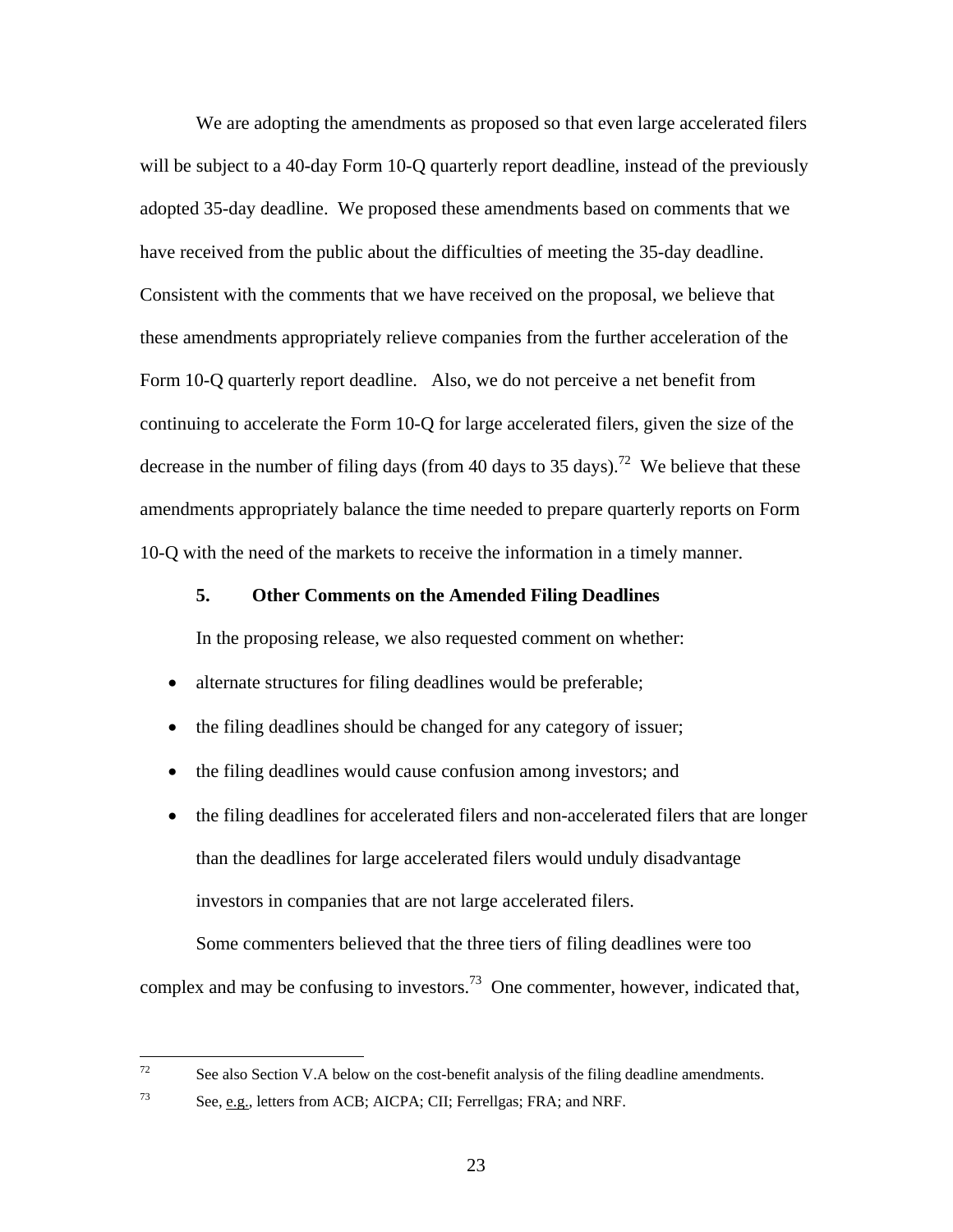while it thought that three filer categories and sets of deadlines were not necessary, it suspected that the investor community would adjust quickly to the deadlines.<sup>74</sup> Another commenter requested that we reconsider the longer deadlines for companies that are not large accelerated filers in the next two years, during which time, technologies and competency should improve allowing shorter deadlines for all companies.<sup>75</sup> Some commenters offered recommendations for alternate deadlines – for example, that nonaccelerated filers should be subject to 90-day annual report and 45-day quarterly report deadlines while all accelerated filers, even the larger ones, should be subject to 75-day annual report and 40-day quarterly report deadlines.<sup>76</sup> A few commenters recommended that the Commission uniformly apply 75-day annual report and 40-day quarterly report deadlines to all reporting companies, including those with a public float below \$75 million.<sup>77</sup> One commenter noted in response to our request for comment asking whether the proposed deadlines would unduly disadvantage investors in smaller companies, that although it believed that investors in smaller companies would benefit from the earlier availability of reports, such benefits are not significant enough to justify the costs associated with further acceleration.<sup>78</sup> A few commenters suggested that the Commission conduct further study on the appropriate deadlines for companies.<sup>79</sup>

After considering all of these comments, we continue to believe that the three-tier structure, combined with the provision of an additional year before the phase-in of the

 $74$ See letter from PwC.

<sup>75</sup> See letter from CII.

<sup>76</sup> See letters from BDO Seidman and E&Y.

 $77$  See, e.g., letters from Emerson; LNR Property; NYCBA; and Whole Foods.

<sup>78</sup> See letter from PwC.

 $79$  See, e.g., letters from Deloitte (Oct. 31, 2005) and Forest City.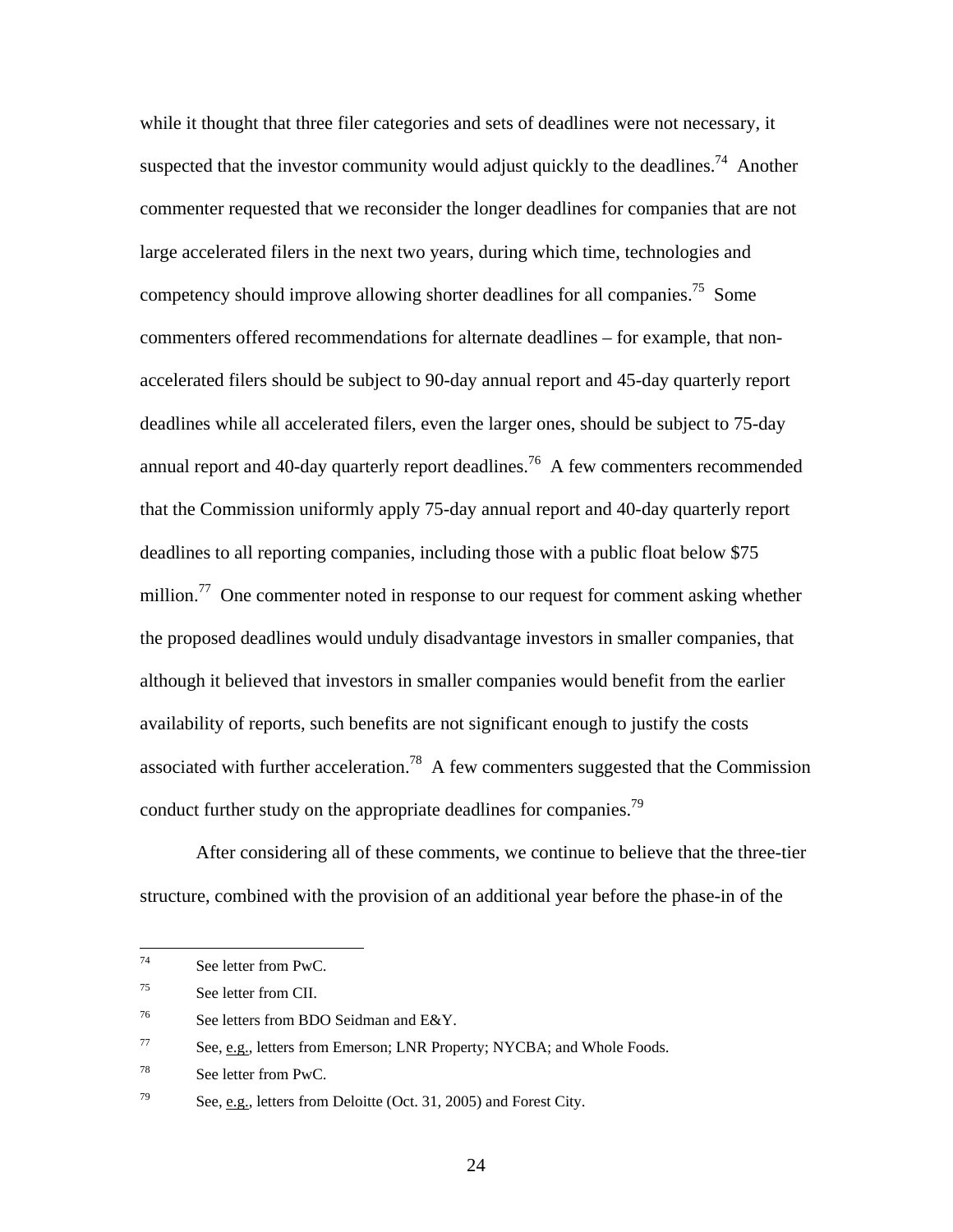60-day deadline for large accelerated filers, appropriately balances differing resources and needs of companies with investor protection interests. Any potential confusion that may be caused initially by the changing deadlines should be mitigated by the requirement that a company check a box on the cover pages of its Form 10-K and Form 10-Q reports indicating whether it is a large accelerated filer, an accelerated filer, or a non-accelerated filer.

The following chart depicts the three tiers of filing deadlines that will take effect for the fiscal years ending on or after December 15,  $2005^{80}$  as a result of the amendments:

| <b>Category of Filer</b>                                              | <b>Revised Deadlines For Filing Periodic Reports</b>                                                                                |                           |
|-----------------------------------------------------------------------|-------------------------------------------------------------------------------------------------------------------------------------|---------------------------|
|                                                                       | <b>Form 10-K Deadline</b>                                                                                                           | <b>Form 10-Q Deadline</b> |
| <b>Large Accelerated Filer</b><br>(\$700MM or more)                   | 75 days for fiscal years ending<br>before December 15, 2006 and<br>60 days for fiscal years ending<br>on or after December 15, 2006 | 40 days                   |
| <b>Accelerated Filer</b><br>(\$75MM or more and<br>less than \$700MM) | 75 days                                                                                                                             | 40 days                   |
| <b>Non-accelerated Filer</b><br>(less than \$75MM)                    | 90 days                                                                                                                             | 45 days                   |

Also, as noted in the proposing release, we do not intend to change the deadlines for filing an annual report on Form 20-F. However, the definition of accelerated filer and large accelerated filer do not exclude companies that qualify as foreign private issuers. As a result, a foreign private issuer that voluntarily files on Forms 10-K and 10-Q is required to determine whether it is an accelerated filer or large accelerated filer and, if so,

 $80^{\circ}$ 

See Section III.D below.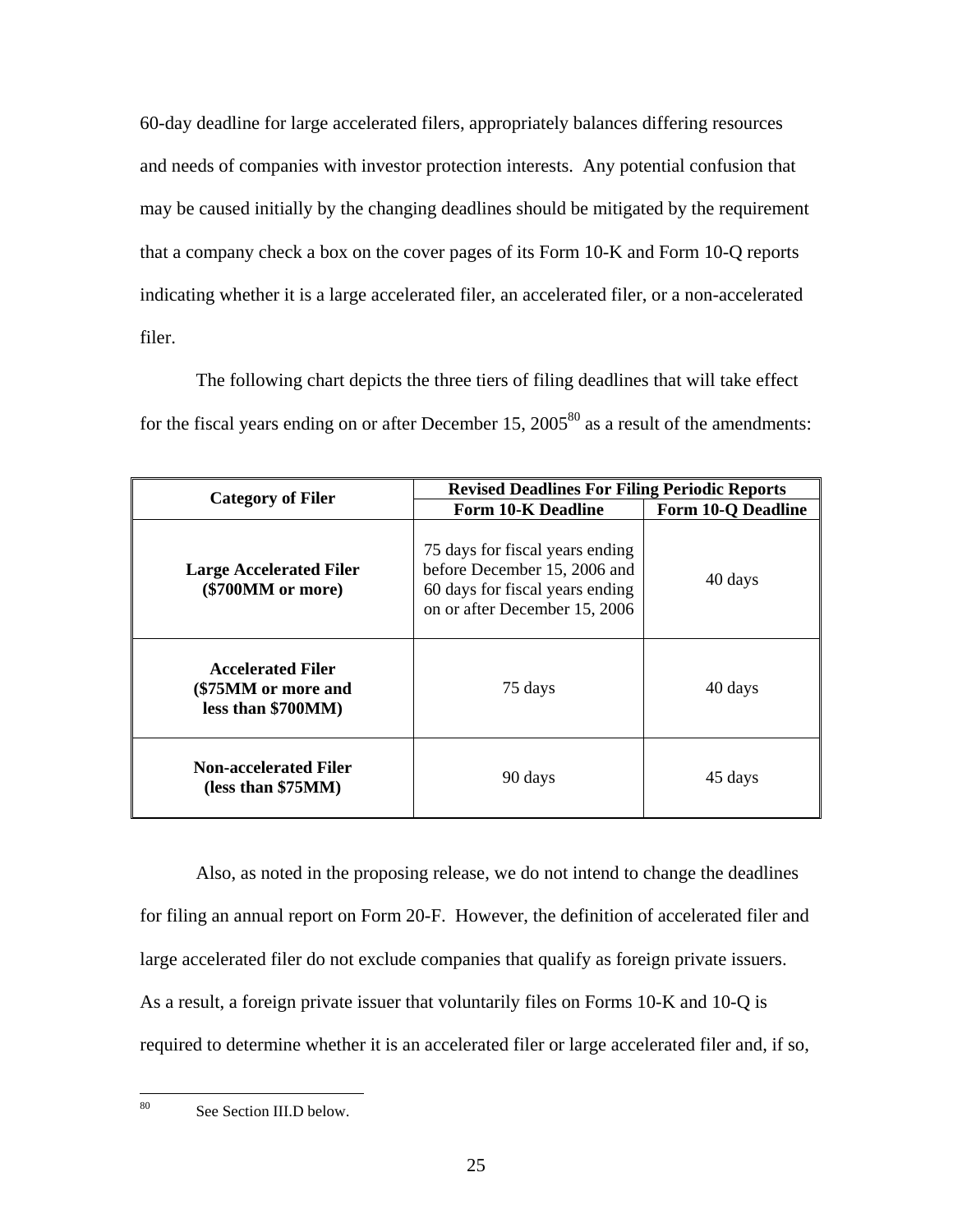must comply with the applicable deadlines for filing these forms. A foreign private issuer that loses its status as a foreign private issuer and is, therefore, required to file reports on Forms 10-K and 10-Q also must comply with the applicable deadlines for filing those forms.

## **B. Exit Requirements from Accelerated Filer and Large Accelerated Filer Status**

In addition to amending the filing deadlines, we also are amending the requirements for exiting accelerated filer status and establishing requirements for exiting large accelerated filer status. Under the rules prior to the amendments, an issuer that became an accelerated filer would remain one unless and until the issuer subsequently became eligible to use Forms 10-KSB and 10-QSB for its annual and quarterly reports. Thus, a reporting issuer that first met the "small business issuer" definition at the end of a fiscal year was required to wait two years from that point before it could begin to file its annual report on a non-accelerated filer basis.<sup>81</sup>

The proposed rules would have amended the accelerated filer definition to allow an issuer to exit accelerated filer status at the end of the fiscal year if its public float fell below \$25 million, as of the last business day of the most recently completed second fiscal quarter.The proposed amendments also would have permitted a large accelerated filer to exit large accelerated filer status if its public float fell below \$75 million, as of the

<sup>81</sup> 81 For example, prior to these amendments, if an issuer had met the accelerated filer definition at the end of its 2004 fiscal year, the issuer would file its 2004 annual report on an accelerated filer basis. However, in order to exit accelerated filer status, an accelerated filer must have met the definition of small business issuer and file on an accelerated filer basis at the end of its 2004 and 2005 fiscal years, before the prior rules would have allowed the company to file on a non-accelerated filer basis beginning with its first quarter Form 10-QSB in fiscal 2006.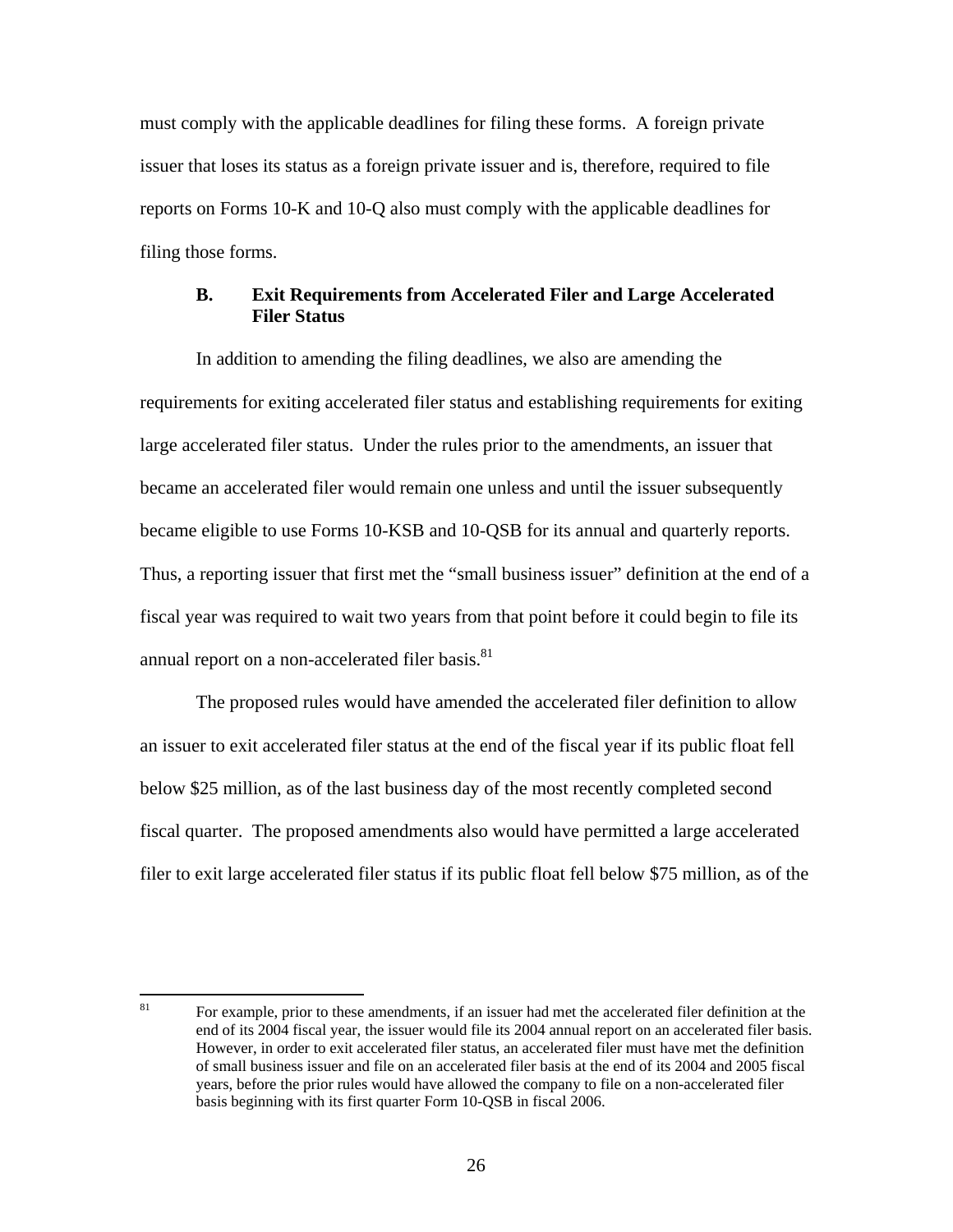last business day of the most recently completed second fiscal quarter. Under the proposals, an exiting large accelerated filer would become a non-accelerated filer if its public float had fallen below \$25 million, as of the determination date.

In the proposing release, we noted that there were circumstances under the existing accelerated filer definition where a company that no longer had common equity securities outstanding, and therefore no longer had a duty to file periodic reports with respect to these securities, but continued to have a reporting obligation for another security, was required to remain an accelerated filer for two years. While the instances in which a company no longer would have publicly held common equity securities but still would be subject to an Exchange Act reporting obligation with respect to another class of non-common equity security appeared to be uncommon, they may have occurred occasionally in connection with a stock merger or leveraged buyout structured as a cash merger or recapitalization.<sup>82</sup> These companies remained subject to the requirement to file their periodic reports on an accelerated filer basis despite the fact that they would not have been required to initially become an accelerated filer if they had only a class of debt securities registered under the Exchange Act. The proposed revisions sought to rectify this inequitable result.

<sup>82</sup> 82 Based on data from the Center for Research in Securities Prices Database obtained by the Office of Economic Analysis, we estimate that 142 companies met the accelerated filer definition on or after their fiscal years ended December 15, 2002 and then subsequently delisted their common stock or other common equity from a national securities exchange or Nasdaq during the 2003 calendar year. Of the 142 companies, we estimate that only four companies continued to have an Exchange Act reporting obligation with respect to another class of debt or non-common equity securities. It is our understanding that the data in CRSP does not include a complete list of common equity traded through the OTC Bulletin Board or Pink Sheets LLC, so our estimate may understate the actual number of companies that would be affected by our proposed revision to the accelerated filer definition.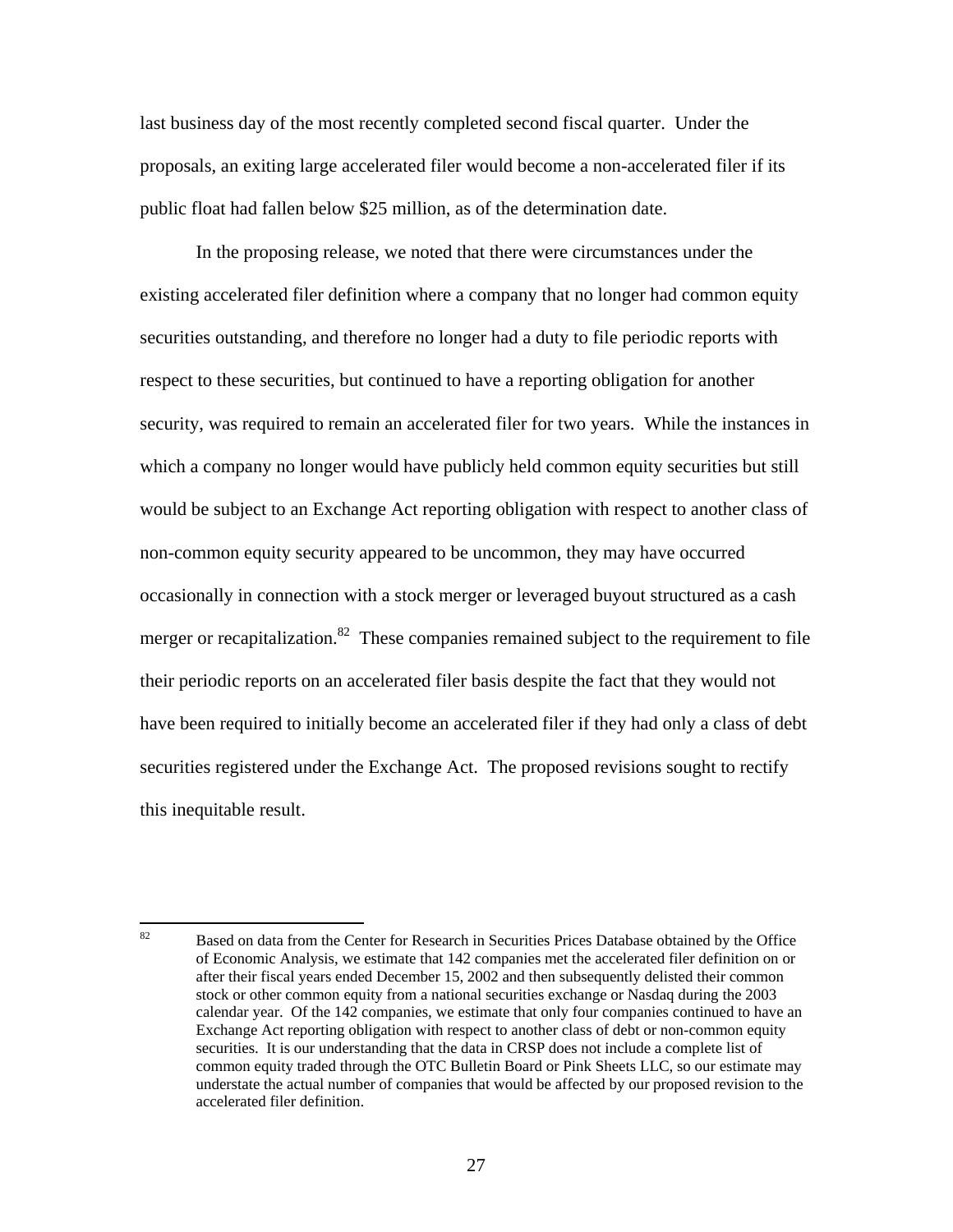Most of the commenters who remarked on this proposal supported removal of unnecessary impediments preventing issuers from promptly exiting out of accelerated filer status. Many of these commenters, however, offered recommendations for modifying the proposals. These recommendations included:

- Raising the public float threshold that a company needs to meet before exiting accelerated filer status;<sup>83</sup>
- Raising the public float threshold so that the threshold for exiting accelerated filer status is the same as the threshold for entering the status; $84$
- Tying the public float measurement to a period of time (e.g., 30 days) or requiring the measurement to be based on an average public float as measured on multiple days ( $e.g.,$  the average of multiple quarter ends); $85$  and
- Requiring companies to provide notice, such as by filing a Form 8-K, of a change in filing deadline status. 86

A few commenters who acknowledged the importance of maintaining filing stability believed that the objective could be achieved by tying the measurement to a period of time instead of to a single point in time, even if the public float threshold were raised higher than the proposed threshold.<sup>87</sup>

<sup>83</sup> See, e.g., letters from ABA and ACB.

<sup>&</sup>lt;sup>84</sup> See, e.g., letters from AICPA; Deloitte (Oct. 31, 2005); E&Y; FinRA; and PwC.

<sup>85</sup> See, e.g., letters from BDO Seidman; Deloitte (Oct. 31, 2005); FinRA; PwC; and Greg Swalwell.

<sup>86</sup> See, e.g., letters from ACB; AICPA; E&Y; FinRA; Nasdaq; and PwC.

<sup>87</sup> See, e.g., letters from Deloitte (Oct. 31, 2005) and PwC.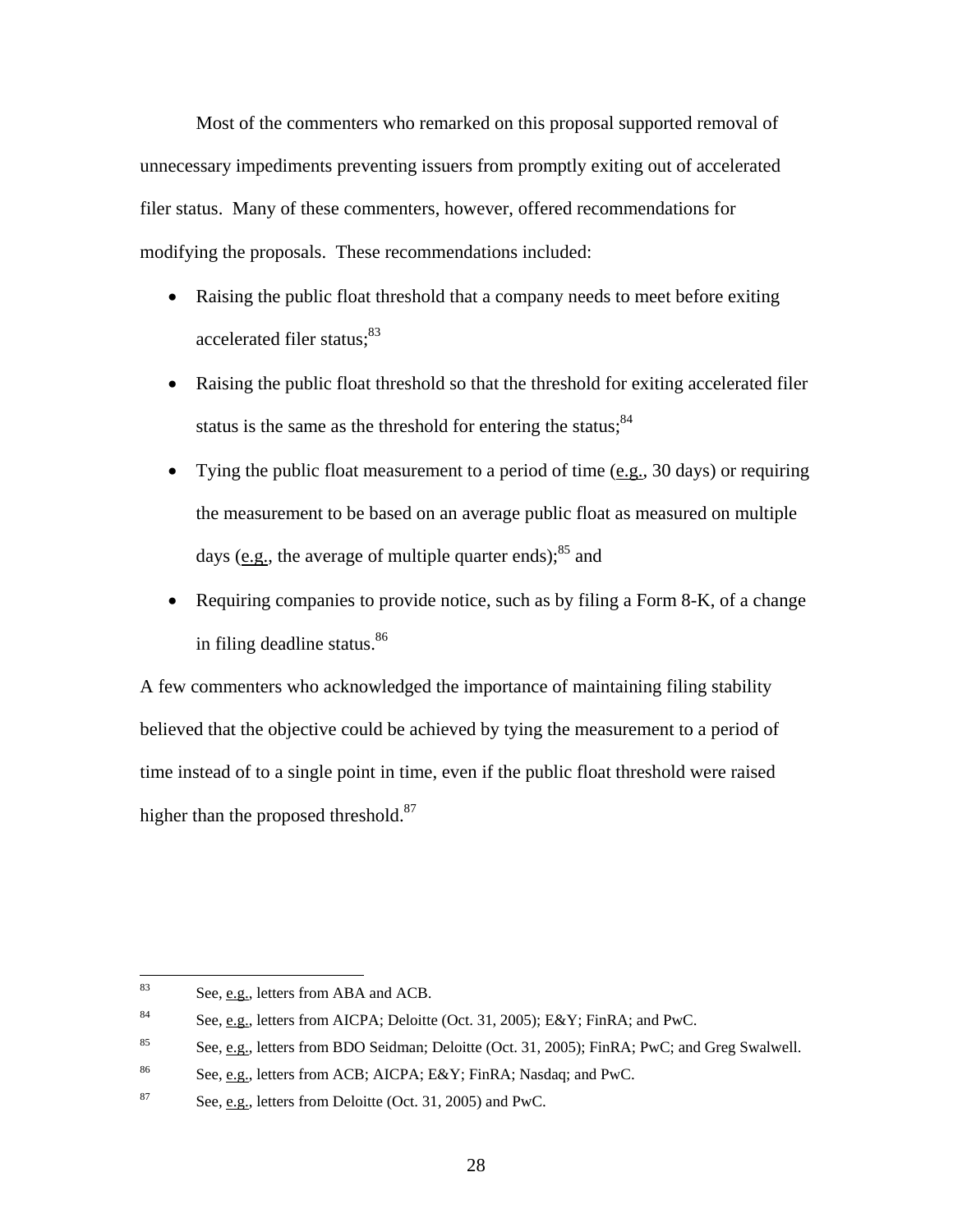We are adopting the exit requirements for accelerated filers and large accelerated filers substantially as proposed, except that we are raising the public float thresholds below which a large accelerated filer must fall before it becomes eligible to exit that status from the proposed \$75 million to \$500 million, and below which an accelerated filer must fall before it becomes eligible to exit that status from the proposed \$25 million public float to a \$50 million float. We are not amending the method of computing public float for the reasons set forth in Section III.A.2 of this release. While we considered the comments regarding the filing of a Form 8-K announcing a change in filing deadline status, and while we considered whether to require disclosure in a company's Form 10-Q for its second fiscal quarter to provide investors with advance notice that a company would be exiting accelerated filer or large accelerated filer status, we have decided that a mandated disclosure requirement is not justified, given the infrequency of such an occurrence.88 As noted in Section III.C above, we also believe that the cover page notations on the Form 10-K and Form 10-Q should mitigate any potential initial investor confusion regarding when a company's reports are due. Some companies may choose, on their own, to disclose a change in filing deadline status in a Form 8-K or Form 10-Q.

The revisions that we are adopting allow an issuer to exit accelerated filer status at the end of the fiscal year if its aggregate worldwide market value of voting and nonvoting common equity held by non-affiliates has fallen below \$50 million, as of the last business day of its second fiscal quarter.As a result, companies will be permitted to exit accelerated filer status in the same year that the public float measurement reflects the requisite reduction. In addition, companies that have lost their public float but were

88

See text accompanying n.89 below.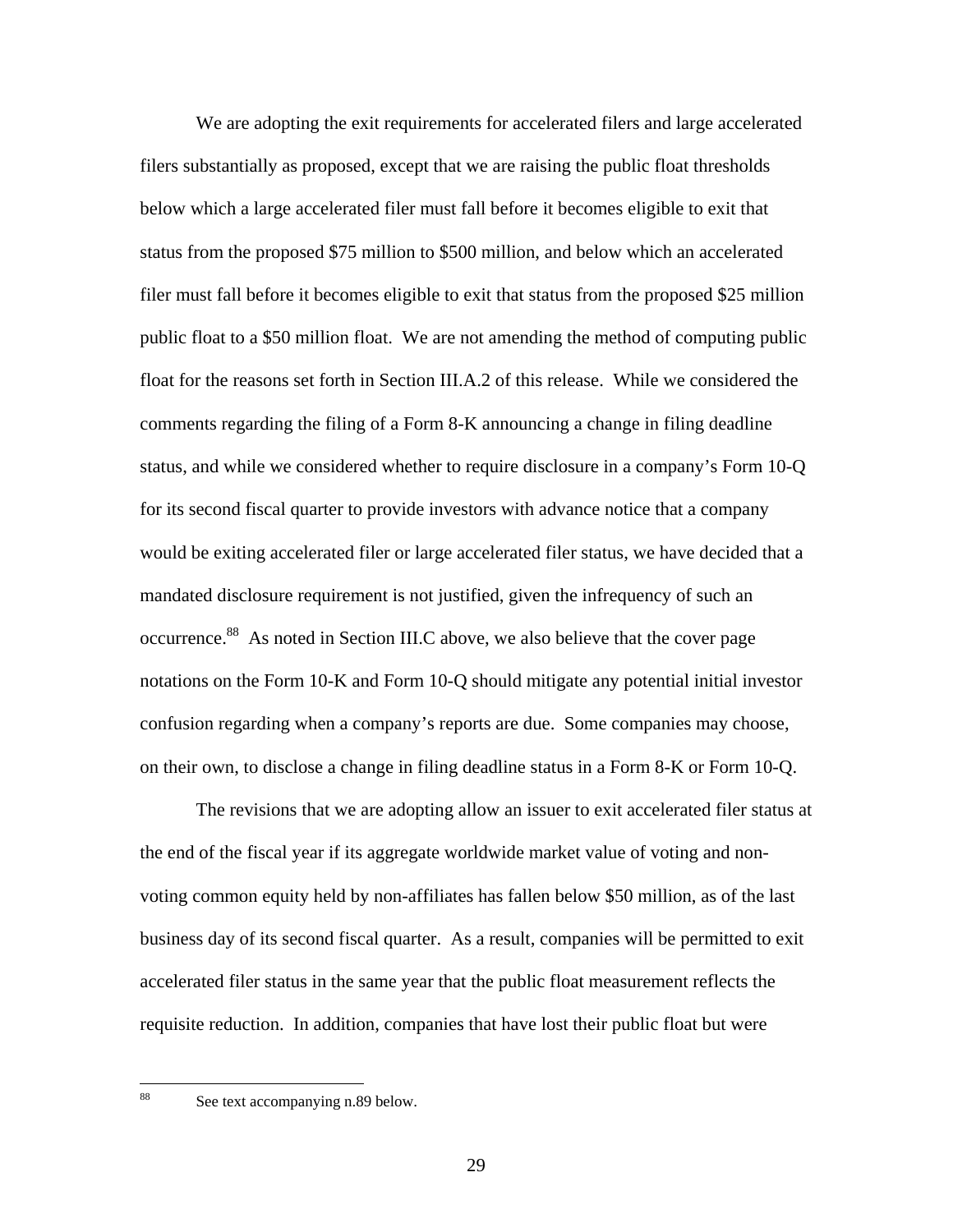required, under the previously existing rules, to continue to file reports on an accelerated basis because of a reporting obligation with respect to a different class of security will no longer need to do so.

The proposals would have set the requirement for exiting accelerated filer status at \$25 million due to the limited following and reporting resources of a public issuer with less than \$25 million in public float. After evaluating comments, we are persuaded that similar considerations apply upon a reduction in a company's public float to below \$50 million and therefore conclude that it is appropriate to allow these issuers to exit accelerated filer status promptly. Also, available data regarding the number of companies whose market capitalization fell from \$75 million or more in 2004 to below \$50 million in 2005 suggests that only a very limited number of companies would move out of accelerated filer status if the amendments that we are adopting were in place at that time.<sup>89</sup> We believe that this addresses our concern that fluctuations in and out of accelerated filer status may cause confusion among investors about a company's filing deadlines.

As adopted, the rules provide that once a large accelerated filer's public float falls below \$500 million, as of the last business day of the company's most recently completed second fiscal quarter, it is eligible to exit large accelerated filer status at the end of that fiscal year and to file its annual report as an accelerated filer or a non-accelerated filer, as appropriate. If the company's public float is less than \$500 million, but \$50 million or

<sup>89</sup> We used market capitalization data as an approximation for public float from the Thomson Worldscope Global Database. The data shows that only 11 companies with a market capitalization of \$700 million or more in 2004 had in 2005, its market capitalization drop below \$500 million, and only 42 companies with a market capitalization of \$75 million or more in 2004 had in 2005, its market capitalization drop below \$50 million.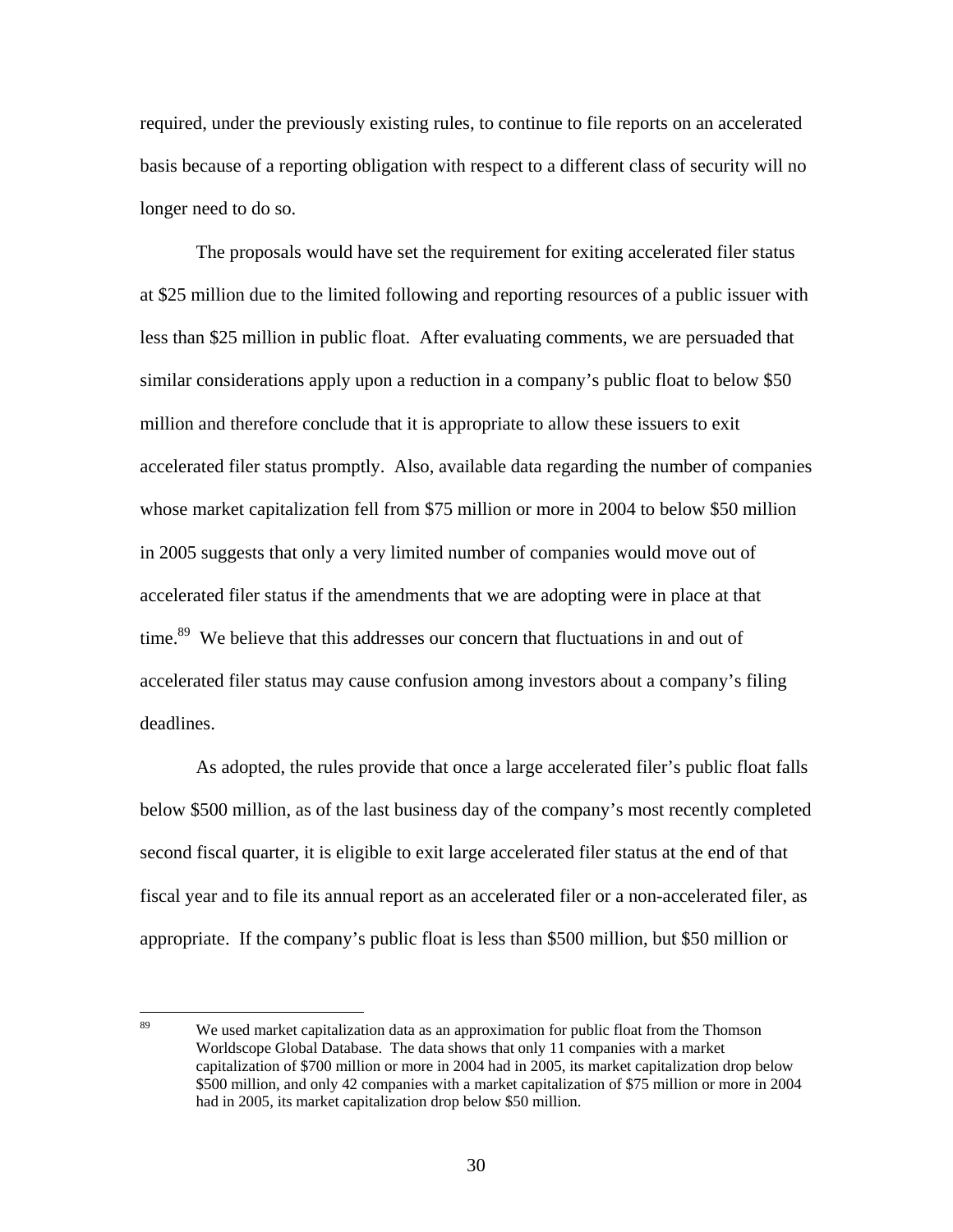more, as of the last business day of its most recently completed second fiscal quarter, the company can begin to file under the deadlines for an accelerated filer that is not a large accelerated filer. If the company's public float drops below \$50 million, as of the determination date, it no longer will be required to file its reports on an accelerated basis.

# **C. Other Amendments**

We also are adopting other related amendments. In the proposing release, we proposed to make the same types of conforming changes to Rules 3-01, 3-09 and 3-12 of Regulation S-X that we made when we first adopted the accelerated filing deadlines in  $2002.<sup>90</sup>$  In the interest of creating uniform requirements, our conforming amendments require financial information that must be included in Commission filings other than periodic reports filed on Forms 10-K and 10-Q, such as Securities Act and Exchange Act registration statements and proxy or information statements, to be at least as current as the financial information included in these periodic reports.<sup>91</sup> Second, we proposed to make similar changes to the transition reports that a company must make when it changes its fiscal year. <sup>92</sup> We are adopting those changes as proposed.

We also proposed to clarify that the public float term in both the accelerated filer and large accelerated filer definitions refers to the "aggregate worldwide market value of the company's voting and non-voting common equity held by non-affiliates.<sup>"93</sup> We are adopting this change as proposed. This reference also is made in the note to the definition of "accelerated filer and large accelerated filer" discussing how to calculate

 $90^{\circ}$ See Release No. 33-8128.

<sup>91 17</sup> CFR 210.3-01; 17 CFR 210.3-09; and 17 CFR 210.3-12.

<sup>&</sup>lt;sup>92</sup> See paragraph (j)(1) of Exchange Act Rules 13a-10 and 15d-10.

<sup>&</sup>lt;sup>93</sup> See paragraph (1)(i) and paragraph (2)(i) of the Exchange Act Rule 12b-2 definition of "accelerated filer and large accelerated filer."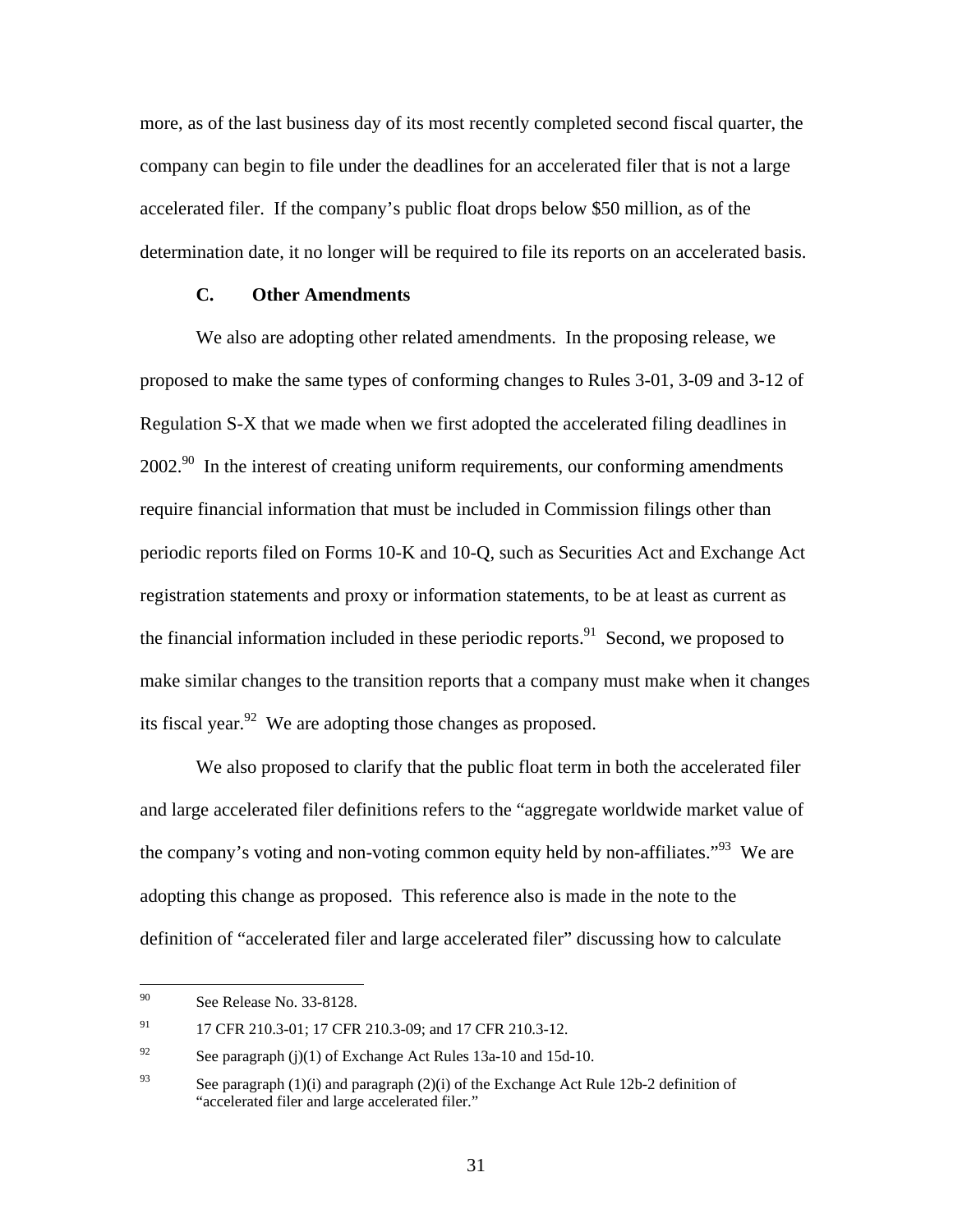public float. The amendment codifies staff interpretation and is consistent with the public float condition in the recently adopted Securities Act Rule 405 definition of a "wellknown seasoned issuer," as well as the public float measurement for determining eligibility to file a registration statement on Form  $F-3$ <sup>94</sup>. The determination of public float is premised on the existence of a public trading market for the company's equity securities.<sup>95</sup>

#### **D. Effective Date and Compliance Dates**

The revised accelerated filing deadlines begin to apply to an accelerated filer's first annual report for a fiscal year ending on or after December 15, 2005, except that the final phase-in of the 60-day Form 10-K deadline for large accelerated filers is postponed until the large accelerated filer files its first annual report for its fiscal year ending on or after December 15, 2006. The Commission finds good cause to make the rule effective prior to 30 days after publication to enable accelerated filers that satisfy the revised requirements for exiting accelerated filer status to file their Form 10-K annual reports for fiscal year 2005, as discussed below, on a non-accelerated basis. The revised exit requirements are less stringent than the requirements for exiting accelerated filer status that had been in place prior to revision. In addition, because the revised deadlines and

<sup>94</sup> 94 Securities Act Rule 405 definition of "well-known seasoned issuer" refers to "worldwide market value." Notwithstanding the addition of "worldwide," an issuer with common equity securities publicly traded in foreign markets but not subject to a requirement to file reports under Section 13(a) or 15(d) of the Exchange Act related to such securities (for example, an issuer with common equity publicly traded in a foreign market but not only required to report as a result of registration or public issuance of one or more classes of debt securities) will not be an accelerated filer or a large accelerated filer. In addition, regardless of their status, foreign private issuers that file their annual reports on Form 20-F or 40-F are of course not subject to the accelerated reporting requirements that we adopt today.

<sup>&</sup>lt;sup>95</sup> This is consistent with the requirement in General Instruction I.B.1 of Form S-3 and Form F-3 that a registrant have a \$75 million market value. Therefore, an entity with \$75 million of common equity securities outstanding but not trading in any public trading market would not be an accelerated filer or a large accelerated filer.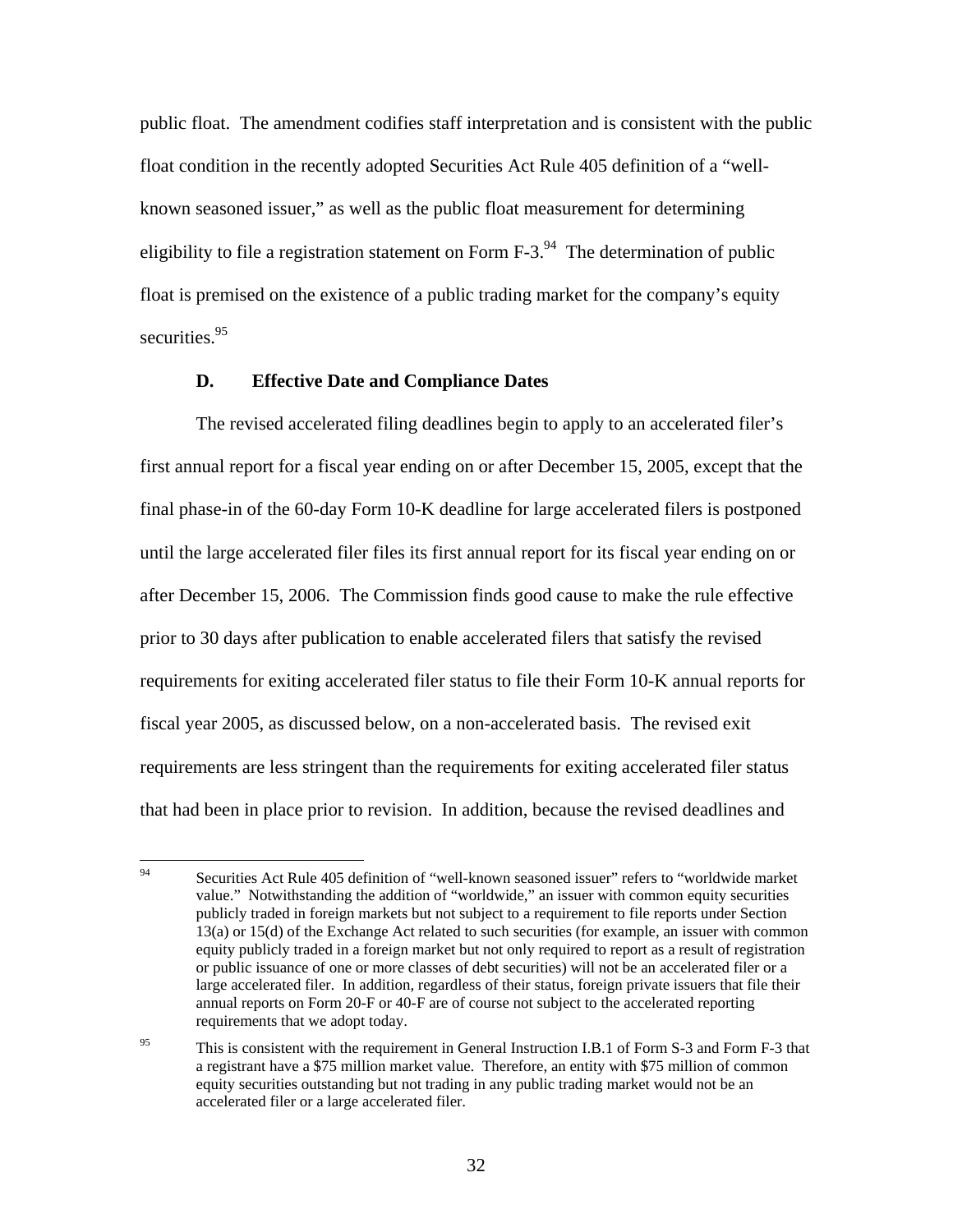revisions to the definition of an accelerated filer relieve restrictions on companies, we believe that it is appropriate that the effective date of the release is December 27, 2005.

Under the amendments, a company that meets the Exchange Act definition of a "large accelerated filer" at the end of its fiscal year ending on or after December 15, 2006 must comply with the 60-day Form 10-K deadline beginning with its annual report on Form 10-K filed for that fiscal year. With regard to the amended requirements for exiting accelerated filer status, a company that filed its last quarterly report as an accelerated filer and had an aggregate worldwide market value of the voting and non-voting common equity held by its non-affiliates of less than \$50 million, as of the last business day of its most recently completed second fiscal quarter, will no longer be considered an accelerated filer, as of the end of its fiscal year, and may begin to file reports on a nonaccelerated basis, beginning with Form 10-K annual reports for fiscal years ending on or after December 15, 2005.

#### **IV. Paperwork Reduction Act**

The amendments contain "collection of information" requirements within the meaning of the Paperwork Reduction Act of 1995, or PRA.<sup>96</sup> Form 10-K (OMB Control No. 3235-0063) and Form 10-Q (OMB Control No. 3235-0070) were adopted pursuant to Sections 13 and 15(d) of the Exchange Act. They prescribe information that a registrant must disclose annually and quarterly to the market about its business. An agency may not conduct or sponsor, and a person is not required to respond to, a collection of information unless it displays a currently valid OMB control number.

96 96 44 U.S.C. 3501 et seq.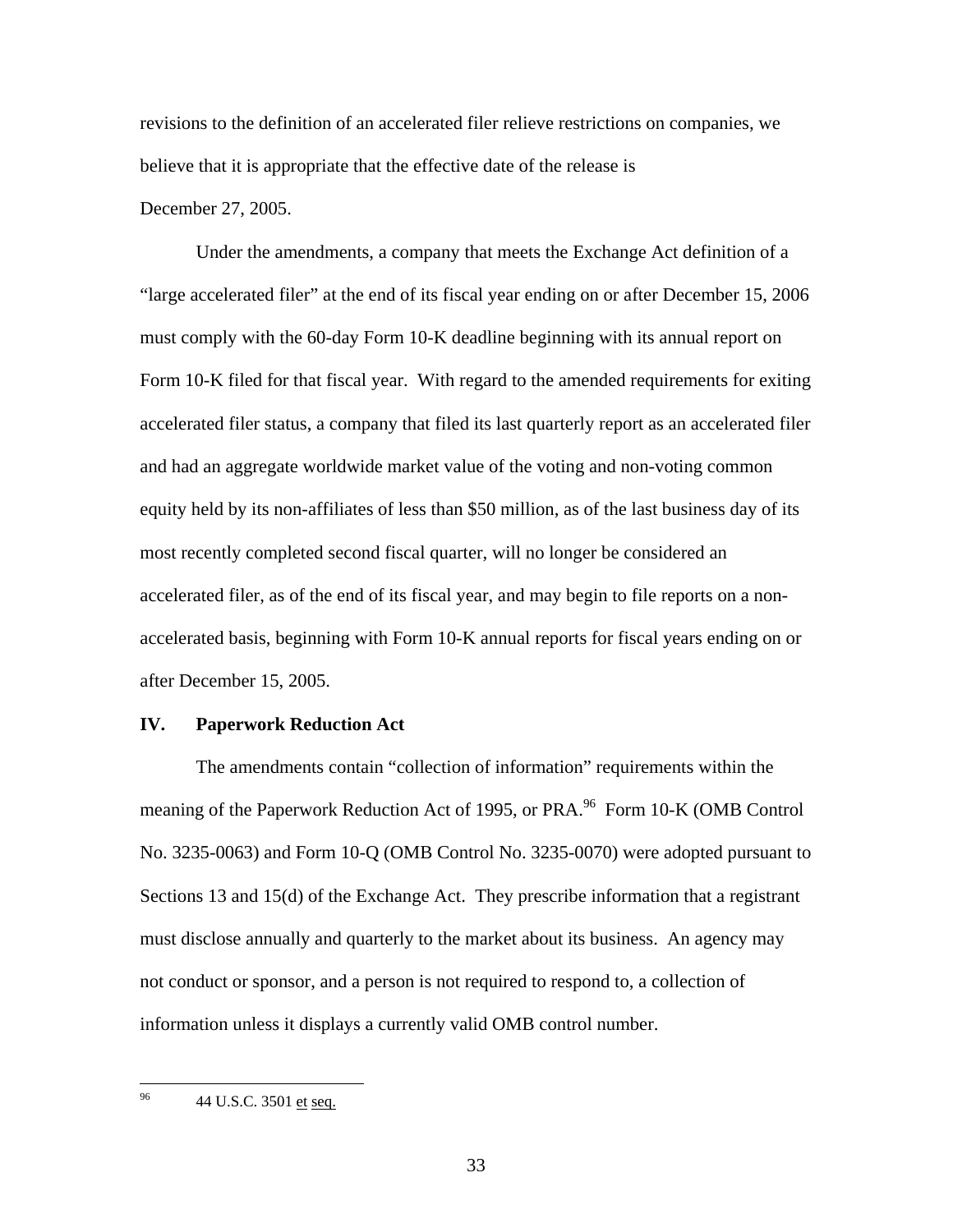The amendments to the Exchange Act Rule 12b-2 definition of "accelerated filer" and to the periodic reporting deadlines will:

- Amend the Exchange Act Rule 12b-2 definition of an "accelerated filer" to create a new category of accelerated filer, the "large accelerated filer," for issuers with an aggregate worldwide market value of voting and non-voting common equity held by non-affiliates ("public float") of \$700 million or more;
- Re-define the term "accelerated filer" to include an issuer with an aggregate worldwide market value of voting and non-voting common equity held by nonaffiliates of \$75 million or more, but less than \$700 million;
- Amend the accelerated filing deadlines so that accelerated filers that are not large accelerated filers can continue to file their Form 10-K annual reports within 75 days after fiscal year end, with no further reduction scheduled, while large accelerated filers will be subject to the 60-day Form 10-K annual report deadline beginning with the fiscal years ending on or after December 15, 2006. The final 35-day Form 10-Q quarterly report phase-in deadline will not be applied even to large accelerated filers, and thus, the quarterly report deadline for all accelerated filers will remain at 40 days; and
- Amend the accelerated filer definition to allow accelerated filers with less than \$50 million in public float to exit accelerated filer status without a two-year delay and to allow large accelerated filers with less than \$500 million public float to exit that status.

The amendments do not change the amount of information required to be included in Exchange Act reports. Therefore, they neither increase nor decrease the amount of

34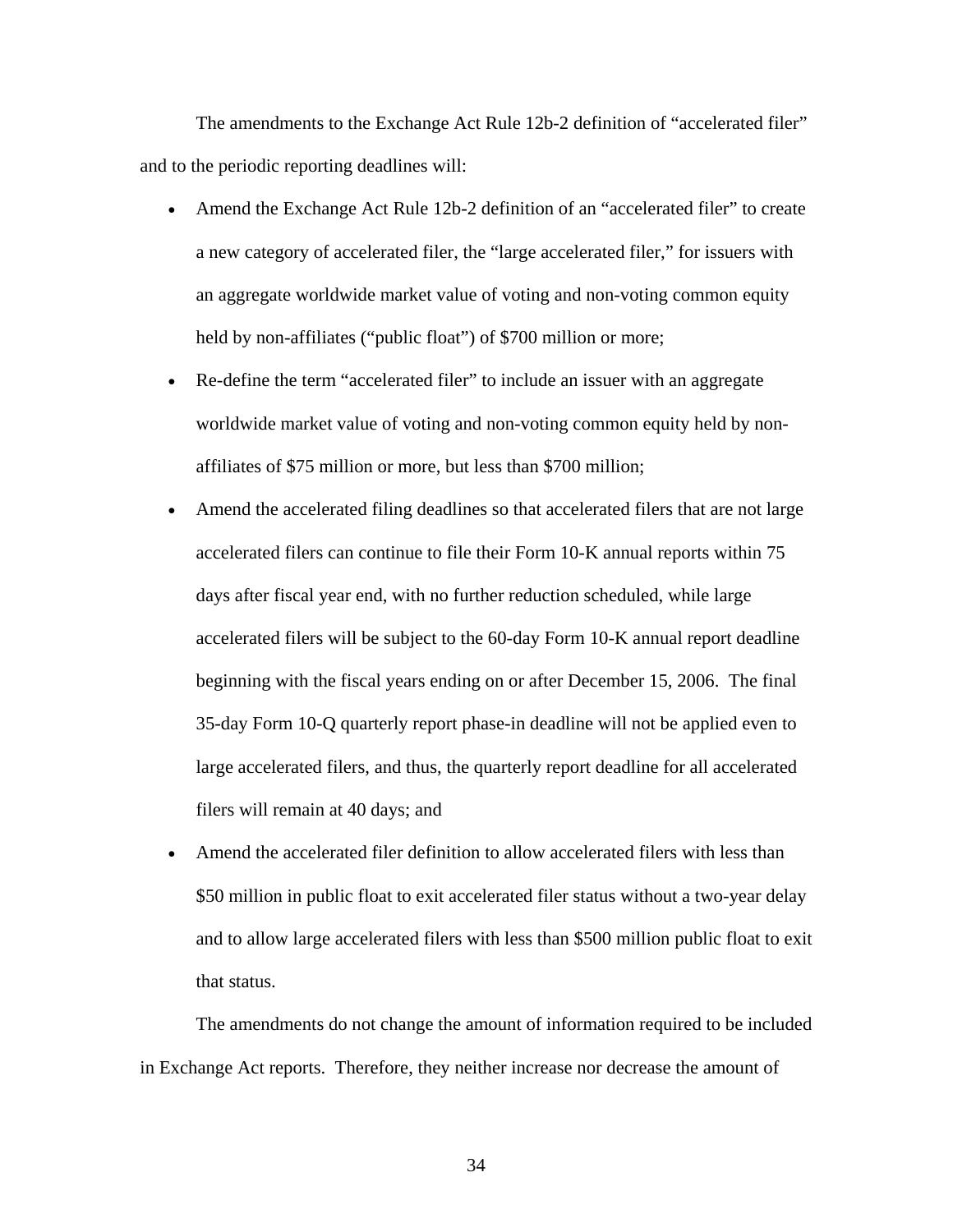burden hours necessary to prepare Forms 10-K and 10-Q, for the purposes of the PRA. This Paperwork Reduction Act analysis was contained in the proposing release, and we received no comments addressing this analysis.

#### **V. Cost-Benefit Analysis**

The amendments are part of our continuing initiative to improve the regulatory system for periodic disclosure under the Exchange Act. We first adopted rules regarding accelerated filing deadlines in September 2002. As adopted, these rules generally required issuers with a public float of \$75 million or more, as of the last business day of the issuer's most recently completed second fiscal quarter,  $97$  to meet shortened filing deadlines for their Exchange Act periodic reports on Form 10-K and Form 10-Q. We are sensitive to the costs and benefits that result from our rulemaking. Based on concerns expressed by the public, we are adopting rule and form amendments that:

- Create a new "large accelerated filer" category that includes issuers with \$700 million or more in public float, as of the last business day of the issuer's most recently completed second fiscal quarter;
- Redefine the term "accelerated filer" to include an issuer with \$75 million or more, but less than \$700 million in public float, as of the last business day of the issuer's most recently completed second fiscal quarter;<sup>98</sup>
- Amend the accelerated filing deadlines;

<sup>97</sup> 97 In addition, an issuer will not be an accelerated filer unless it meets three other additional conditions. A company will be deemed an accelerated filer if, as of the end of its fiscal year, the issuer had been subject to the requirements of Section 13(a) or 15(d) of the Exchange Act for a period of at least 12 calendar months; had filed at least one annual report pursuant to Section 13(a) or 15(d) of the Exchange Act; and is not eligible to use Forms 10-KSB and 10-QSB for its annual and quarterly reports.

<sup>&</sup>lt;sup>98</sup> Other than the public float amount, the conditions for the accelerated filer definition remain the same.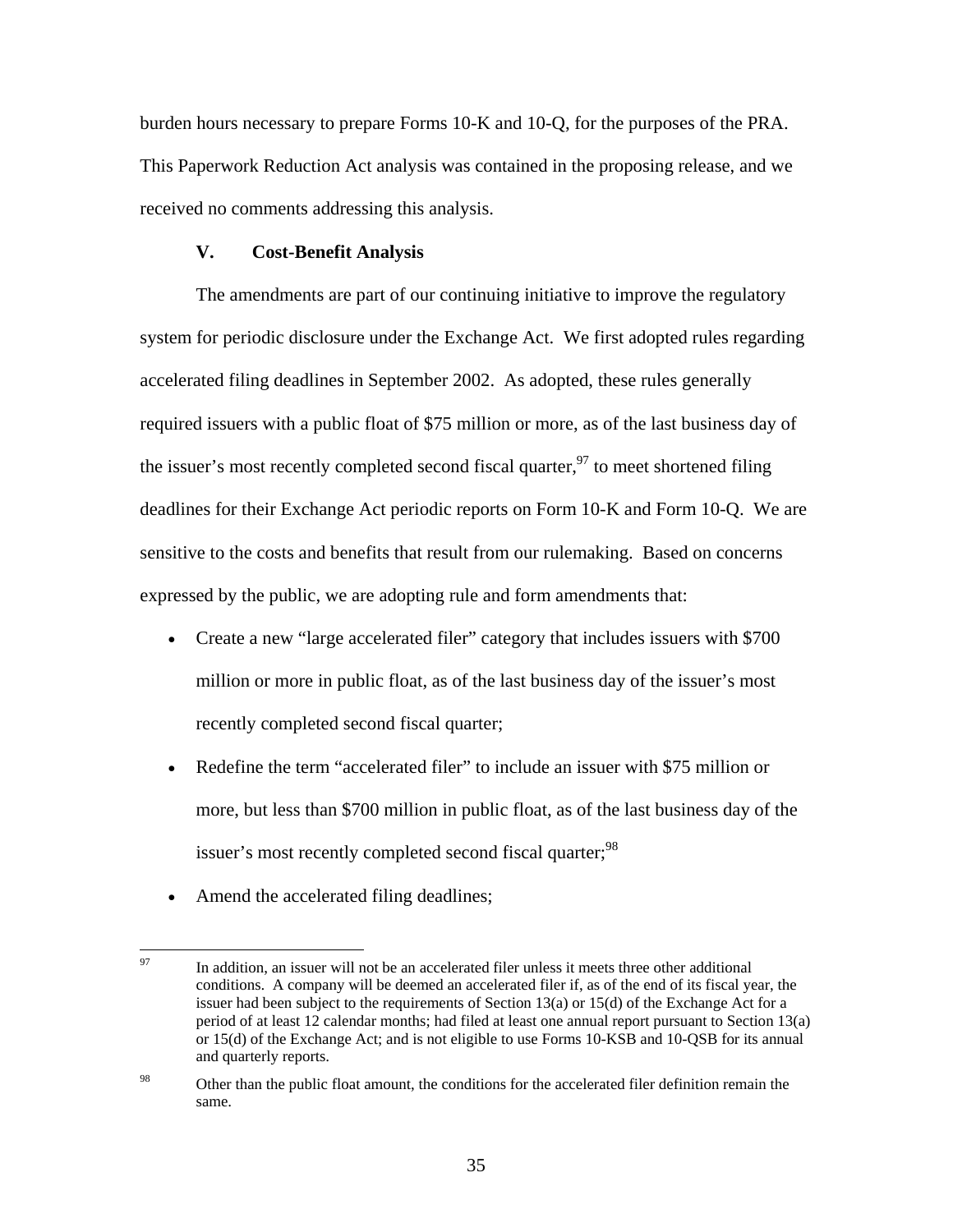- Amend the requirements for exiting accelerated filer status; and
- Establish similar requirements for exiting large accelerated filer status.

In this section, we examine the costs and benefits of the amendments. We received 46 comment letters on the proposed amendments. Some of these comment letters discussed the costs and benefits of the proposals. These comments are described further below.

#### **A. Accelerated Filing Deadlines**

The previously adopted accelerated filing transition schedule provided for a final phase-in that would have required all accelerated filers to file their Form 10-K annual reports within 60 days after fiscal year end, with respect to a fiscal year ending on or after December 15, 2005, and to file their subsequent Form 10-Q quarterly reports within 35 days after quarter end. We are adopting amendments to the accelerated filing deadlines, substantially as proposed, to:

- Amend the Form 10-K deadline so that accelerated filers that are not large accelerated filers will be subject to a 75-day Form 10-K deadline, rather than the 60-day deadline scheduled to take effect next year, while large accelerated filers will be subject to final phase-in of the 60-day Form 10-K deadline, beginning with fiscal years ending on or after December 15, 2006, and to a 75-day Form 10- K deadline until then; and
- Eliminate the final phase-in of the 35-day Form 10-Q deadline for all accelerated filers so that both large accelerated filers and accelerated filers will be permanently subject to a 40-day Form 10-Q deadline.

36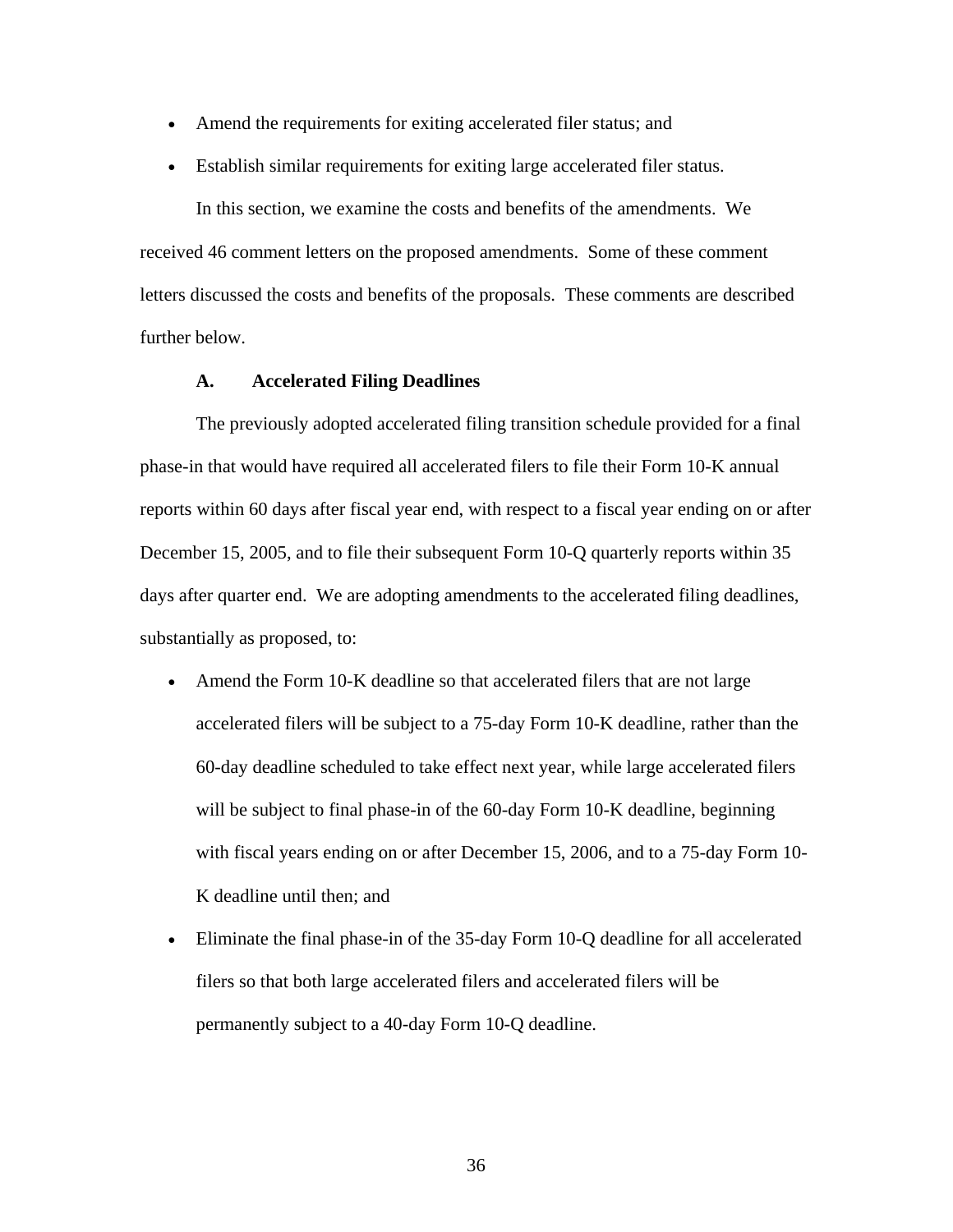### **1. Benefits**

These amendments may afford various benefits to companies and their investors. Since the 2002 adoption of the accelerated filing deadlines, we received several comments expressing concern over the ability of companies to meet the accelerated filing deadlines, especially in light of the new requirements adopted in 2003 by the Commission requiring companies to include a report by management, and accompanying auditor's report, on the effectiveness of the company's internal control over financial reporting in their annual reports. We interpret these comments on companies' limited ability to meet more stringent deadlines as an expression of concern about the costs to companies of complying with the shortened deadlines.

The primary benefit of the amendments is the expected cost-savings to companies that as a result of the amendments will no longer be subject to the final phase-in of the accelerated Form 10-K or Form 10-Q filing deadlines. In order to comply with the final phase-in of the most accelerated deadlines, companies may devote or expend additional resources to generate information more quickly and provide the information to the market. Smaller companies appear to have access to fewer financial resources and less well-developed infrastructure to support the further acceleration of the reporting deadlines. For a given disclosure, diseconomies of scale may cause smaller companies to face greater costs of acceleration than larger companies. The amendments may thus confer benefits to smaller companies by relieving them from the higher costs of having to meet the final phase-in of deadlines.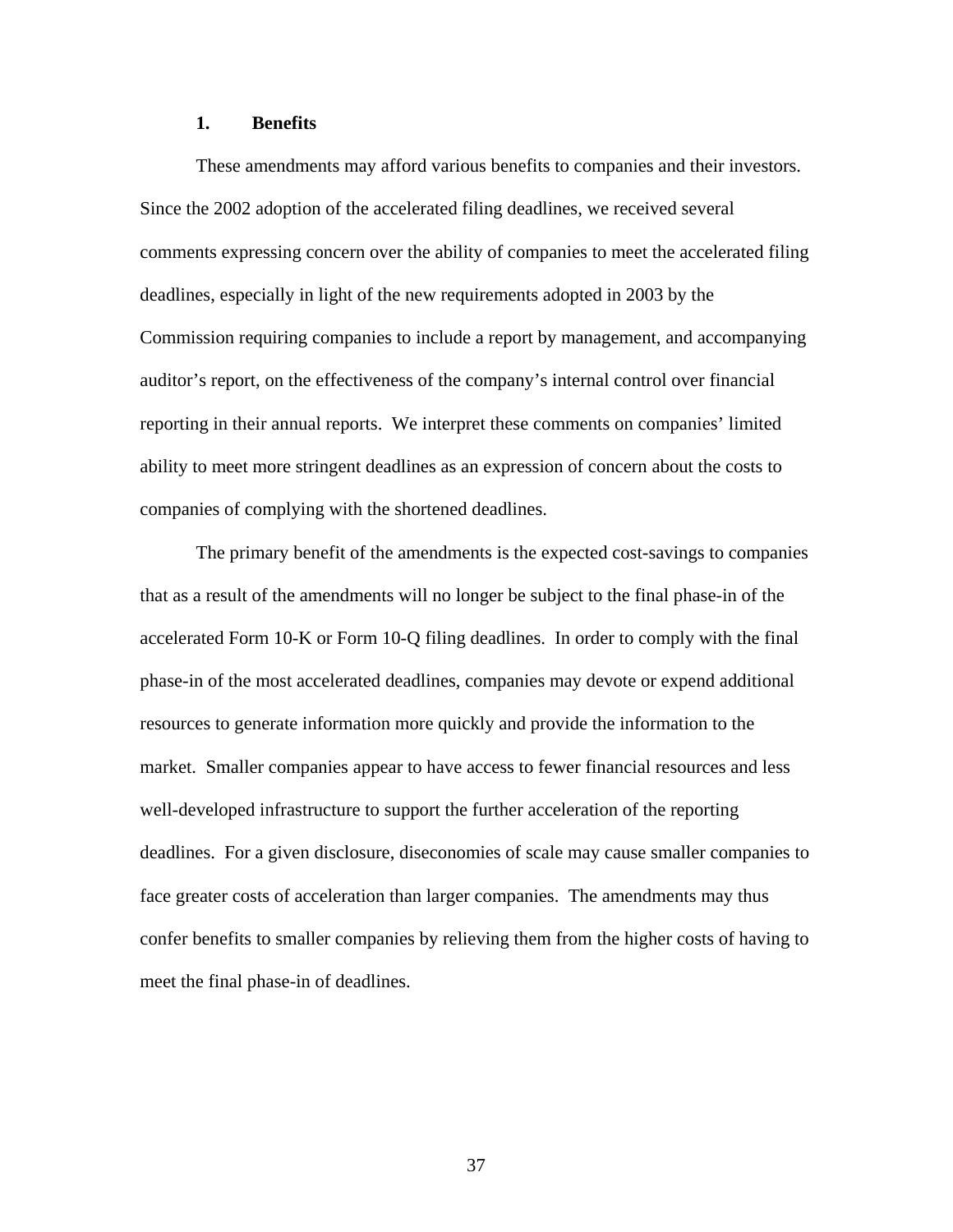As noted in the cost-benefit analysis included in our initial accelerated filing release,<sup>99</sup> additional time to prepare the financial reports may lower preparation costs and limit the internal resources that must be committed to filing periodic reports. As a result of our amendments, smaller companies may therefore allocate those resources towards other projects.

In addition, not subjecting accelerated filers to the final phase-in of the accelerated filing deadlines may reduce the cost of capital of these companies. Smaller companies may take this into account when considering whether to become a public reporting company.

There have been a number of academic papers that have shown that smaller companies face higher costs of compliance per dollar of asset value than do larger companies. For example, after the implementation of Section 404, the cost of completing the auditing process rose dramatically.<sup>100</sup> This rise in audit fees is related to the size of the company. When audit fees are scaled by assets, there is a negative relationship between the change in audit fees and company size, indicating that smaller companies have a higher cost of compliance than larger companies.<sup>101</sup> We believe that the elimination of the final phase-in of the current deadlines will likely result in a reduction in compliance costs for smaller companies.

We also are adopting conforming amendments relating to the timeliness requirements for the inclusion of financial information in Securities Act and Exchange

<sup>99</sup> See Section IV.A of Release No. 33-8128.

<sup>&</sup>lt;sup>100</sup> For example, see Susan Eldridge & Burch Kealey, SOX Costs: Auditor attestation under Section 404 (University of Nebraska at Omaha Working Paper, 2005) and Paul Griffin & David Long, An analysis of audit fees following the passage of Sarbanes-Oxley (UC-Davis Working Paper, 2005).

<sup>101</sup> **Id.**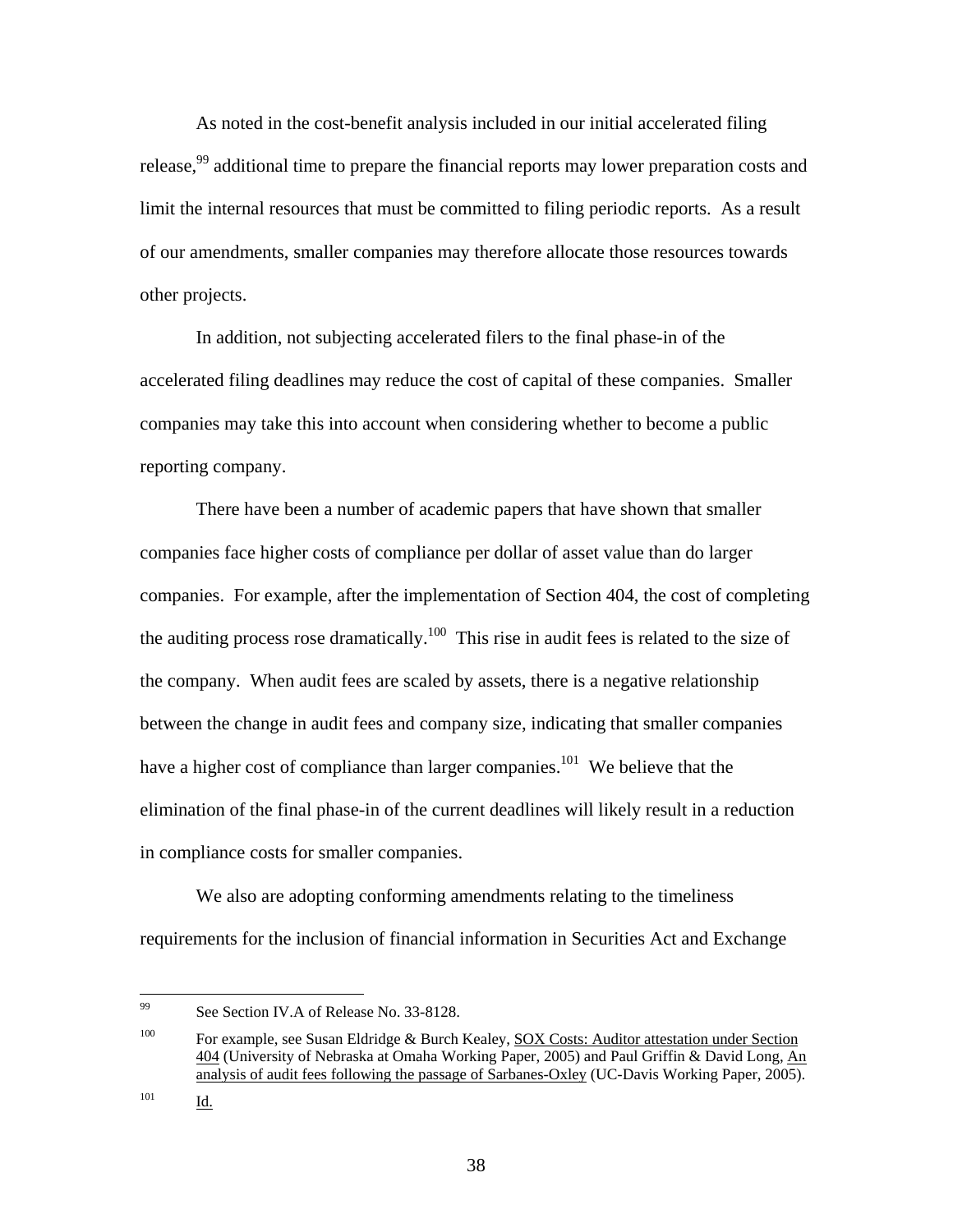Act registration statements, proxy or information statements, and transition reports. The conforming amendments provide additional time for affected companies to update the financial statements that must be included in their registration statements and proxy or information statements and promote consistency among our rules. These conforming amendments may indirectly promote capital formation, because accelerated filers will have more time before the financial information in registration statements become stale.

## **2. Costs**

We believe, and academic studies indicate, that the information required to be contained in the Exchange Act periodic reports is valuable to investors and the markets.<sup>102</sup> With regard to the deadline for Form 10-Q quarterly reports filed by both large accelerated filers and accelerated filers, and the deadline for Form 10-K annual reports filed by accelerated filers, our amendments have the effect of delaying access to periodic report information to investors and to the capital markets relative to the originally established phase-in schedule. Information required by Exchange Act reports may provide a verification function against other unofficial statements that companies may have made. Investors can judge these informal statements against the more extensive formal disclosure provided in the reports, including financial statements prepared in accordance with generally accepted accounting principles. Accelerated filing shortens the delay before this verification can occur and speeds the timing for comparative financial analyses of information in those reports. Delaying access to this information may thereby hinder an investor's ability to make informed decisions on as timely a basis as would have been possible if the final phase-in of accelerated filing

See, e.g., I. Qi, D. Wu & W. Haw, The Incremental Information Content of SEC 10-K Reports Filed under the EDGAR System, 15 J. of Acctg., Auditing and Fin. 25-45 (2000).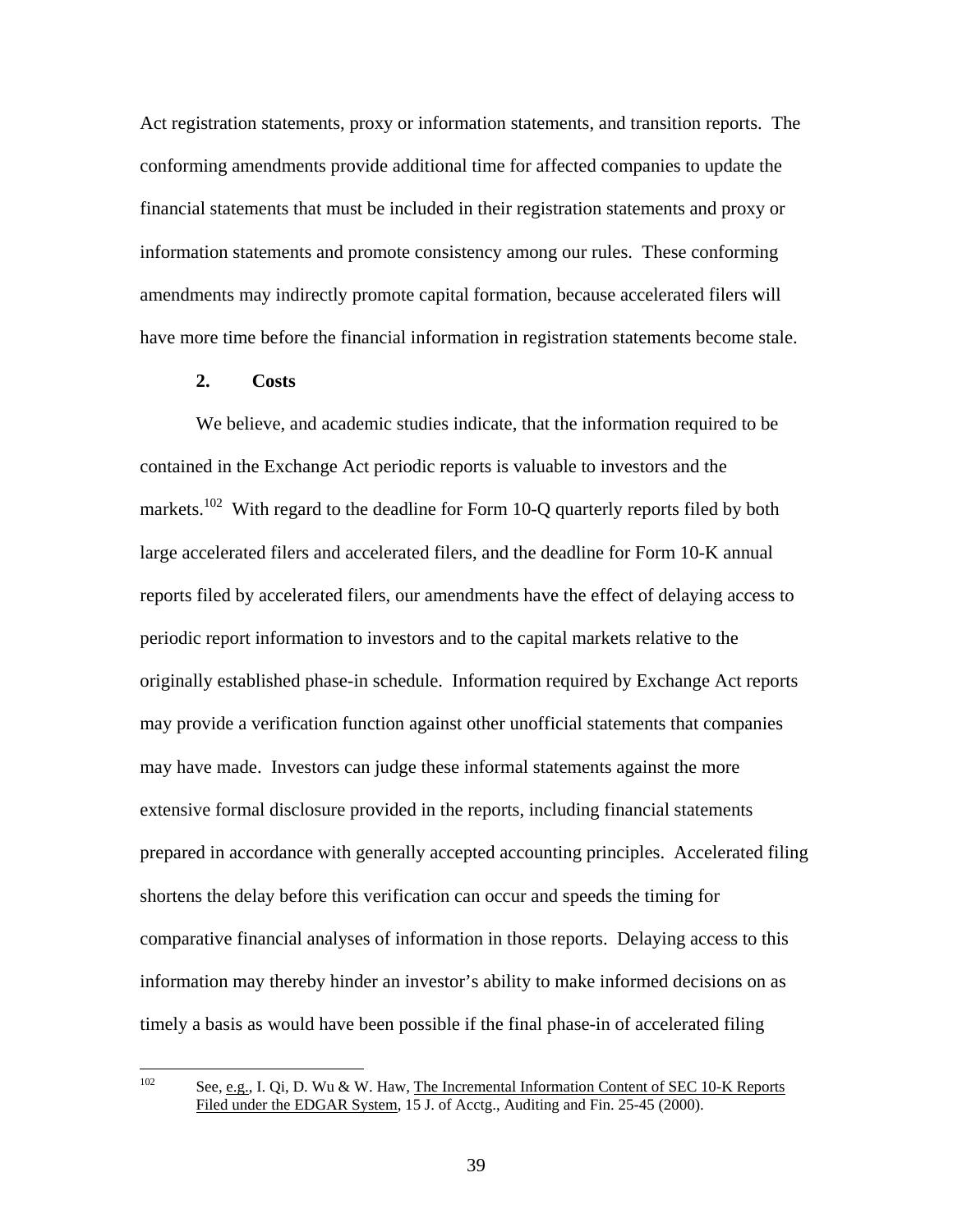deadlines were completed. Thus, the amendments will delay access to information for making investment and valuation decisions, and may increase capital market inefficiencies in stock valuation and pricing. Likewise, the delay may cause Exchange Act reports to have less relevance to investors.

The Office of Economic Analysis ("OEA") has provided us with data for companies listed on NYSE, Amex, NASDAQ, the Over the Counter Bulletin Board ("OTCBB") and Pink Sheets LLC from which we can estimate the number of companies that are affected by these proposals. For the most part, the data is based on a public float definition which is highly correlated to our definition of public float.<sup>103</sup> The data indicates that 2,307 of the companies that are listed on NYSE, Amex, NASDAQ, OTCBB or the Pink Sheets have a public float of between \$75 million and \$700 million, while 1,678 of the companies have a public float over \$700 million. The companies possessing between \$75 million and \$700 million in public float represent 23% of the total number of companies on these markets and 4.3% of the total public float of these companies on these markets. The companies with a public float of over \$700 million represent approximately 18% of the total number of companies on these markets and

<sup>103</sup> 103 Bloomberg was the source of the public float data. Bloomberg defines public float as the number of shares outstanding less shares held by insiders and those deemed to be "stagnant shareholders." "Stagnant shareholders" include ESOP's, ESOT's, QUEST's employee benefit trusts, corporations not actively engaged in managing money, venture capital companies, and shares held by governments. When terms for public float were missing from Bloomberg, market capitalization was used as a proxy for public float which likely overstates the number of firms in certain categories. However, given the low number of companies where market capitalization was used, the difference should not be large.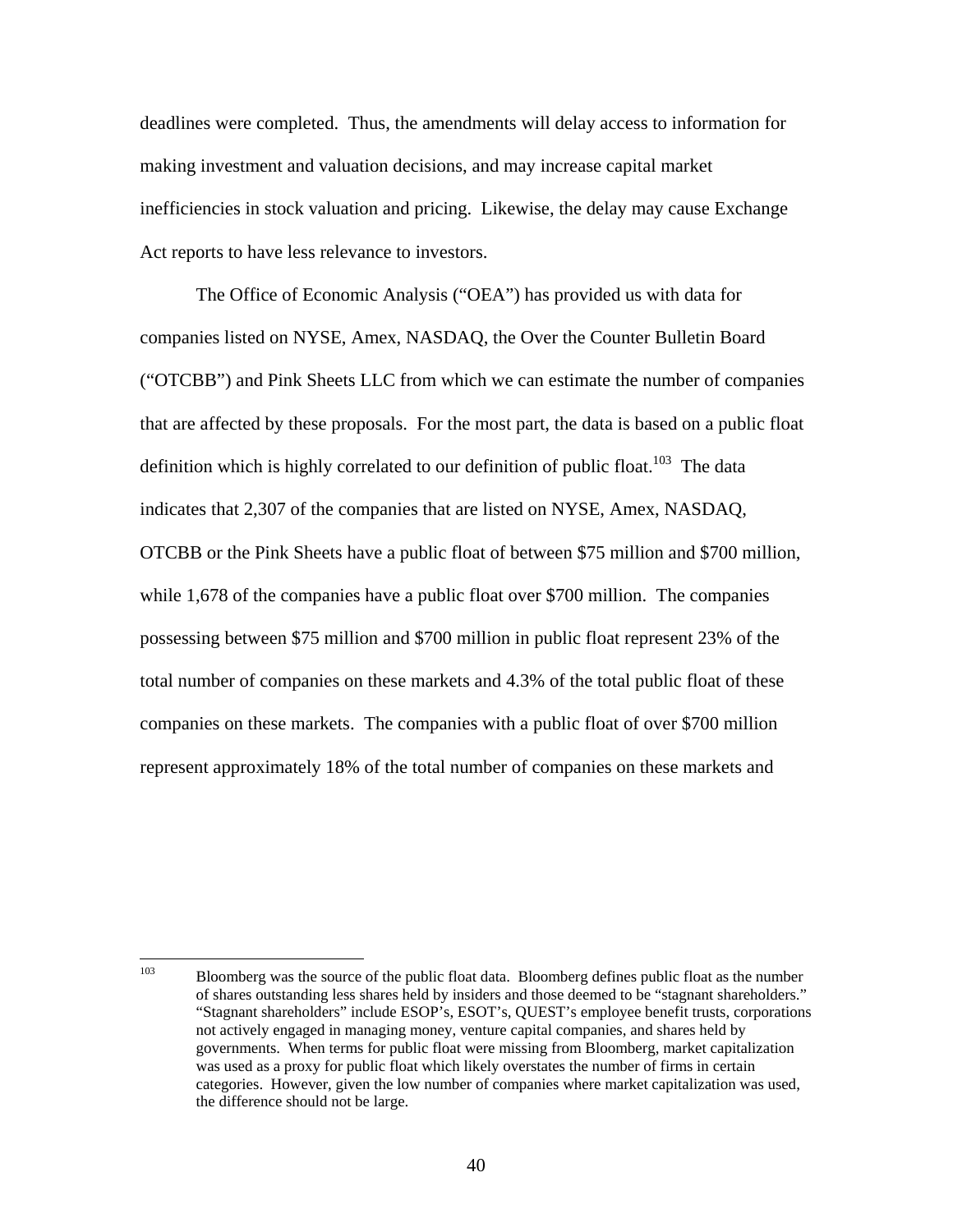nearly 95% of the total public float on these markets.<sup>104</sup>

We have used this information in analyzing the cost of delaying the information contained in periodic reports which we expect to be higher on a per share basis for investors in smaller companies, and therefore the cost to investors on a per share basis of eliminating the final phase-in for smaller companies may be greater than the cost of such a step would be for larger companies. A study shows that smaller companies experience a larger price impact on a per share basis on the filing date than larger companies.<sup>105</sup> However, because of the much smaller overall market size of smaller companies (i.e., large accelerated filers in the aggregate have roughly 19 times the market capitalization of other filers in the aggregate), the per share impact may overestimate the total dollar market impact of investor reactions to periodic filings. Larger companies are more widely followed and have more information available in the market.<sup>106</sup> However, to the extent that periodic filings for larger companies contain information not theretofore in the available mix of information, any per share price impact has a greater market impact. This consideration of market impact explains our focus on maintaining the final phase-in of the annual report filing deadline at 60 days for large accelerated filers.

While we recognize inherent difficulties in the ability to quantify the effect that, for example, the 15-day delay in the filing of the annual report by accelerated filers has

 $104$ In our Securities Offering Reform release, Release No. 33-8591, we noted that in 2004, the issuers that met the thresholds for well-known seasoned issuers represented accounted for about 95% of U.S. equity market capitalization. The eligibility requirements for a well-known seasoned issuer and the \$700 million threshold for a large accelerated filer are not the same because, unlike an accelerated filer, a well-known seasoned issuer may also be an issuer of non-convertible securities, other than common equity. Nevertheless, we believe that the numbers in the release for wellknown seasoned issuers still provide us with a good approximation for our purposes.

<sup>&</sup>lt;sup>105</sup> Paul Griffin, Got Information? Investor Response to Form 10-K and Form 10-Q EDGAR Filings, 8 Rev. of Acctg. Stud. 433 (2003).

<sup>&</sup>lt;sup>106</sup> See also Section II.A.1 of Release No. 33-8591.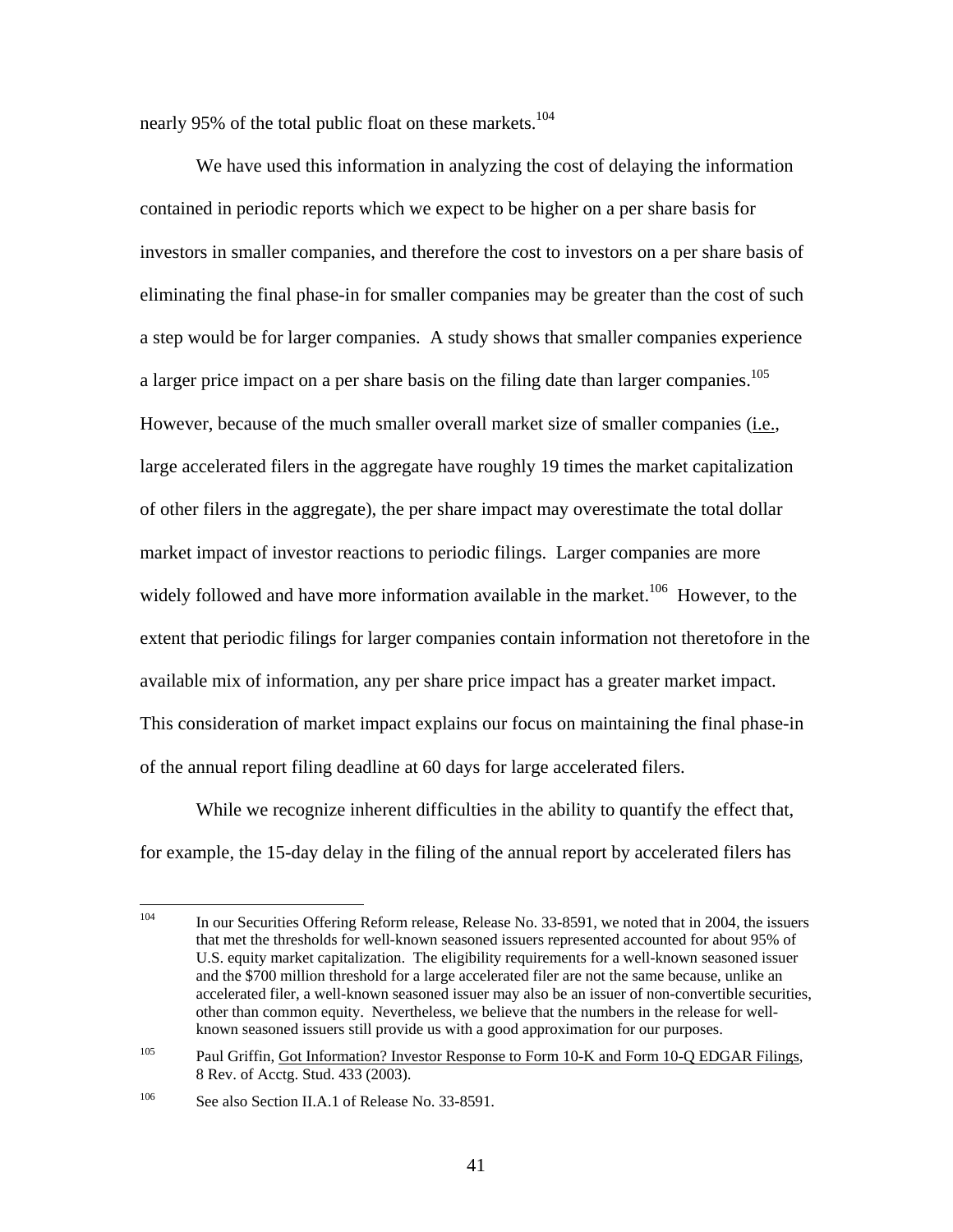on the market, we believe that eliminating the final phase-in of deadlines incorporates new information on the balance between the magnitude of the cost-savings for smaller companies engaging in regulatory compliance and the potential cost of less timely information. Further, we do not perceive a net benefit of continuing to accelerate the Form 10-Q quarterly report deadline for large accelerated filers given the size of the decrease in the number of filing days (i.e., from 40 days to 35 days). We did not receive comments quantifying the impact that the delay would have to the market.

Some commenters suggested that the impact of a 15-day delay would not be significant, given that the enhanced Form 8-K requirements have greatly improved the timeliness and access of information about Exchange Act reporting companies to investors and the markets. $107$  While we believe, however, that the access to the information in the current reports on Form 8-K is an important method for obtaining specified unquestionably or presumptively material information about these companies, that information is not an adequate substitute for the information provided in Exchange Act periodic reports.

We received some comments cautioning that a system of filing deadlines composed of three-tiers and based on size-based differentiations was too complex and may confuse investors.<sup>108</sup> We have also received comments that suggested that we require companies to provide notice, such as by filing a Form 8-K, of a change in filing deadline status.<sup>109</sup> Similarly, we acknowledge the concern that the amendments may

<sup>107</sup> See, e.g., letters from ABA; CMC; Cytokinetics; Deloitte (Sept. 16, 2005 and Oct. 31, 2005); GM; JC Penney; NRF; PwC; Safeway; Sidley Austin; and Whole Foods.

<sup>108</sup> See, e.g., letters from ACB; AIPCPA; CII; Ferrellgas; FRA; and NRF.

<sup>&</sup>lt;sup>109</sup> See, e.g., letters from ACB; AICPA; E&Y; FinRA; Nasdaq; and PwC.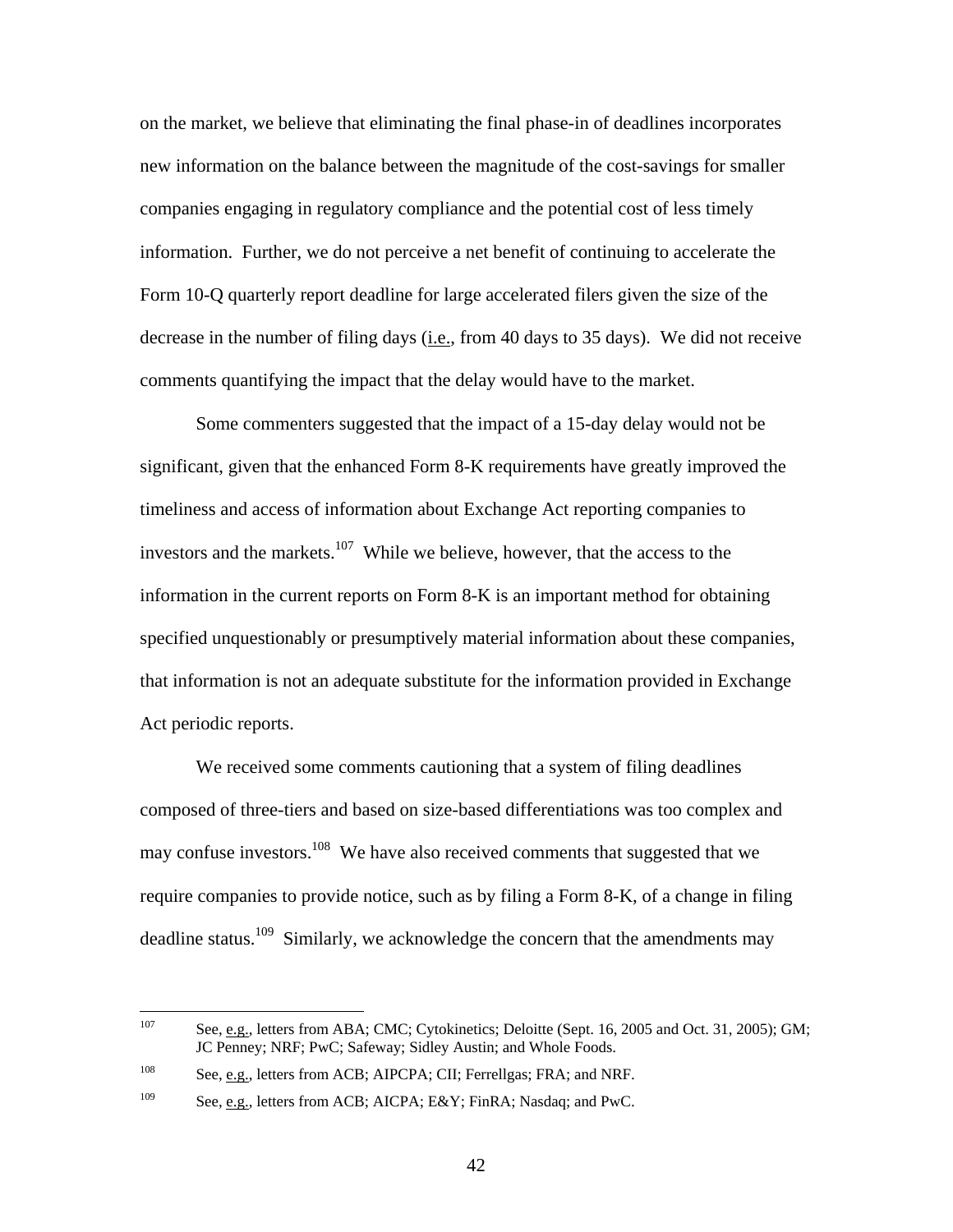produce costs as a result of requiring companies and their investors to regularly monitor public float levels to determine companies' filing deadlines.

We believe that these concerns are addressed by the requirement that companies indicate on the Form 10-K or Form 10-Q cover page whether they are a large accelerated filer, accelerated filer or non-accelerated filer. We recognize that investors may be confused as to the delay in the filing of information when a company exits out of accelerated filer or large accelerated filer status, because disclosure about the change in status is not available until the time of filing. We have not required the filing of a Form 8-K, because we believe that the requirement would be overly burdensome, and our research indicates that the number of companies exiting filing deadline status in any given year would be limited.110 Companies, however, may choose to mitigate investor confusion by voluntarily disclosing changes in filing deadline status in a Form 8-K current report or Form 10-Q quarterly report. They may have an incentive to provide this disclosure if they are concerned that the market may infer that the delay in filing is due to a potential problem.

A number of commenters requested that we consider revising the rules to maintain the Form 10-K deadline at 75 days after fiscal year end, eliminating the final phase-in of the most accelerated 60-day deadline for even large accelerated filers.<sup>111</sup> After careful consideration of these comments and based, in large part, on information indicating that larger issuers generally possess the infrastructure and resources to support further acceleration of the annual report filing deadline, we have decided not to eliminate

<sup>110</sup> See Section V.B below.

 $111$  See n.56 above.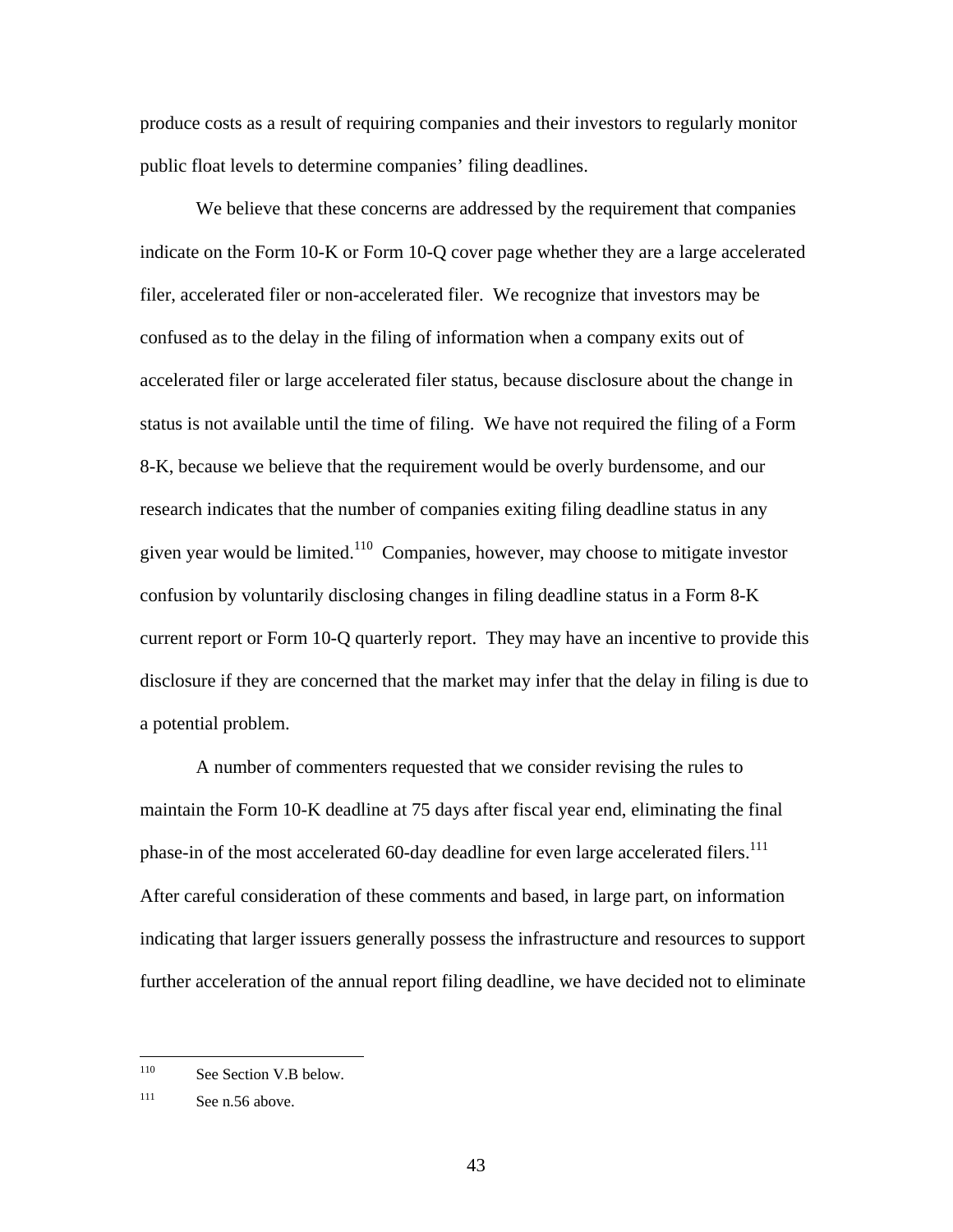the final phase-in of the most accelerated annual report deadline for large accelerated filers. We expect that that the accelerated annual report deadline for larger companies meeting the definition of a large accelerated filer promotes investor protection by providing investors in these companies with timely access to important information.

However, the proposed rules have been modified to defer the 60-day Form 10-K deadline for an additional year for large accelerated filers. We are aiming to provide companies and their auditors more time to refine their processes, and we believe that this may help diffuse the costs that companies may be facing because of the recent regulatory demands combined with a further accelerated annual report deadline. This change should alleviate the impact in compliance costs on companies caused by the further accelerated annual report deadline.

In sum, by establishing three tiers of filing deadlines in which the largest companies are subject to the shortest annual report deadline, the amended rules hasten the delivery of material information to investors and capital markets about those issuers that we believe are more capable of meeting the accelerated annual report deadline. At the same time, we are incorporating an additional one-year period before the accelerated annual report deadline is phased-in in order to address the potential costs of complying with this deadline.

#### **B. Exiting Accelerated Filer or Large Accelerated Filer Status**

We have also examined the costs and benefits of the other amendments that we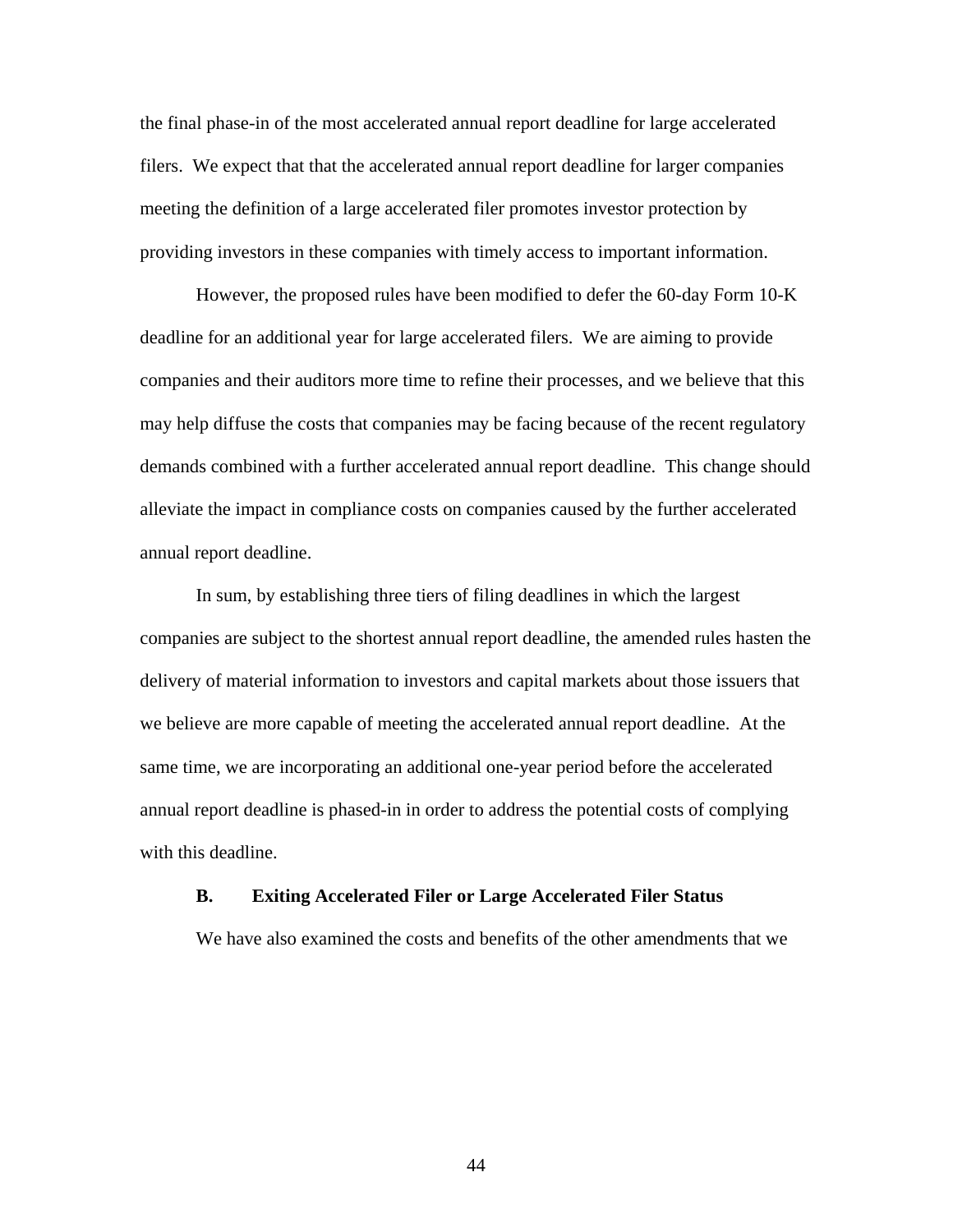are adopting today. Our amendments to the requirements for exiting accelerated filer status and large accelerated filer status offer benefits similar to our amendments lengthening the accelerated filing deadlines. While we continue to believe that it is important to minimize fluctuation in and out of accelerated filer status, we identified some situations with respect to which we believe the current rules are unnecessarily restrictive. One such situation involves a company that has de-registered all of its common equity but still has an Exchange Act reporting obligation with respect to another class of securities. Prior to the adoption of these amendments, this company would still be required to file reports on an accelerated basis, despite the fact that it would not have been required to become an accelerated filer initially if it only had a class of debt securities registered under the Exchange Act. We believe that the amendment permitting companies to exit accelerated filer status based on a public float measurement presents a more balanced approach than what the current rules present.

It is difficult to quantify the number of companies that will be affected by our amendments relating to the exit of issuers from accelerated filer status or large accelerated filer status. However, data available to us suggests that this number will be very limited. The amendments to the requirements on exiting accelerated filing status, using 2003 data, could allow an estimated four companies who have delisted their stock or other common equity from a national securities exchange or Nasdaq, but have a reporting obligation with regards to a different class of security, to no longer be subject to the accelerated filer definition and to be able to file their Exchange Act reports up to 15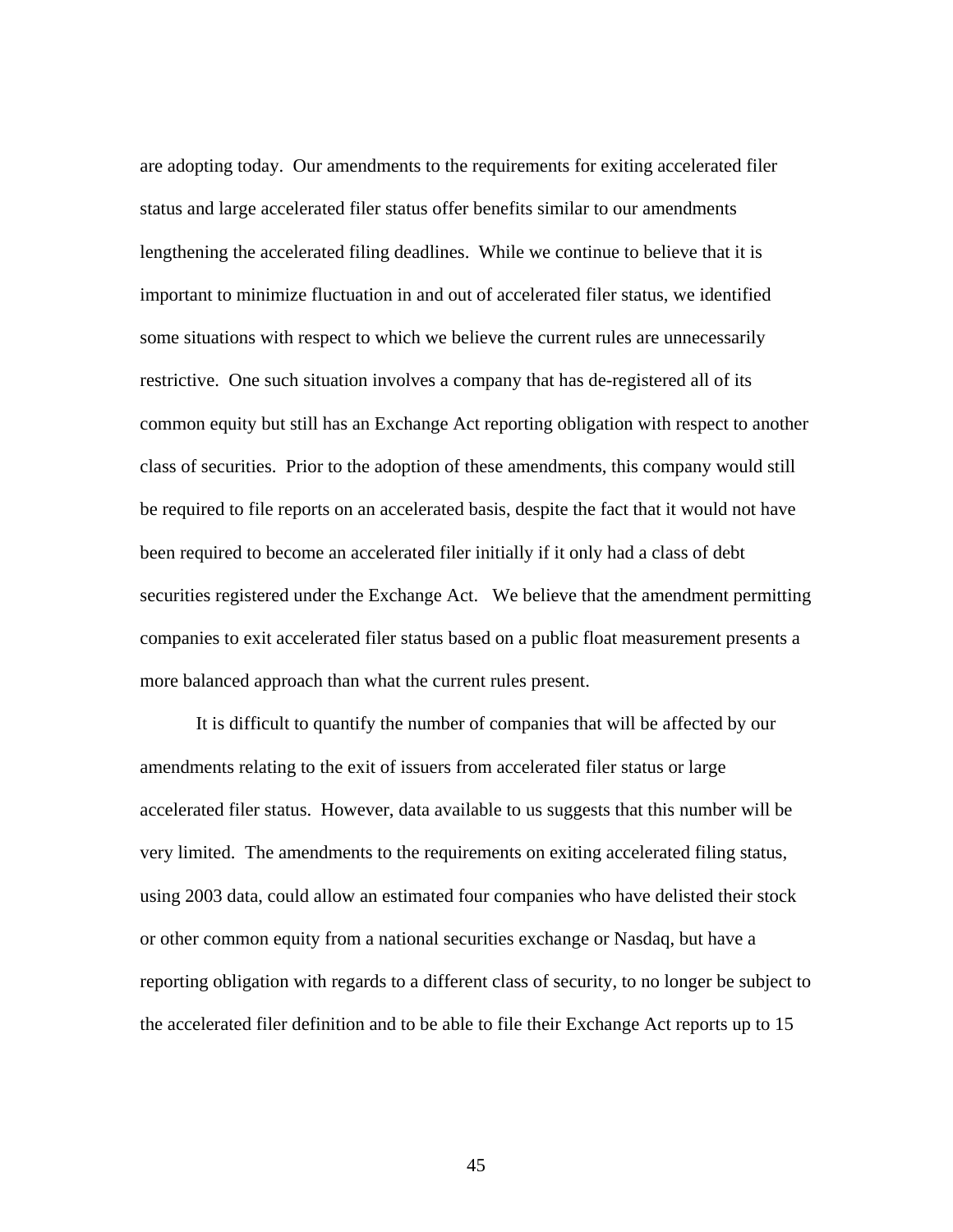days later than currently required.<sup>112</sup> In addition, using 2004 and 2005 data, our research indicates that only 42 companies with \$75 million or more market capitalization in 2004 had their market capitalization drop to less than \$50 million in 2005 and therefore would have been eligible to exit accelerated filer status if the amendment requirements had been in place.<sup>113</sup> With regard to our provisions for exiting large accelerated status, we also believe that the number of companies exiting that status would be few. Our research indicates that only 11 companies with \$700 million or more market capitalization in 2004 had their market capitalization drop to below \$500 million in 2005 and would have been eligible to exit large accelerated filer status if the amended requirements had been in place.

# **VI. Consideration of Impact on the Economy, Burden on Competition and Promotion of Efficiency, Competition and Capital Formation**

Section 23(a)(2) of the Exchange Act<sup>114</sup> requires us, when adopting rules under the Exchange Act, to consider the impact that any new rule would have on competition. Section  $23(a)(2)$  prohibits us from adopting any rule that would impose a burden on competition not necessary or appropriate in furtherance of the purposes of the Exchange

<sup>112</sup> 112 OEA provided us with a list of companies that delisted their common stock or other common equity from a national securities exchange or Nasdaq during the 2003 calendar year from the CRSP Database. From this list, we identified the companies that met the accelerated filer definition for fiscal years ending on or after December 15, 2002. Then, we confirmed whether or not the accelerated filer continued to have an Exchange Act reporting obligation with respect to a class of debt or equity securities on the Commission's Electronic Data Gathering, Analysis, and Retrieval System ("EDGAR"). It is our understanding that the data in CRSP does not include a complete list of common equity traded on the OTC Bulletin Board, so our estimate may understate the actual number of companies that would be affected by our proposed revision to the accelerated filer definition.

<sup>&</sup>lt;sup>113</sup> In deriving these estimates, we used market capitalization as an approximation for public float from the Thomson Worldscope Global Database.

 $114$  15 U.S.C. 78w(a)(2).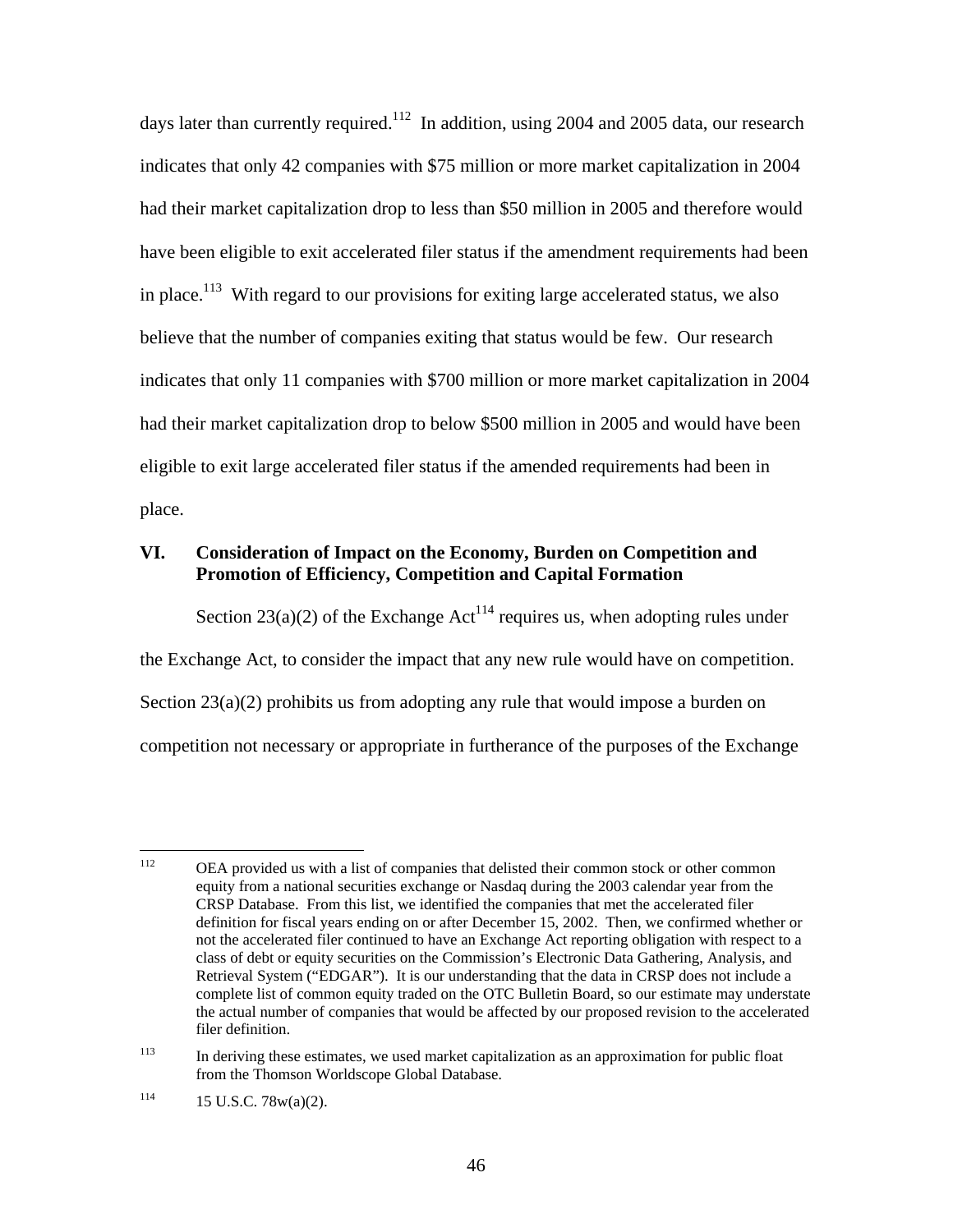Act. In addition, Section 2(b) of the Securities  $Act^{115}$  and Section 3(f) of the Exchange  $Act<sup>116</sup>$  require us, when engaging in rulemaking where we are required to consider or determine whether an action is necessary or appropriate in the public interest, to consider, in addition to the protection of investors, whether the action will promote efficiency, competition and capital formation.

The amendments are designed to balance the interest of providing timely access of the information contained in Exchange Act reports to investors and to markets against the need of companies along with their auditors to conduct, without undue cost, highquality and thorough assessments and audits of the companies' financial information, so as to increase the likelihood that more complete, reliable, and timely information contained in Exchange Act reports is available to the market. Our amendment that incorporates the 60-day deadline for large accelerated filers after fiscal years ending on or after December 15, 2006 preserves the timeliness and accessibility of issuer information so that investors have more ready access to information for investment and voting decisions regarding these companies. We believe that the 60-day deadline for annual reports for large accelerated filers, when it takes effect, is appropriate, given the internal reporting resources of large accelerated filers and the greater market interest that they generate. We are eliminating the previously adopted final phase-in to the 35-day Form 10-Q quarterly report deadline for both accelerated filers and large accelerated filers and eliminating the final phase-in to the 60-day Form 10-K annual report deadline for accelerated filers that are not large accelerated filers. Under the amended rules, issuers

<sup>115</sup> 15 U.S.C. 77b(b).

 $116$  15 U.S.C. 78c(f).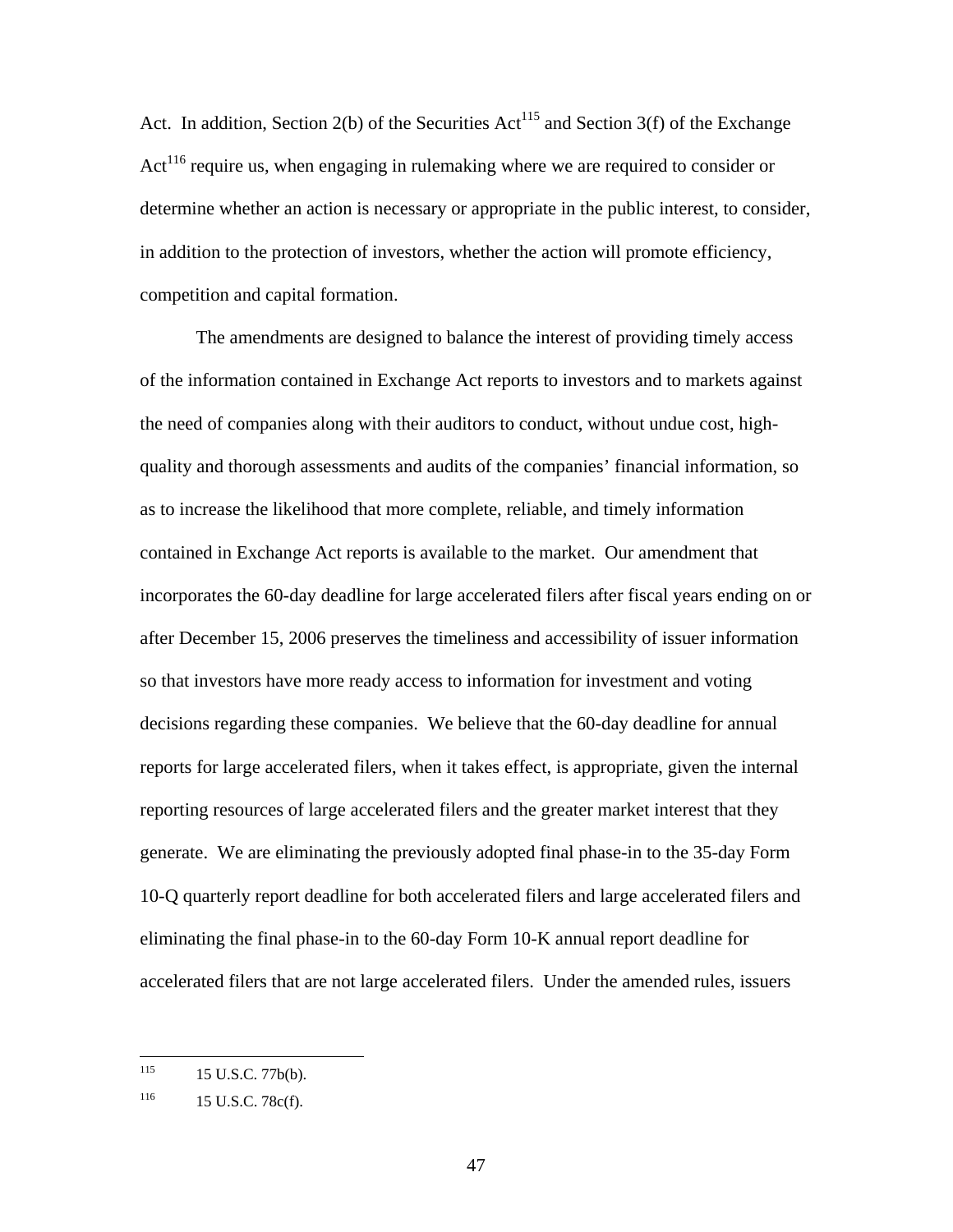with a public float that has dropped below \$50 million will be allowed to exit accelerated filer status promptly.

Informed investor decisions generally promote market efficiency and capital formation. Depending on a company's public float, the accelerated filer rules, as amended, require different filing deadlines. Companies that are large accelerated filers will be required to file under a further accelerated annual report filing deadline beginning with the fiscal years ending on or after December 15, 2006, while the other accelerated filers remain subject to the same filing deadlines under which they currently file their periodic reports. Also, under the amended rules, some companies will be permitted to exit accelerated filer status more quickly and easily than the current rules. These results may enhance competition by avoiding the imposition of onerous burdens on smaller competitors who are least able to bear them. This may also have the effect of allowing some competitors to file their Exchange Act reports later than others, potentially providing some competitive advantage to those that can file later.

Some issuers have expressed concern that accelerated periodic report filing deadlines may affect their ability to provide accurate and reliable information and that it is increasingly difficult to comply with accelerated deadlines given various regulatory demands, including requirements associated with Section 404 of the Sarbanes-Oxley Act.<sup>117</sup> We have sought to minimize these concerns by amending the deadlines so that the previously adopted final phase-in of the annual report deadline will apply beginning with the fiscal years ending on or after December 15, 2006 to the largest public issuers, which are likely to have the greatest internal reporting resources to support the deadline.

See text accompanying n.21-23.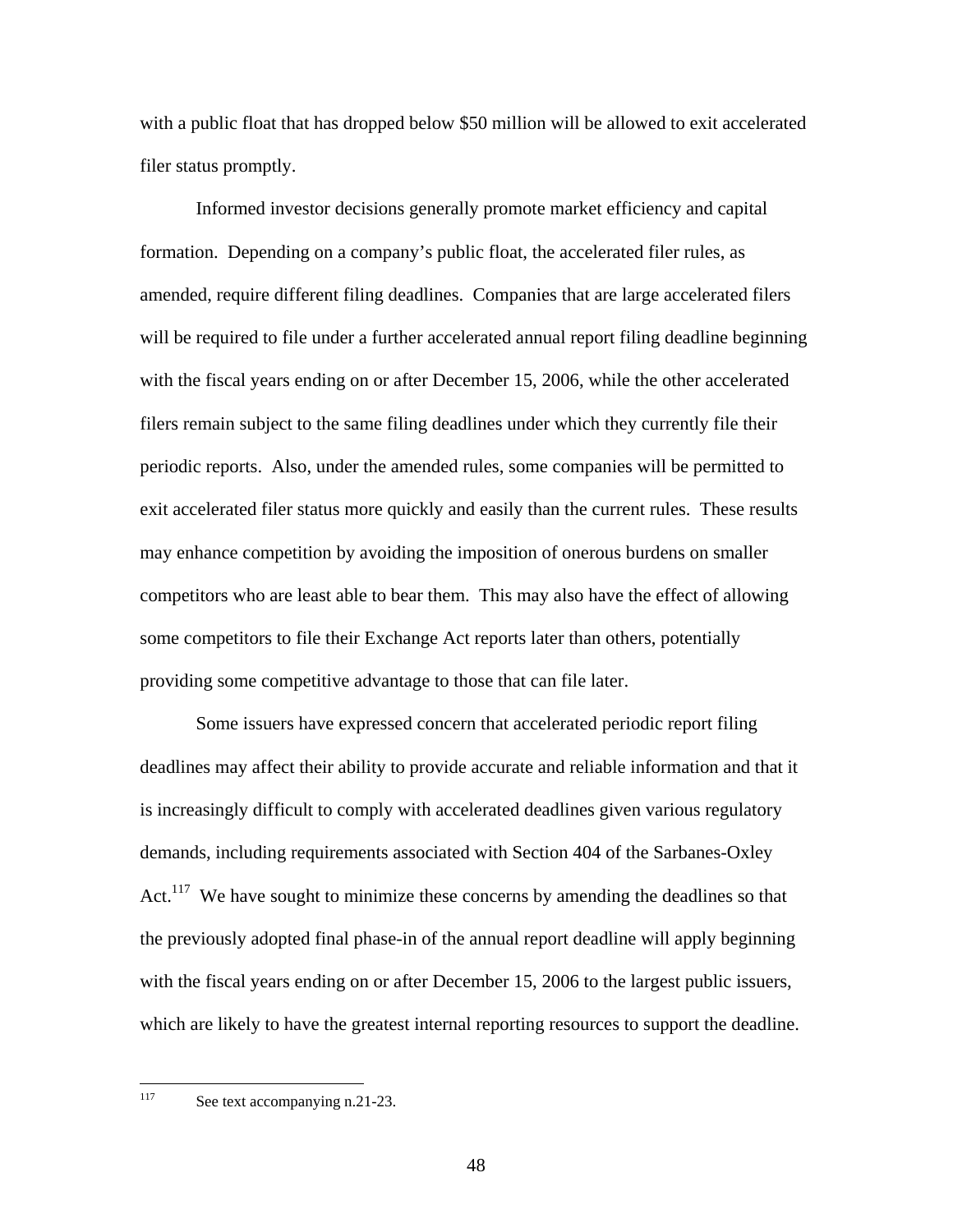Although many commenters urged that we revise the rules even further to maintain a permanent 75-day annual report deadline for even the large accelerated filers, <sup>118</sup> we believe that these rules, as we are adopting them, appropriately balance the concerns of these issuers with the interest in providing investors with timely access to important information.

On the other hand, permitting issuers to file under the extended deadline requirements would have the effect of delaying the receipt of information by investors, and the delay may affect an investor's ability to make informed decisions in as timely a fashion. Permitting a company to exit accelerated filer status may do likewise. Nevertheless, these provisions could also promote capital formation, because they diminish the risk that companies would not be eligible for short-form registration because of the untimely filing of reports.

Our conforming amendments to Regulation S-X which cover the timeliness of financial information in registration statements and proxy or information statements may affect capital formation. This may promote capital formation by providing companies with a longer window to access capital markets before financial information becomes stale.

### **VII. Final Regulatory Flexibility Analysis**

This Final Regulatory Flexibility Analysis, or FRFA, has been prepared in accordance with the Regulatory Flexibility Act.<sup>119</sup> This FRFA involves amendments to the rules and forms under the Securities Act and the Exchange Act that:

<sup>118</sup> See n.56 above.

 $119$  5 U.S.C. 603.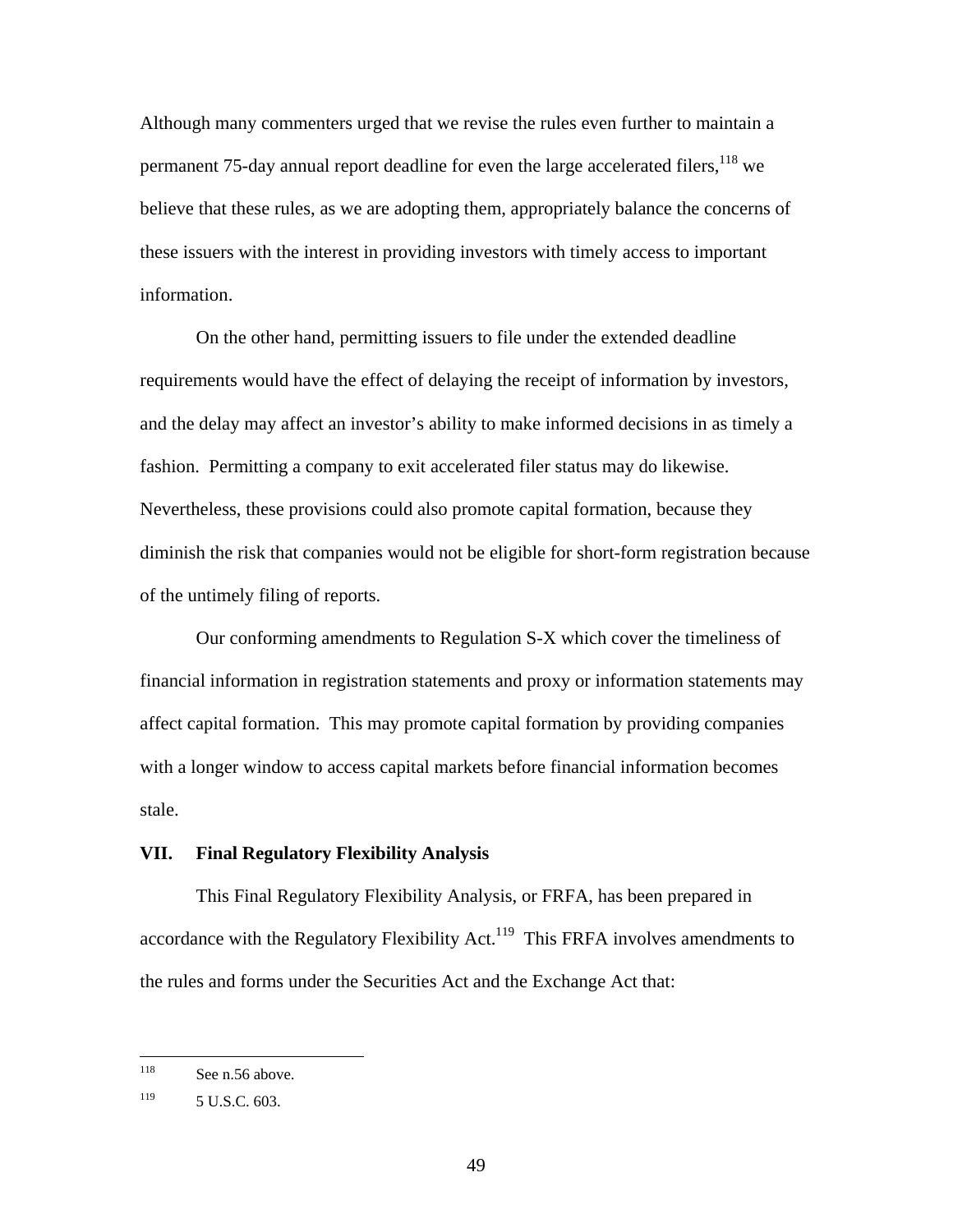- Create a new "large accelerated filer" category defined in the same manner as the term accelerated filer but includes an issuer with \$700 million or more in public float, as of the last business day of the issuer's most recently completed second fiscal quarter;
- Re-define the term "accelerated filer" to include an issuer with an aggregate worldwide market value of voting and non-voting common equity held by nonaffiliates of \$75 million or more, but less than \$700 million, as of the last business day of the issuer's most recently completed second fiscal quarter;
- Amend the accelerated filing deadlines so that accelerated filers that are not large accelerated filers will be subject to a 75-day Form 10-K deadline and a 40-day Form 10-Q deadline with no further reductions scheduled. Large accelerated filers will be subject to a 60-day Form 10-K annual report deadline beginning with the fiscal years ending on or after December 15, 2006. The Form 10-Q quarterly report deadline for large accelerated filers will remain at 40 days;
- Amend the accelerated filer definition to allow an accelerated filer with less than \$50 million in public float to exit accelerated filer status at the end of its fiscal year; and
- Amend the accelerated filer definition to allow a large accelerated filer with less than \$500 million in public float to exit large accelerated filer status.

### **A. Need for the Amendments**

The amendments seek to balance the interests of investors and of the market to have timely access to important information contained in periodic reports against the need of companies and their auditors to conduct, without undue cost, high-quality and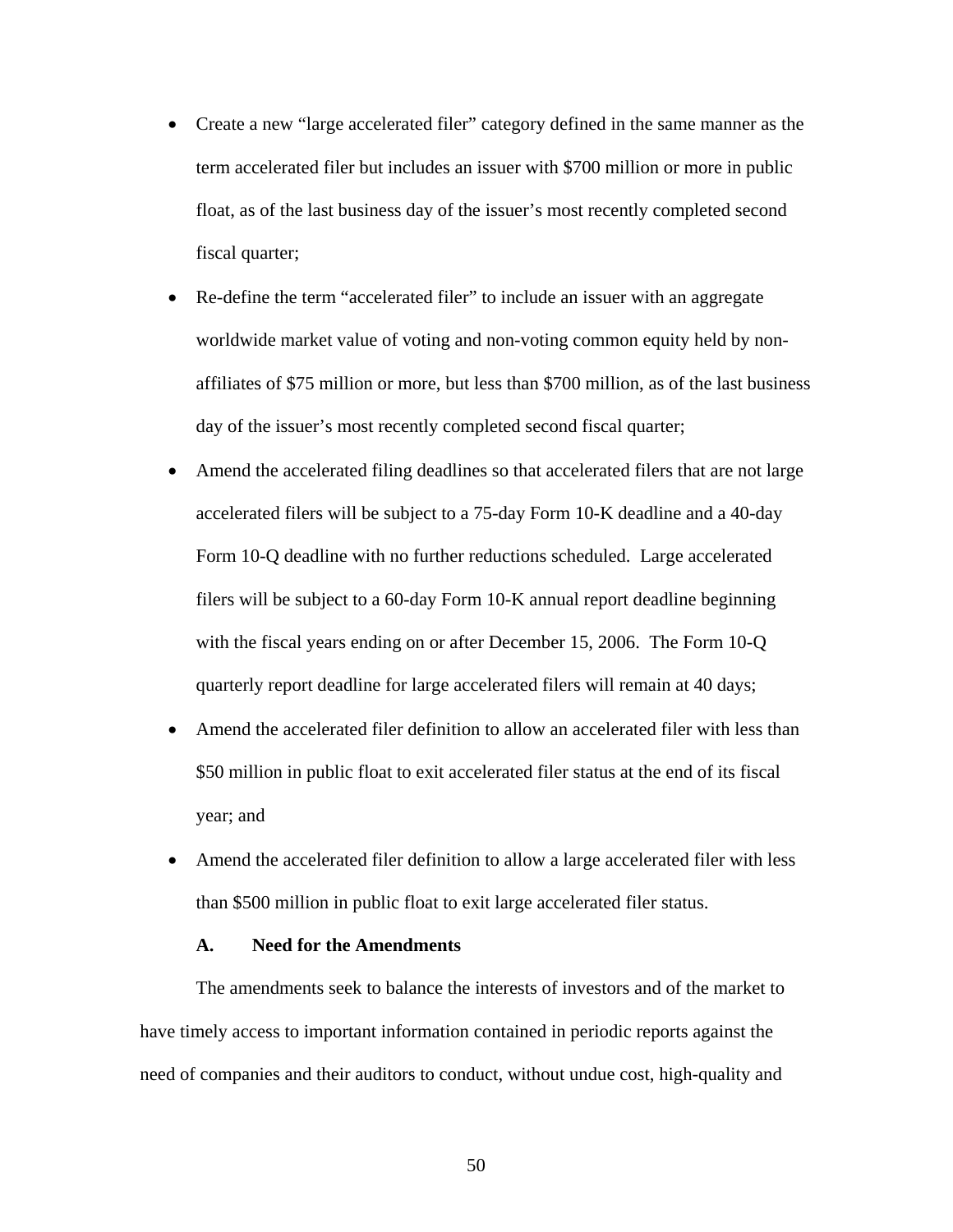thorough assessments and audits of the companies financial information, so as to increase the likelihood that more complete, reliable, and timely information contained in Exchange Act reports is available to the market. The amendments relate to the acceleration of deadlines for filing annual reports on Form 10-K and quarterly report on Form 10-Q.

While we believe that periodic reports contain information that is essential to conduct comparative financial analysis, and that timely access to these reports can greatly benefit investors and the market, we share in some of the concerns expressed by several companies regarding the further acceleration of filing deadlines. As a result, we adopt amendments that subject only large accelerated filers to the shortest annual report accelerated filing deadline, which we believe is achievable by these issuers without undue cost and burden. In doing so, we acknowledge the relative ability of different issuers to support the accelerated report deadlines. We also are providing large accelerated filers with an additional year to make the necessary adjustments to prepare for the further accelerated annual report deadline. In adopting new rules governing the exit from accelerated filer status, we seek to achieve a more streamlined, fair, and balanced set of rules.

### **B. Significant Issues Raised by Public Comment**

In the proposing release, we requested comment on whether the proposed amendments could have an effect that we have not considered. We also requested that commenters describe the nature of any impact on small entities and provide empirical data to support the extent of the impact. We did not receive any comments specifically responding to that request.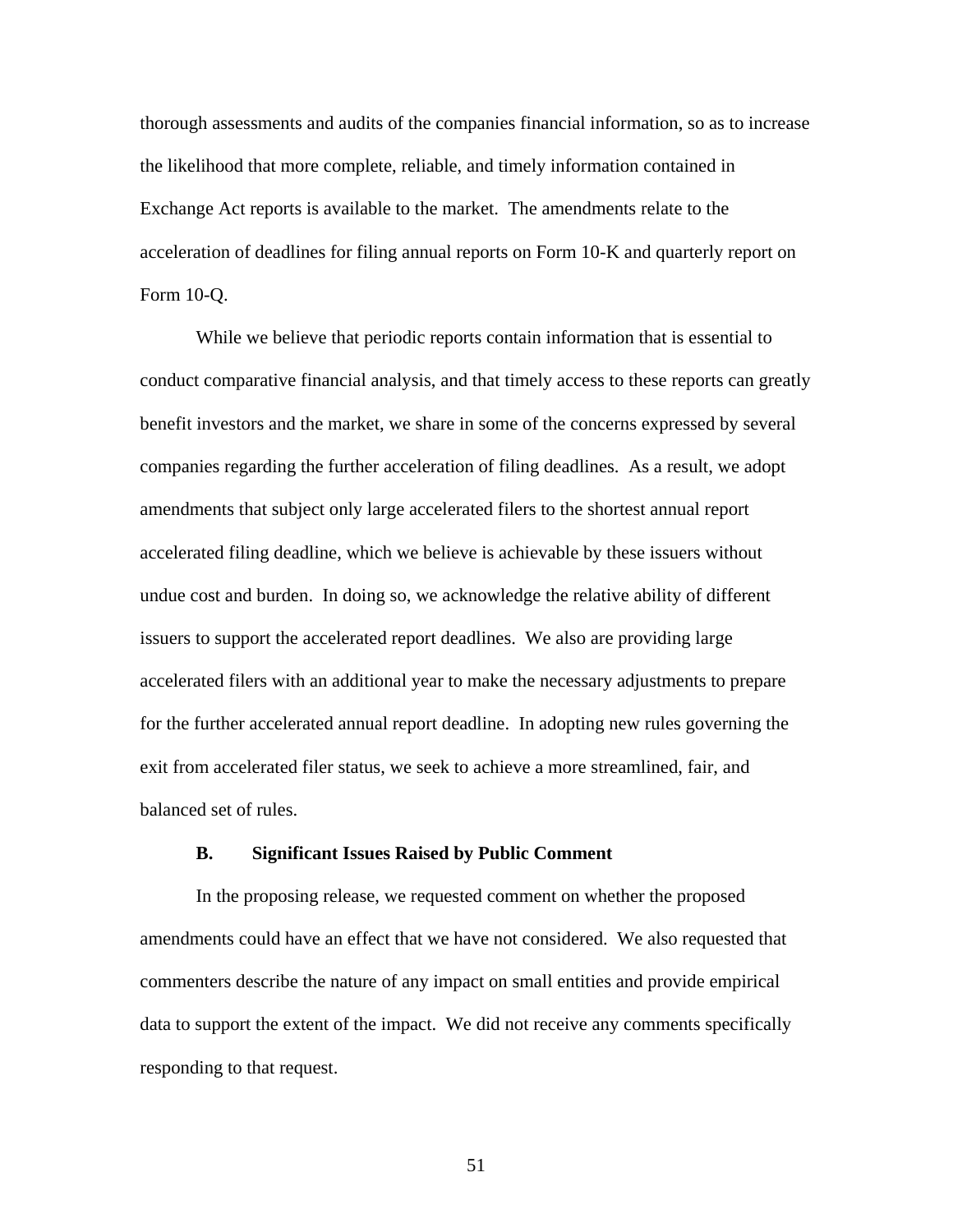## **C. Small Entities Subject to the Final Amendments**

For purposes of the Regulatory Flexibility Act, Exchange Act Rule  $0-10(a)^{120}$ defines an issuer, other than an investment company, to be a "small business" or "small organization" if it had total assets of \$5 million or less on the last business day of its most recent fiscal year.

The amendments affect only the Exchange Act reporting companies that are defined by Exchange Act Rule 12b-2, as amended, as "accelerated filers" or "large accelerated filers." An issuer becomes an accelerated filer once it first meets the following conditions as of the end of its fiscal year:

- The issuer has a public float of \$75 million or more, but less than \$700 million, as of the last business day of the issuer's most recently completed second fiscal quarter; $^{121}$
- The issuer has been subject to the reporting requirements of Section 13(a) or 15(d) of the Exchange Act for a period of at least 12 calendar months;
- The issuer previously has filed at least one annual report; and
- The issuer is not eligible to use Forms 10-KSB and 10-OSB for its annual and quarterly reports.

An issuer is defined as a large accelerated filer in much the same way, except that a large accelerated filer has a public float of \$700 million or more, as of the last business day of the issuer's most recently completed second fiscal quarter.

<sup>120</sup> 17 CFR 240.0-10(a).

 $121$  For purposes of the accelerated filer definition, the issuer must compute the aggregate worldwide market value of its outstanding voting and non-voting common equity by use of the price at which the common equity was last sold, or the average of the bid and asked prices of such common equity, in the principal market for such common equity, as of the last business day of its most recently completed second fiscal quarter.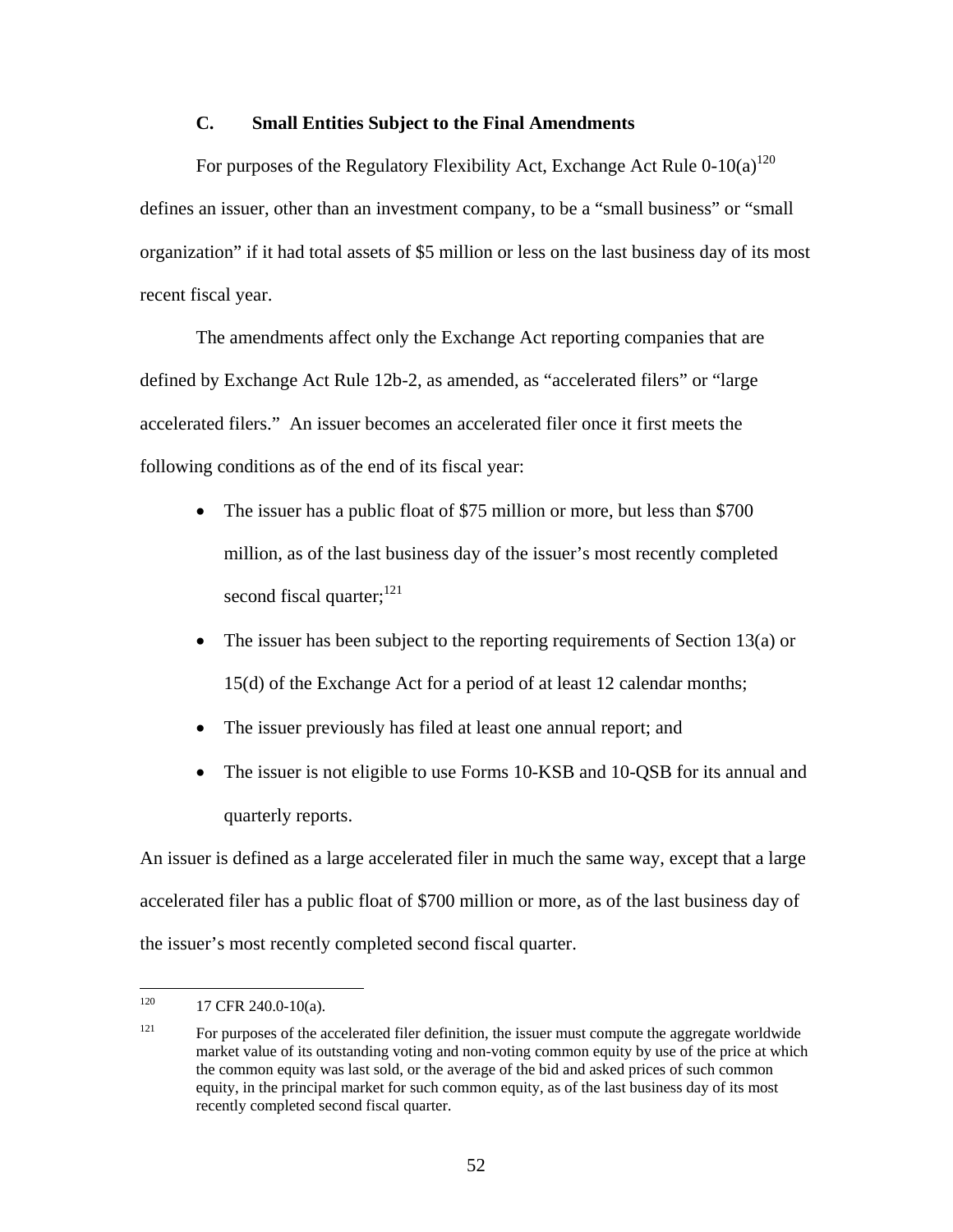As we noted in the proposing release, according to the Standard & Poors Research Insight Compustat Database, as of a recent date, of the 990 reporting companies listed with assets of \$5 million or less, 28, or 2.8%, had a market capitalization greater than \$75 million and three had a market capitalization greater than \$700 million.<sup>122</sup> Based on our research, we did not expect the proposed amendments to affect a substantial number of small entities. We did not receive comments addressing this analysis, and we continue to believe that the amendments do not substantially affect small entities.

# **D. Projected Reporting, Recordkeeping, and Other Compliance Requirements**

Our amendments to the filing deadlines for the Form 10-K annual report and Form 10-Q quarterly reports should not significantly affect smaller entities. The amended rules affect the deadlines of only (1) large accelerated filers, which includes issuers with \$700 million or more in public float, as of the last business day of the most recently completed second fiscal quarter, and (2) accelerated filers that are not large accelerated filers, or those with at least \$75 million in public float, but less than \$700 million, as of the last business day of the most recently completed second fiscal quarter. $^{123}$ 

Our amendments to the exit requirements from accelerated filer status could have an impact on a company that becomes a small entity after its public float has dropped below \$50 million. However, we do not expect the impact of the amendments on small

 $122$ It is our understanding that the data in the Compustat Database is derived principally from larger issuers, so our estimate could understate the actual number of issuers that would be affected by the proposals. This sample was taken in September 2005. Assuming that this sample is representative of small entities, the accelerated filer public float requirement has the effect of excluding almost all small entities from the definition.

 $123$  We have noted before that the accelerated filer deadlines have little, if any, effect on smaller entities. See Release No. 33-8128.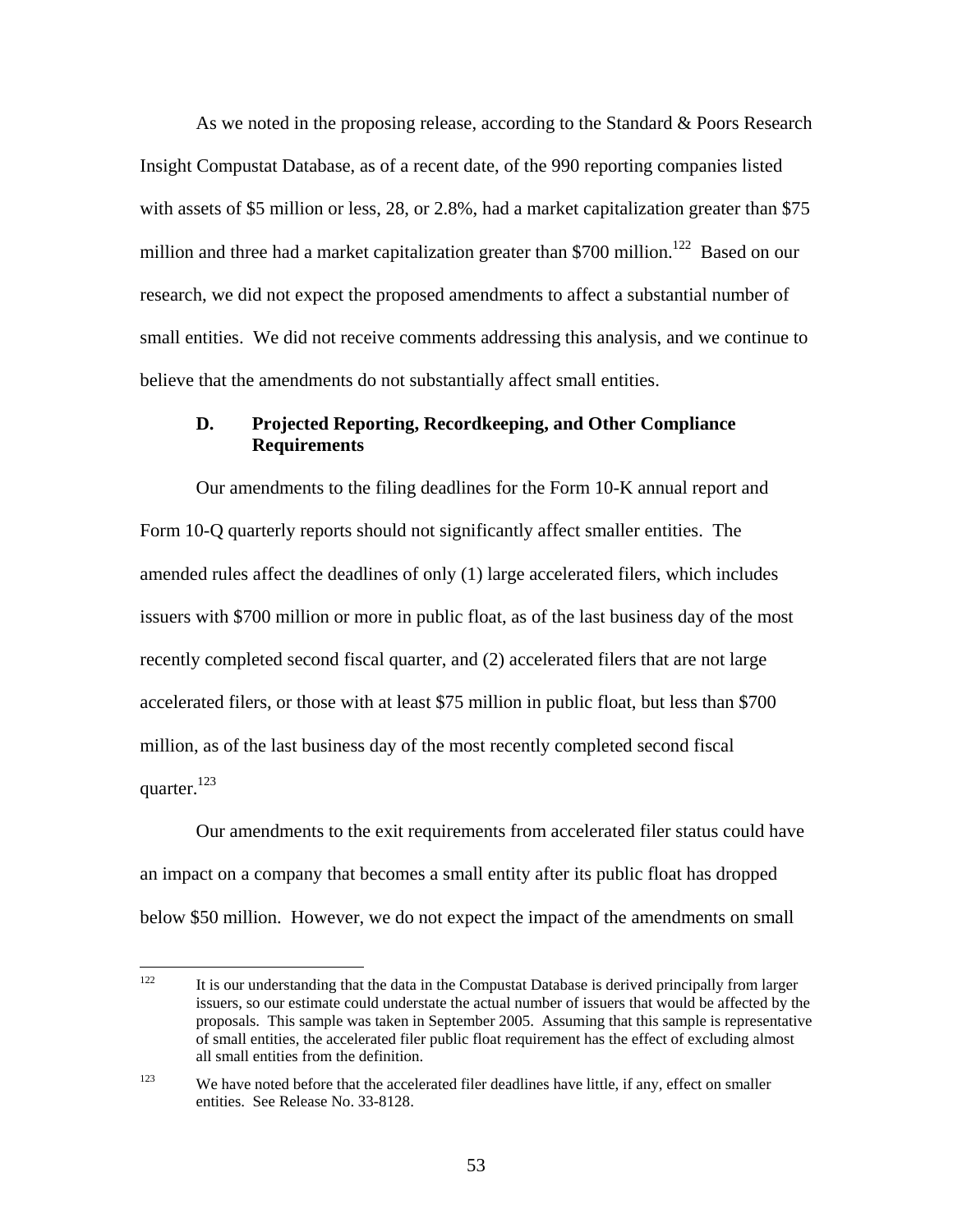entities to be significant, because we expect that only a few accelerated filers would become small entities each year.<sup>124</sup> For those that do, the amendments streamline their exit from accelerated filer status and make it easier for them to begin filing their reports under longer deadlines. Specifically, under the amendments, issuers no longer have to wait for two years before they could start filing under longer deadlines.

### **E. Agency Action to Minimize Effect on Small Entities**

The Regulatory Flexibility Act directs us to consider significant alternatives that would accomplish our stated objectives, while minimizing any significant adverse impact on small entities. In connection with the amendments, we have considered the following alternatives:

- 1. Establishing different compliance or reporting requirements for smaller entities that take into account the resources available to smaller entities;
- 2. Setting different thresholds upon which companies can exit accelerated filer status; and
- 3. Using different standards by which companies are measured to determine whether they should be subject to different regulatory burdens, taking into account the needs of smaller entities.

We have considered other changes to our rules and forms to achieve our regulatory objectives, and where possible, have taken steps to minimize the effect of the rules on smaller entities. The amendments likely will have a favorable impact on smaller entities as they permit more companies to exit from accelerated status and permit companies to exit from accelerated status without the two-year delay that the current

Based on data from the Thomson Worldscope Global Database, we estimate that only 42 companies had a public float of \$75 million in 2004, but less than \$50 million in 2005.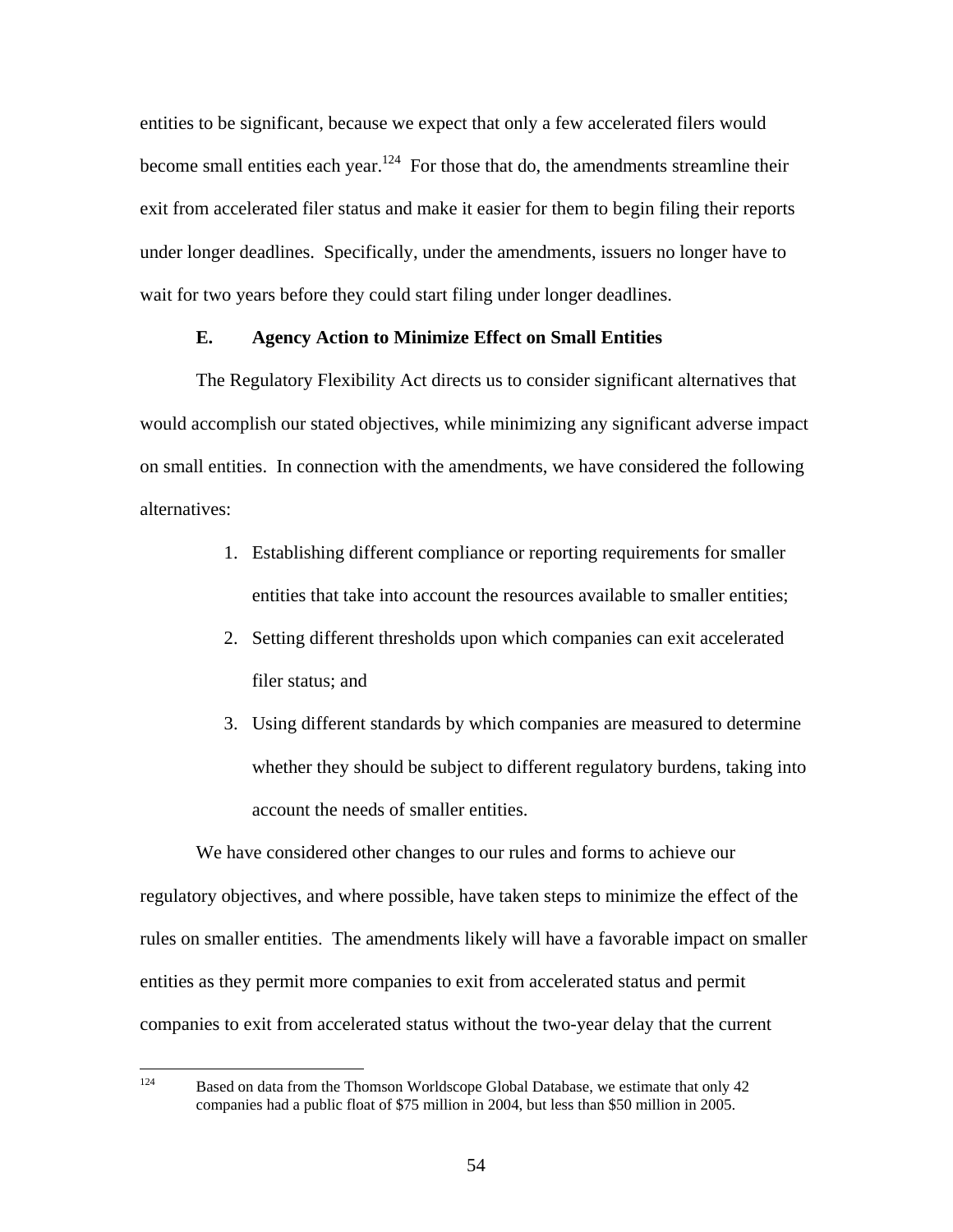rules require. We have stated that the accelerated deadlines will have little, if any, effect on smaller entities.<sup>125</sup> As a result of our amendments, the effect on smaller entities will likely be even further reduced.

### **VIII. Update to Codification of Financial Reporting Policies**

The Commission amends the "Codification of Financial Reporting Policies" announced in Financial Reporting Release No. 1 (April 15, 1982) as follows:

1. By amending Section 102.05.(2) to read as follows:

### (2) Conforming the Filing Requirements of Transition Reports to the Current

### Requirements for Forms 10-Q and 10-K

To conform to the current filing periods for reports on Forms 10-K and 10-Q, the filing period for transition reports on Form 10-K is 60 days for large accelerated filers (75 days for fiscal years ending before December 15, 2006), 75 days for accelerated filers, and 90 days for other issuers after the close of the transition period or the date of the determination to change the fiscal year, whichever is later, and for transition reports on Form 10-Q, the filing period is 40 days for large accelerated filers and accelerated filers or 45 days for other issuers after the later of these two events.

2. By amending Section 102.05. to revise the preliminary note to the "Appendix" to Section 102.05. to read as follows:

Preliminary Note: The following examples are applicable if the issuer is neither a large accelerated filer nor an accelerated filer. If the issuer is a large accelerated filer, substitute 60 days (75 days for fiscal years ending before December 15, 2006) for 90 days in the examples for transition reports on Form 10-K, and substitute 40 days for 45 days in the examples for transition reports on Form 10-Q. If the issuer is an accelerated filer,

<sup>125</sup> See Release No. 33-8128.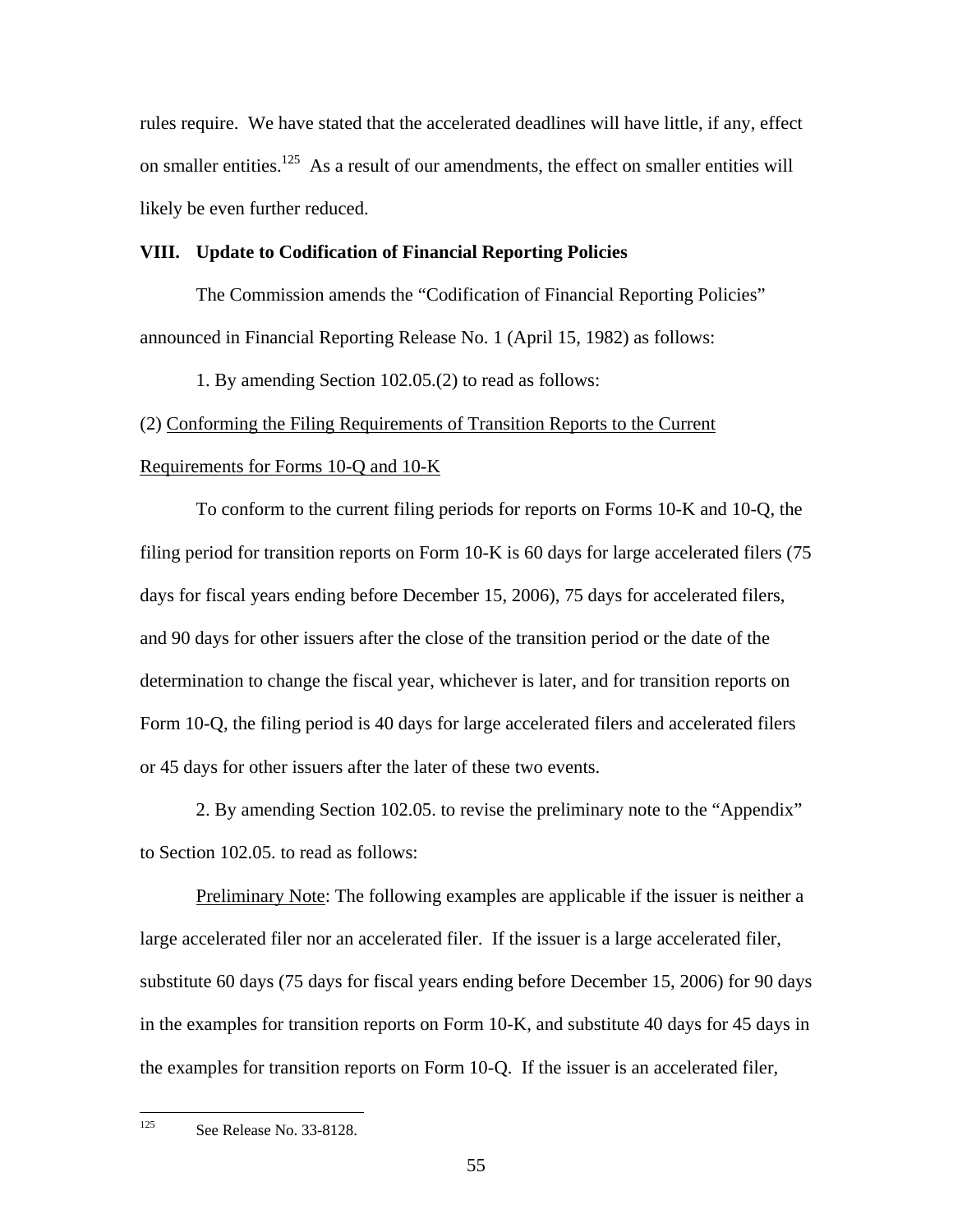substitute 75 days for 90 days in the examples for transition reports on Form 10-K, and substitute 40 days for 45 days in the examples for transition reports on Form 10-Q.

3. By amending Section 302.01.a. to:

a. Replace the phrase "after 45 days but within 90, 75 or 60 days of the end of the registrant's fiscal year for accelerated filers, as applicable depending on the registrant's fiscal year (or after 45 days but within 90 days of the end of the registrant's fiscal year for other registrants)" with the phrase "after 45 days but within 60 days of the end of the registrant's fiscal year (75 days for fiscal years ending before December 15, 2006) for large accelerated filers or after 45 days but within 75 days of the end of the registrant's fiscal year for accelerated filers (or after 45 days but within 90 days of the end of the registrant's fiscal year for other registrants)" in the second paragraph of Section 302.01.a.; and

b. Replace the phrase "after 45 days but within 90, 75 or 60 days of the end of its fiscal year if the registrant is an accelerated filer, as applicable depending on the registrant's fiscal year (i.e., February 16 to March 31, 15, or 1 for calendar year companies) (or after 45 days but within 90 days of the end of its fiscal year for other registrants (*i.e.*, February 16 to March 31 for calendar year companies))" with the phrase "after 45 days but within 60 days (75 days for fiscal years ending before December 15, 2006) of the end of its fiscal year if the registrant is a large accelerated filer  $(i.e.,$ February 16 to March 1 (or March 15 for fiscal years ending before December 15, 2006) for calendar year companies), after 45 days but within 75 days of the end of its fiscal year if the registrant is an accelerated filer (i.e., February 16 to March 15 for calendar year companies), or after 45 days but within 90 days of the end of its fiscal year for other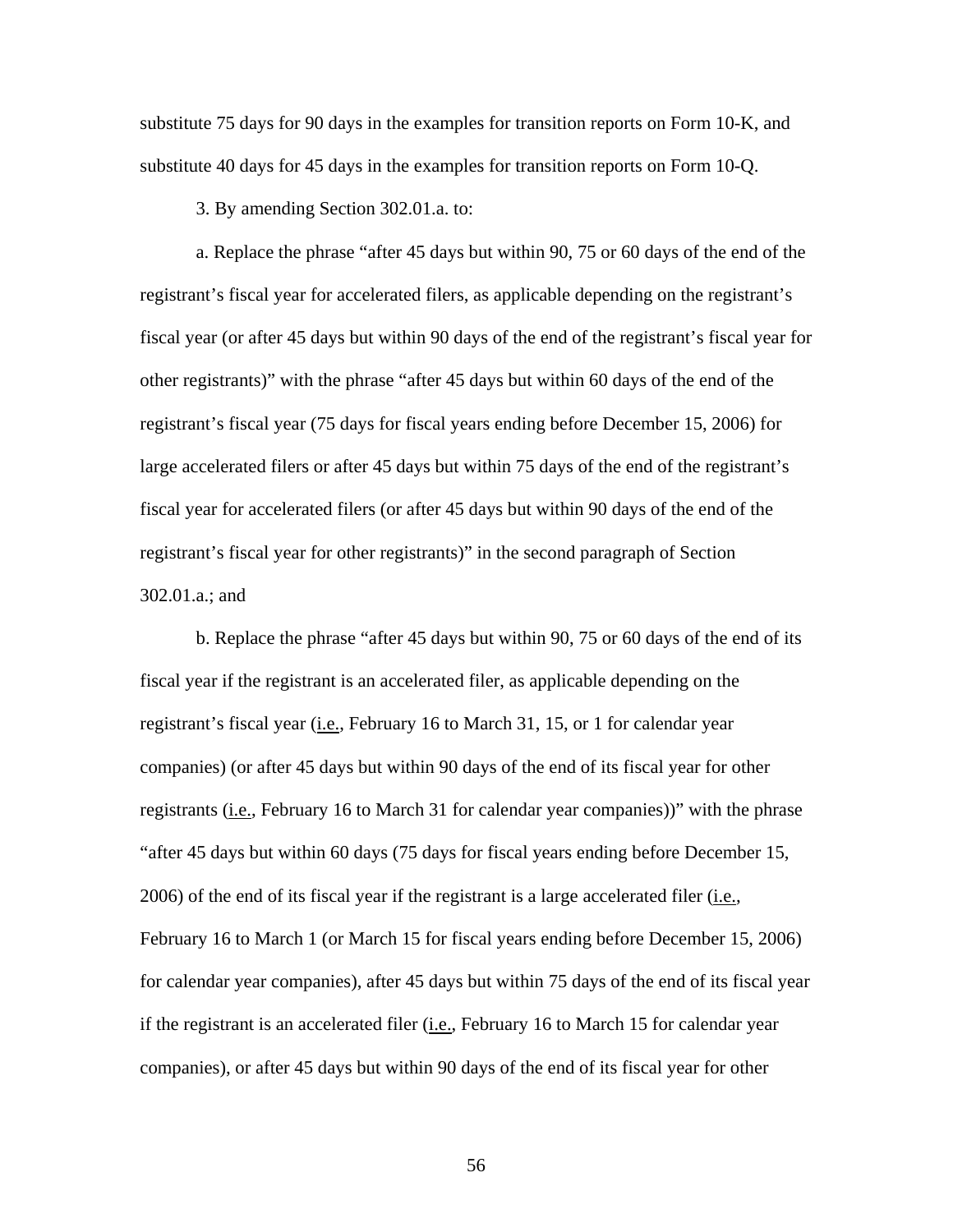registrants (i.e., February 16 to March 31 for calendar year companies)" in the first sentence of the fourth paragraph of Section 302.01.a.

4. By amending Section 302.01.b. to:

a. Replace the phrase "134, 129 or 124 days subsequent to the end of a registrant's fiscal year if the registrant is an accelerated filer, as applicable depending on the registrant's fiscal year (or 134 days subsequent to the end of a registrant's fiscal year for other registrants)" with the phrase "129 days subsequent to the end of a registrant's fiscal year if the registrant is a large accelerated filer or an accelerated filer (or 134 days subsequent to the end of a registrant's fiscal year for other registrants)" in the first sentence of Section 302.01.b.; and

b. Replace the phrase "135, 130 or 125 days of the date of the filing if the registrant is an accelerated filer, as applicable depending on the registrant's fiscal year (or 135 days of the date of the filing for other registrants)" with the phrase "130 days of the date of the filing if the registrant is a large accelerated filer or an accelerated filer (or 135 days of the date of the filing for other registrants)" in the second sentence of Section 302.01.b.

5. By amending Section 302.01.c. to:

a. Replace the phrase "135, 130 or 125 days or more, if the registrant is an accelerated filer, as applicable depending on the registrant's fiscal year (or 135 days or more for other registrants)" with the phrase "130 days or more, if the registrant is a large accelerated filer or an accelerated filer (or 135 days or more for other registrants)" in the first paragraph of Section 302.01.c.;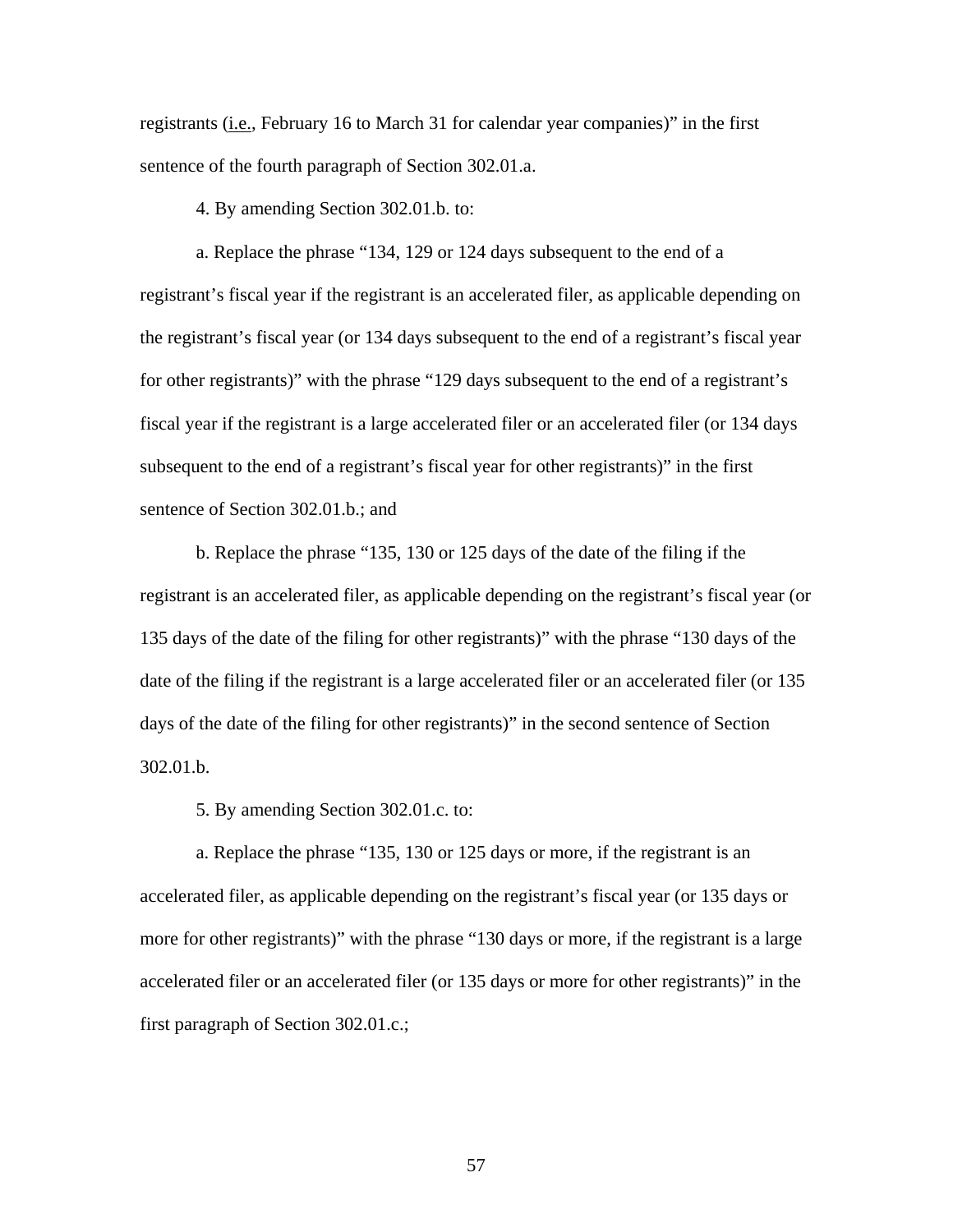b. Replace the phrase "as of an interim date within 135, 130 or 125 days, if the registrant is an accelerated filer, as applicable depending on the registrant's fiscal year (or 135 days for other registrants)" with the phrase "as of an interim date within 130 days, if the registrant is a large accelerated filer or an accelerated filer (or 135 days for other registrants)" in the first paragraph of Section 302.01.c.; and

c. Replace the phrase "after 45 days but within 90, 75 or 60 days of the end of the fiscal year if the registrant is an accelerated filer, as applicable depending on the registrant's fiscal year (or after 45 days but within 90 days of the end of the fiscal year for other registrants)" with the phrase "after 45 days but within 60 days (75 days for fiscal years ending before December 15, 2006) of the end of the fiscal year if the registrant is a large accelerated filer, after 45 days but within 75 days if the registrant is an accelerated filer (or after 45 days but within 90 days of the end of the fiscal year for other registrants)" in the second and third sentences of the second paragraph of Section 302.01.c.

Note: The Codification is a separate publication of the Commission. It will not appear in the Code of Federal Regulations.

### **IX. Statutory Authority and Text of Amendments**

The amendments contained in this document are being adopted under the authority set forth in Sections 3(b) and 19(a) of the Securities Act and Sections 12, 13, 15(d) and 23(a) of the Exchange Act.

#### **TEXT OF AMENDMENTS**

### **List of Subjects in 17 CFR Parts 210, 229, 240 and 249**

Reporting and recordkeeping requirements, Securities.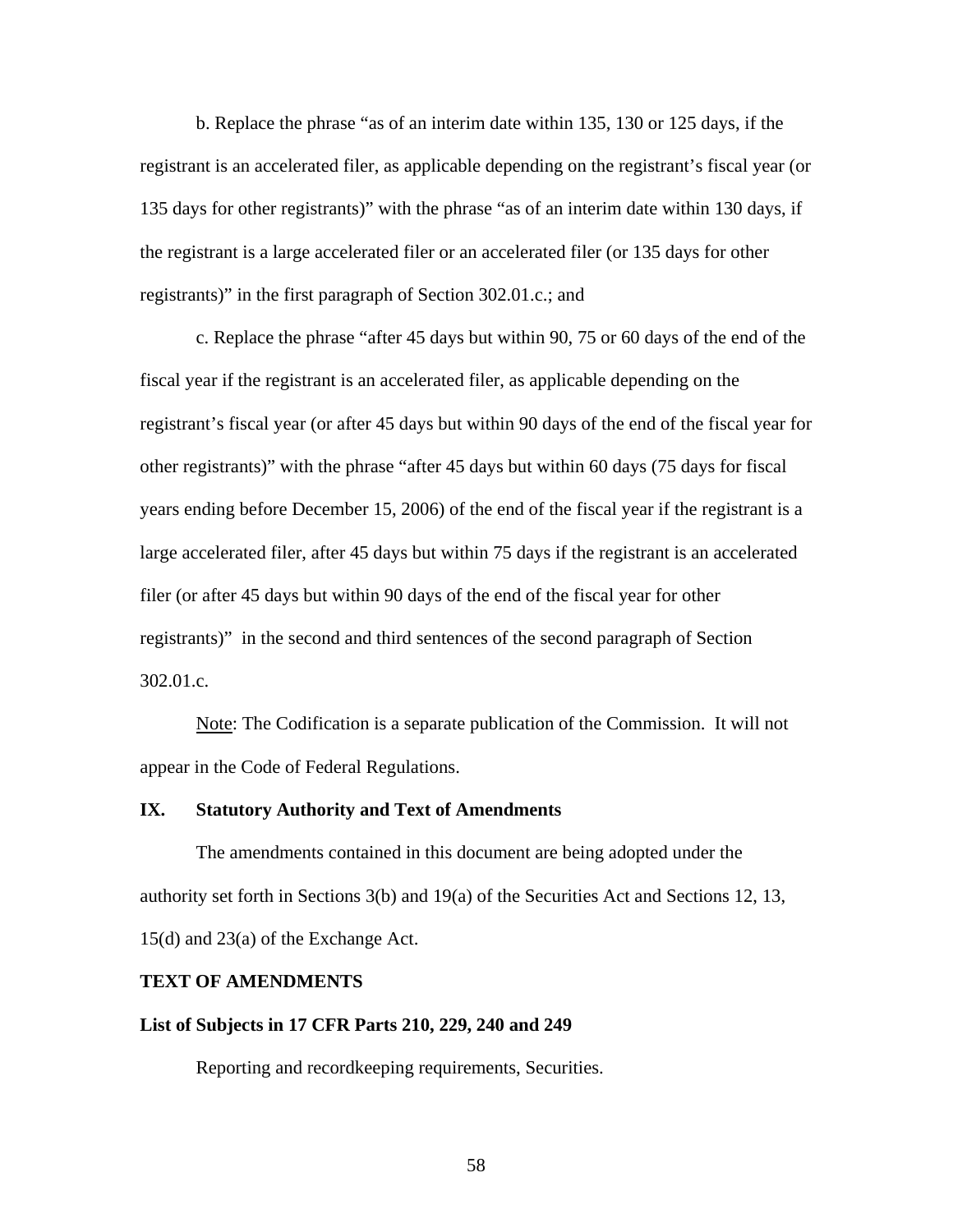In accordance with the foregoing, Title 17, Chapter II of the Code of Federal

Regulations is amended as follows.

# **PART 210 – FORM AND CONTENT OF AND REQUIREMENTS FOR FINANCIAL STATEMENTS, SECURITIES ACT OF 1933, SECURITIES EXCHANGE ACT OF 1934, PUBLIC UTILITY HOLDING COMPANY ACT OF 1935, INVESTMENT COMPANY ACT OF 1940, INVESTMENT ADVISERS ACT OF 1940, AND ENERGY POLICY AND CONSERVATION ACT OF 1975**

1. The authority citation for Part 210 continues to read as follows:

Authority: 15 U.S.C. 77f, 77g, 77h, 77j, 77s, 77z-2, 77z-3, 77aa(25), 77aa(26),

78c, 78j-1, 78l, 78m, 78n, 78o(d), 78q, 78u-5, 78w(a), 78ll, 78mm, 79e(b), 79j(a), 79n,

79t(a), 80a-8, 80a-20, 80a-29, 80a-30, 80a-31, 80a-37(a), 80b-3, 80b-11, 7202 and 7262,

unless otherwise noted.

2. Section 210.3-01 is amended by revising paragraphs (e) and (i) to read as

follows:

# **§210.3-01 Consolidated balance sheets.**

\* \* \* \* \*

(e) For filings made after the number of days specified in paragraph  $(i)(2)$  of

this section, the filing shall also include a balance sheet as of an interim date within the following number of days of the date of filing:

(1) 130 days for large accelerated filers and accelerated filers (as defined in §240.12b-2 of this chapter); and

(2) 135 days for all other registrants.

\* \* \* \* \*

 $(i)(1)$  For purposes of paragraphs  $(c)$  and  $(d)$  of this section, the number of days shall be: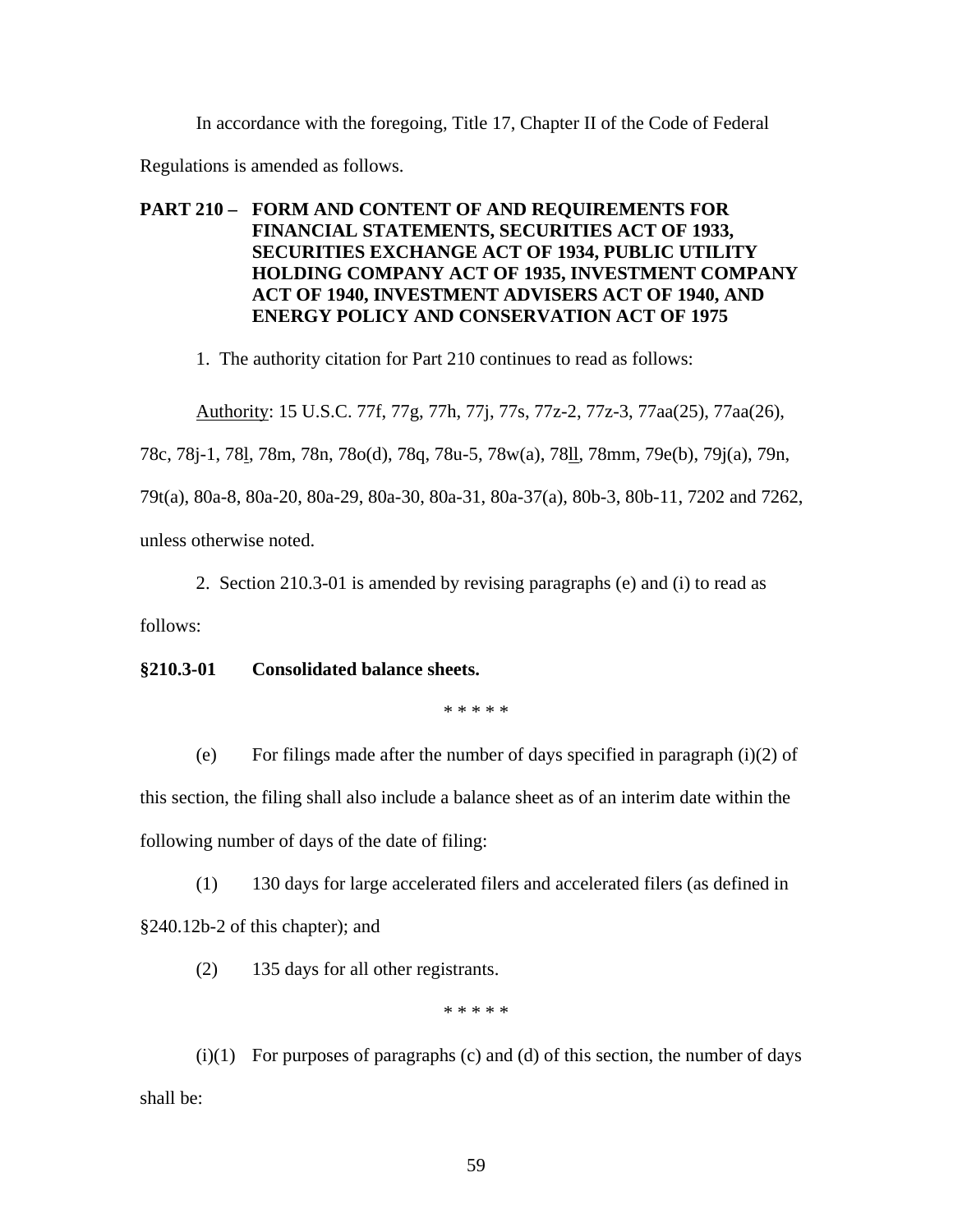(i) 60 days (75 days for fiscal years ending before December 15, 2006) for large accelerated filers (as defined in §240.12b-2 of this chapter);

(ii) 75 days for accelerated filers (as defined in  $\S$ 240.12b-2 of this chapter);

and

(iii) 90 days for all other registrants.

(2) For purposes of paragraph (e) of this section, the number of days shall be:

(i) 129 days subsequent to the end of the registrant's most recent fiscal year for large accelerated filers and accelerated filers (as defined in §240.12b-2 of this chapter); and

(ii) 134 days subsequent to the end of the registrant's most recent fiscal year for all other registrants.

3. Section 210.3-09 is amended by revising paragraphs (b)(3) and (b)(4) to read as follows:

**§210.3-09 Separate financial statements of subsidiaries not consolidated and 50 percent or less owned persons.** 

\* \* \* \* \*

- (b) \* \* \*
- (3) The term registrant's number of filing days means:

(i) 60 days (75 days for fiscal years ending before December 15, 2006) if the

registrant is a large accelerated filer;

(ii) 75 days if the registrant is an accelerated filer; and

(iii) 90 days for all other registrants.

(4) The term subsidiary's number of filing days means: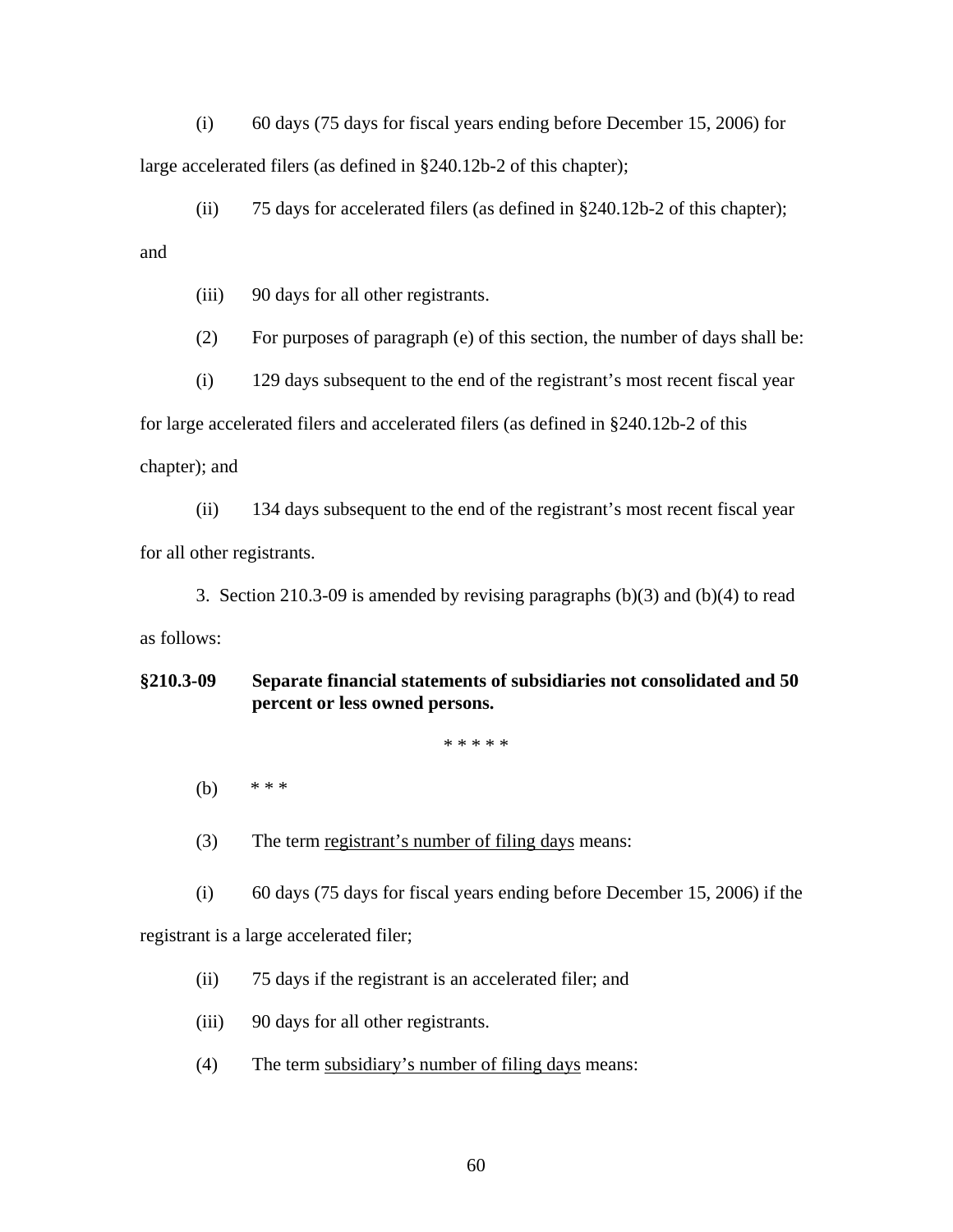(i) 60 days (75 days for fiscal years ending before December 15, 2006) if the

50 percent or less owned person is a large accelerated filer;

- (ii) 75 days if the 50 percent or less owned person is an accelerated filer; and
- (iii) 90 days for all other 50 percent or less owned persons.

\* \* \* \* \*

4. Section 210.3-12 is amended by revising paragraph (g) to read as follows:

# **§210.3-12 Age of financial statements at effective date of registration statement or at mailing date of proxy statement.**

\* \* \* \* \*

- $(g)(1)$  For purposes of paragraph (a) of this section, the number of days shall be:
- (i) 130 days for large accelerated filers and accelerated filers (as defined in

§240.12b-2 of this chapter); and

- (ii) 135 days for all other registrants.
- (2) For purposes of paragraph (b) of this section, the number of days shall be:
- (i) 60 days (75 days for fiscal years ending before December 15, 2006) for

large accelerated filers (as defined in §240.12b-2 of this chapter);

(ii) 75 days for accelerated filers (as defined in §240.12b-2 of this chapter);

and

(iii) 90 days for all other registrants.

# **PART 229 - STANDARD INSTRUCTIONS FOR FILING FORMS UNDER SECURITIES ACT OF 1933, SECURITIES EXCHANGE ACT OF 1934 AND ENERGY POLICY AND CONSERVATION ACT OF 1975- REGULATION S-K**

5. The authority citation for Part 229 continues to read, in part, as follows: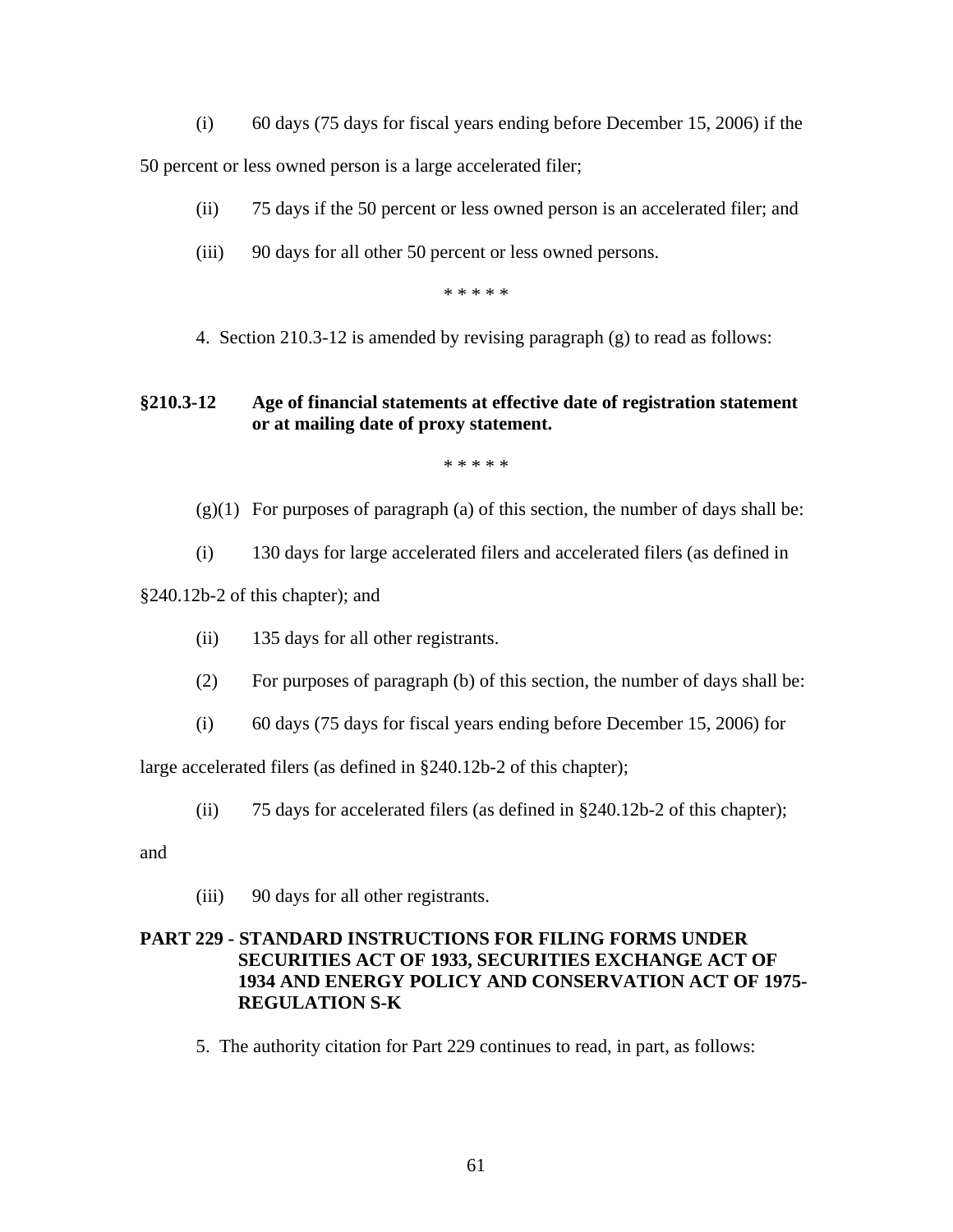Authority: 15 U.S.C. 77e, 77f, 77g, 77h, 77j, 77k, 77s, 77z-2, 77z-3, 77aa(25), 77aa(26), 77ddd, 77eee, 77ggg, 77hhh, 77iii, 77jjj, 77nnn, 77sss, 78c, 78i, 78j, 78l, 78m, 78n, 78o, 78u-5, 78w, 78ll, 78mm, 79e, 79j, 79n, 79t, 80a-8, 80a-9, 80a-20, 80a-29, 80a-30, 80a-31(c), 80a-37, 80a-38(a), 80a-39, 80b-11, and 7201 et seq.; and 18 U.S.C. 1350, unless otherwise noted.

\* \* \* \* \*

6. Section 229.101 is amended by:

a. Revising the phrase "an accelerated filer" in the introductory text of paragraph (e) and in paragraph (e)(3) to read "an accelerated filer or a large accelerated filer"; and

b. Revising the phrase "450 Fifth Street, NW" in paragraph (e)(2) to read "100 F Street, NE".

# **PART 240 – GENERAL RULES AND REGULATIONS, SECURITIES EXCHANGE ACT OF 1934**

7. The authority citation for Part 240 continues to read, in part, as follows:

Authority: 15 U.S.C. 77c, 77d, 77g, 77j, 77s, 77z-2, 77z-3, 77eee, 77ggg, 77nnn, 77sss, 77ttt, 78c, 78d, 78e, 78f, 78g, 78i, 78j, 78j-1, 78k, 78k-1, 78l, 78m, 78n, 78o, 78p, 78q, 78s, 78u-5, 78w, 78x, 78ll, 78mm, 79q, 79t, 80a-20, 80a-23, 80a-29, 80a-37, 80b-3, 80b-4, 80b-11, and 7201 et seq.; and 18 U.S.C. 1350, unless otherwise noted.

\* \* \* \* \*

8. Section 240.12b-2 is amended by revising the definition of "Accelerated filer" to read as follows:

### **§240.12b-2 Definitions.**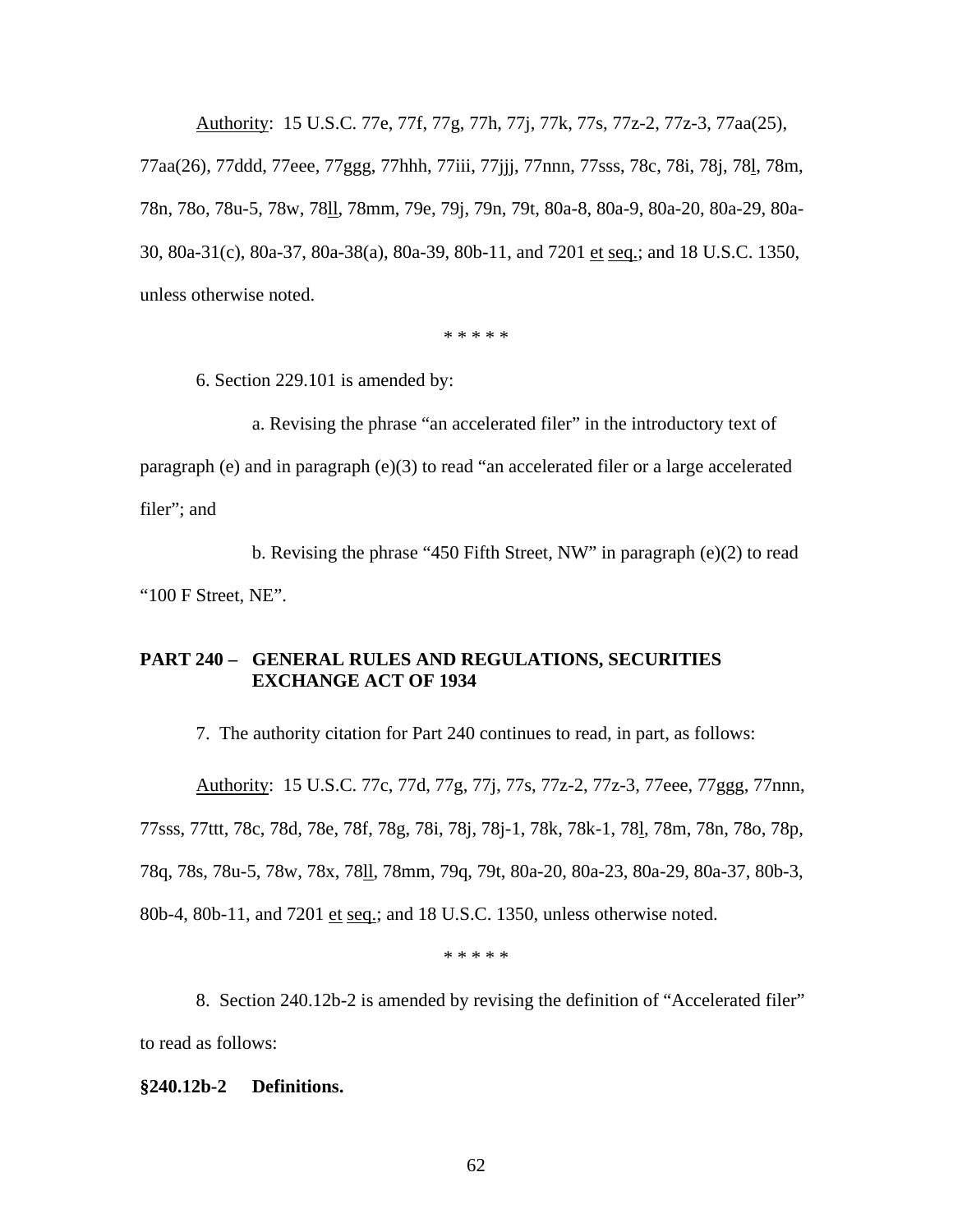\* \* \* \* \*

Accelerated filer and large accelerated filer. (1) Accelerated filer. The term accelerated filer means an issuer after it first meets the following conditions as of the end of its fiscal year:

(i) The issuer had an aggregate worldwide market value of the voting and non-voting common equity held by its non-affiliates of \$75 million or more, but less than \$700 million, as of the last business day of the issuer's most recently completed second fiscal quarter;

(ii) The issuer has been subject to the requirements of section  $13(a)$  or  $15(d)$ of the Act (15 U.S.C. 78m or 78o(d)) for a period of at least twelve calendar months;

(iii) The issuer has filed at least one annual report pursuant to section 13(a) or 15(d) of the Act; and

(iv) The issuer is not eligible to use Forms 10-KSB and 10-QSB (§249.310b and §249.308b of this chapter) for its annual and quarterly reports.

(2) Large accelerated filer. The term large accelerated filer means an issuer after it first meets the following conditions as of the end of its fiscal year:

(i) The issuer had an aggregate worldwide market value of the voting and non-voting common equity held by its non-affiliates of \$700 million or more, as of the last business day of the issuer's most recently completed second fiscal quarter;

(ii) The issuer has been subject to the requirements of section  $13(a)$  or  $15(d)$ of the Act for a period of at least twelve calendar months;

(iii) The issuer has filed at least one annual report pursuant to section 13(a) or 15(d) of the Act; and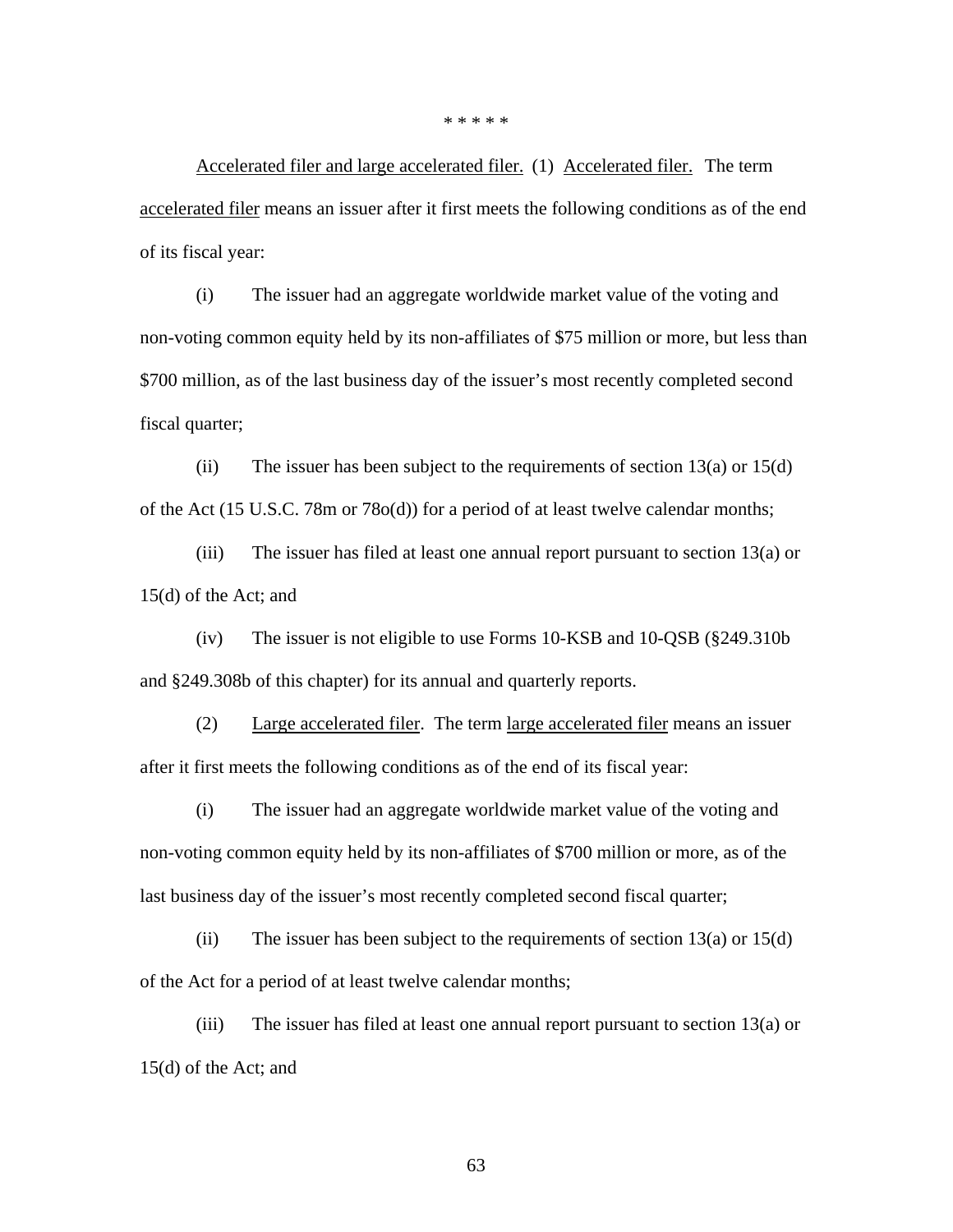(iv) The issuer is not eligible to use Forms 10-KSB and 10-QSB for its annual and quarterly reports.

(3) Entering and exiting accelerated filer and large accelerated filer status.

(i) The determination at the end of the issuer's fiscal year for whether a nonaccelerated filer becomes an accelerated filer, or whether a non-accelerated filer or accelerated filer becomes a large accelerated filer, governs the deadlines for the annual report to be filed for that fiscal year, the quarterly and annual reports to be filed for the subsequent fiscal year and all annual and quarterly reports to be filed thereafter while the issuer remains an accelerated filer or large accelerated filer.

(ii) Once an issuer becomes an accelerated filer, it will remain an accelerated filer unless the issuer determines at the end of a fiscal year that the aggregate worldwide market value of the voting and non-voting common equity held by non-affiliates of the issuer was less than \$50 million, as of the last business day of the issuer's most recently completed second fiscal quarter. An issuer making this determination becomes a nonaccelerated filer. The issuer will not become an accelerated filer again unless it subsequently meets the conditions in paragraph (1) of this definition.

(iii) Once an issuer becomes a large accelerated filer, it will remain a large accelerated filer unless the issuer determines at the end of a fiscal year that the aggregate worldwide market value of the voting and non-voting common equity held by nonaffiliates of the issuer was less than \$500 million, as of the last business day of the issuer's most recently completed second fiscal quarter. If the issuer's aggregate worldwide market value was \$50 million or more, but less than \$500 million, as of the last business day of the issuer's most recently completed second fiscal quarter, the issuer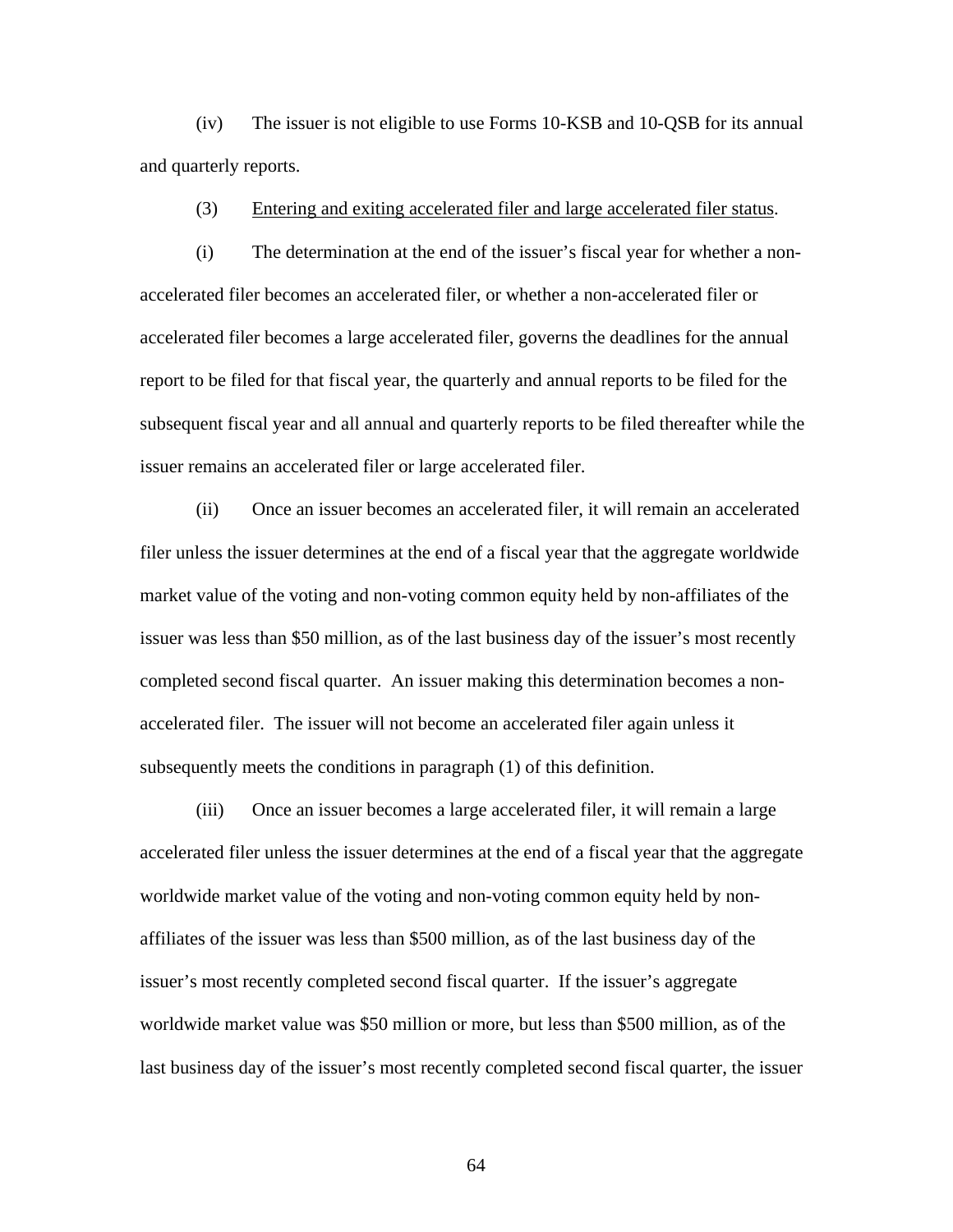becomes an accelerated filer. If the issuer's aggregate worldwide market value was less than \$50 million, as of the last business day of the issuer's most recently completed second fiscal quarter, the issuer becomes a non-accelerated filer. An issuer will not become a large accelerated filer again unless it subsequently meets the conditions in paragraph (2) of this definition.

(iv) The determination at the end of the issuer's fiscal year for whether an accelerated filer becomes a non-accelerated filer, or a large accelerated filer becomes an accelerated filer or a non-accelerated filer, governs the deadlines for the annual report to be filed for that fiscal year, the quarterly and annual reports to be filed for the subsequent fiscal year and all annual and quarterly reports to be filed thereafter while the issuer remains an accelerated filer or non-accelerated filer.

NOTE to paragraphs  $(1)$ ,  $(2)$  and  $(3)$ : The aggregate worldwide market value of the issuer's outstanding voting and non-voting common equity shall be computed by use of the price at which the common equity was last sold, or the average of the bid and asked prices of such common equity, in the principal market for such common equity.

\* \* \* \* \*

9. Section 240.13a-10 is amended by revising paragraph (j) to read as follows: **§240.13a-10 Transition reports.**

\* \* \* \* \*

 $(j)(1)$  For transition reports to be filed on the form appropriate for annual reports of the issuer, the number of days shall be:

(i) 60 days (75 days for fiscal years ending before December 15, 2006) for large accelerated filers (as defined in §240.12b-2);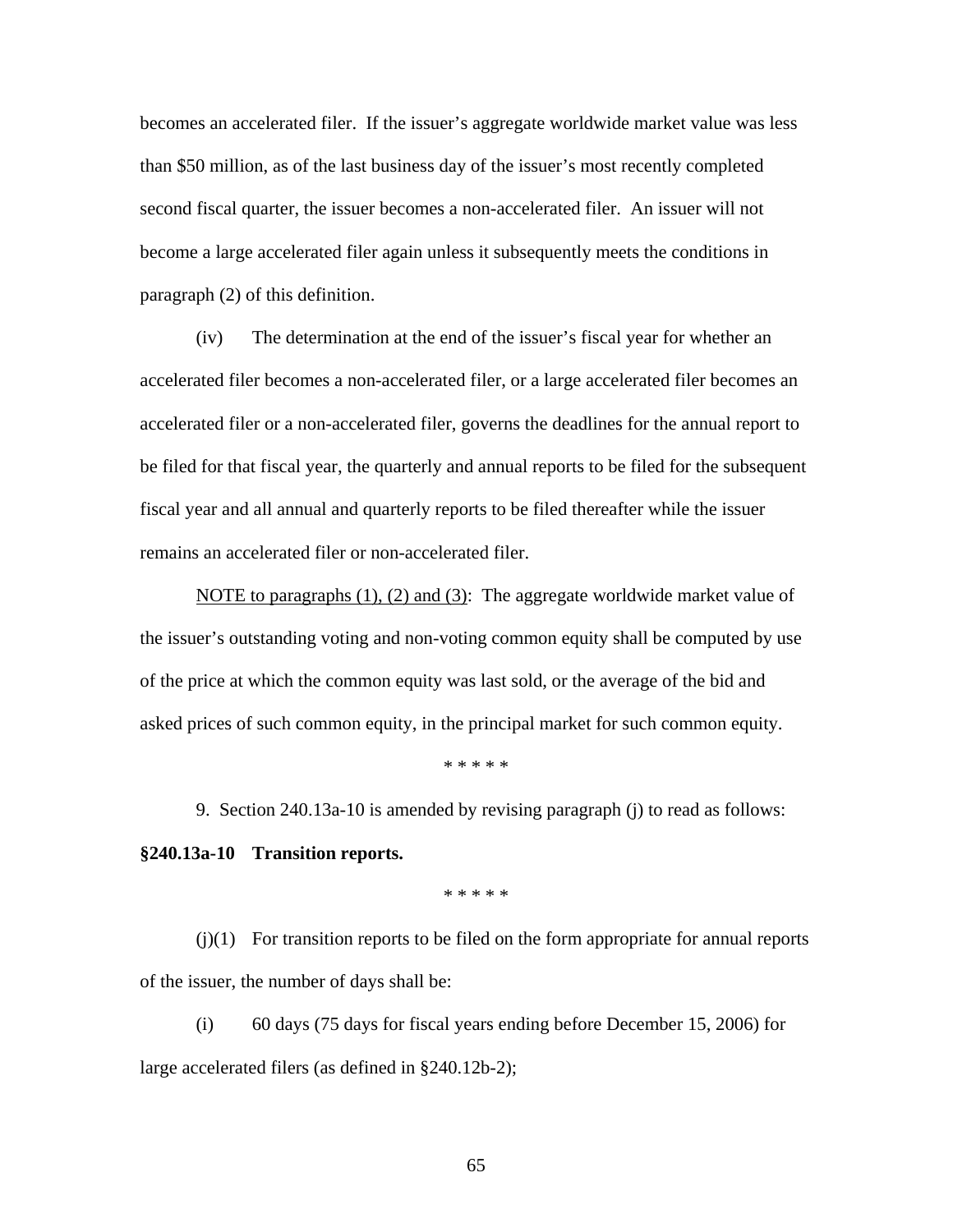(ii) 75 days for accelerated filers (as defined in §240.12b-2); and

(iii) 90 days for all other issuers; and

(2) For transition reports to be filed on Form 10-Q or Form 10-QSB

(§249.308a or §249.308b of this chapter), the number of days shall be:

(i) 40 days for large accelerated filers and accelerated filers (as defined in §240.12b-2); and

(ii) 45 days for all other issuers.

\* \* \* \* \*

10. Section 240.15d-10 is amended by revising paragraph (j) to read as follows:

## **§240.15d-10 Transition reports.**

\* \* \* \* \*

 $(j)(1)$  For transition reports to be filed on the form appropriate for annual reports of the issuer, the number of days shall be:

(i) 60 days (75 days for fiscal years ending before December 15, 2006) for large accelerated filers (as defined in §240.12b-2);

(ii) 75 days for accelerated filers (as defined in §240.12b-2); and

(iii) 90 days for all other issuers; and

(2) For transition reports to be filed on Form 10-Q or Form 10-QSB

(§249.308a or §249.308b of this chapter), the number of days shall be:

(i) 40 days for large accelerated filers and accelerated filers (as defined in §240.12b-2); and

(ii) 45 days for all other issuers.

\* \* \* \* \*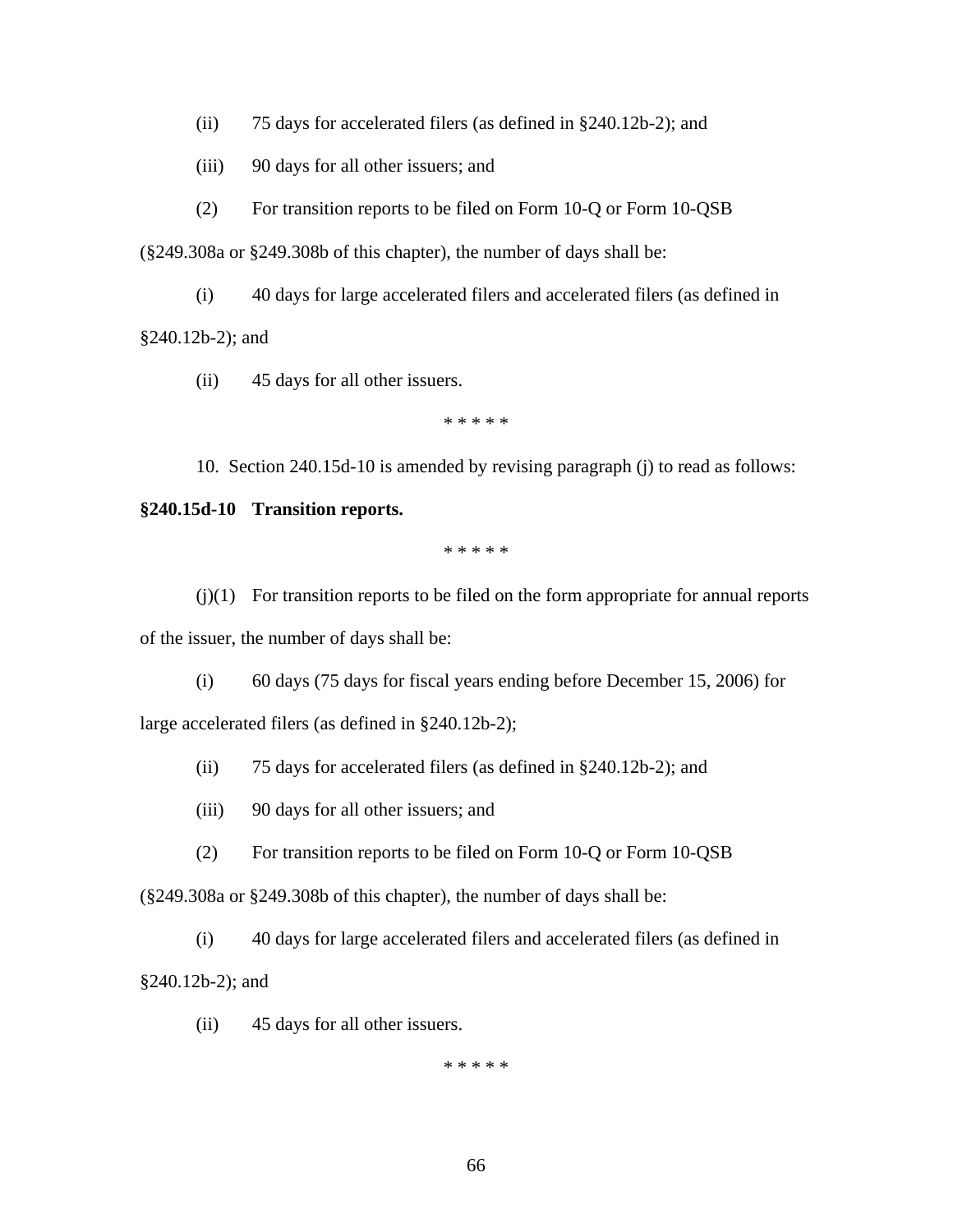### **PART 249 – FORMS, SECURITIES EXCHANGE ACT OF 1934**

11. The authority citation for Part 249 continues to read, in part, as follows:

Authority: 15 U.S.C. 78a et seq. and 7201 et seq.; and 18 U.S.C. 1350, unless otherwise noted.

\* \* \* \* \*

12. Section 249.308a is amended by revising paragraph (a) to read as follows:

# **§249.308a Form 10-Q, for quarterly and transition reports under sections 13 or 15(d) of the Securities Exchange Act of 1934.**

(a) Form 10-Q shall be used for quarterly reports under section 13 or 15(d) of the Securities Exchange Act of 1934 (15 U.S.C. 78m or 78o(d)), required to be filed pursuant to §240.13a-13 or §240.15d-13 of this chapter. A quarterly report on this form pursuant to §240.13a-13 or §240.15d-13 of this chapter shall be filed within the following period after the end of the first three fiscal quarters of each fiscal year, but no quarterly report need be filed for the fourth quarter of any fiscal year:

- (1) 40 days after the end of the fiscal quarter for large accelerated filers and accelerated filers (as defined in §240.12b-2 of this chapter); and
	- (2) 45 days after the end of the fiscal quarter for all other registrants.

\* \* \* \* \*

- 13. Form 10-Q (referenced in §249.308a) is amended by:
	- a. Revising General Instruction A.1.; and

b. Revising the check box on the cover page that starts "Indicate by check mark whether the registrant is an accelerated filer (as defined in Rule 12b-2 of the Exchange Act.) ... ."

The revisions read as follows: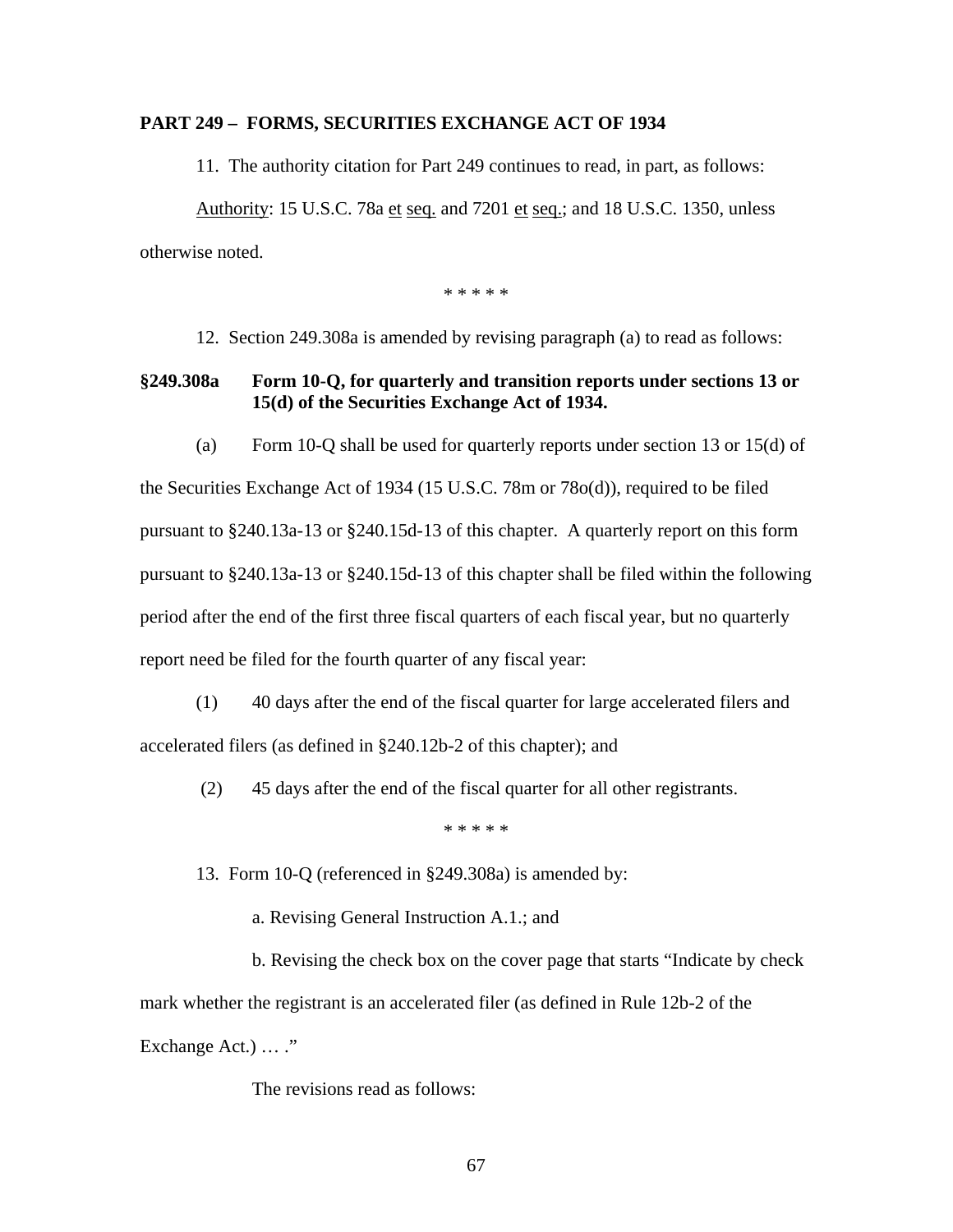**Note: The text of Form 10-Q does not, and this amendment will not, appear in the Code of Federal Regulations.** 

# **UNITED STATES**

# **SECURITIES AND EXCHANGE COMMISSION**

### **Washington, D.C. 20549**

### **FORM 10-Q**

### **GENERAL INSTRUCTIONS**

A. Rule as to Use of Form 10-Q.

1. Form 10-Q shall be used for quarterly reports under Section 13 or 15(d) of the Securities Exchange Act of 1934 (15 U.S.C. 78m or 78o(d)), filed pursuant to Rule 13a-13 (17 CFR 240.13a-13) or Rule 15d-13 (17 CFR 240.15d-13). A quarterly report on this form pursuant to Rule 13a-13 or Rule 15d-13 shall be filed within the following period after the end of each of the first three fiscal quarters of each fiscal year, but no report need be filed for the fourth quarter of any fiscal year:

a. 40 days after the end of the fiscal quarter for large accelerated filers and accelerated filers (as defined in 17 CFR 240.12b-2); and

b. 45 days after the end of the fiscal quarter for all other registrants.

\* \* \* \* \*

### **UNITED STATES**

### **SECURITIES AND EXCHANGE COMMISSION**

**Washington, D.C. 20549** 

### **FORM 10-Q**

\* \* \* \* \*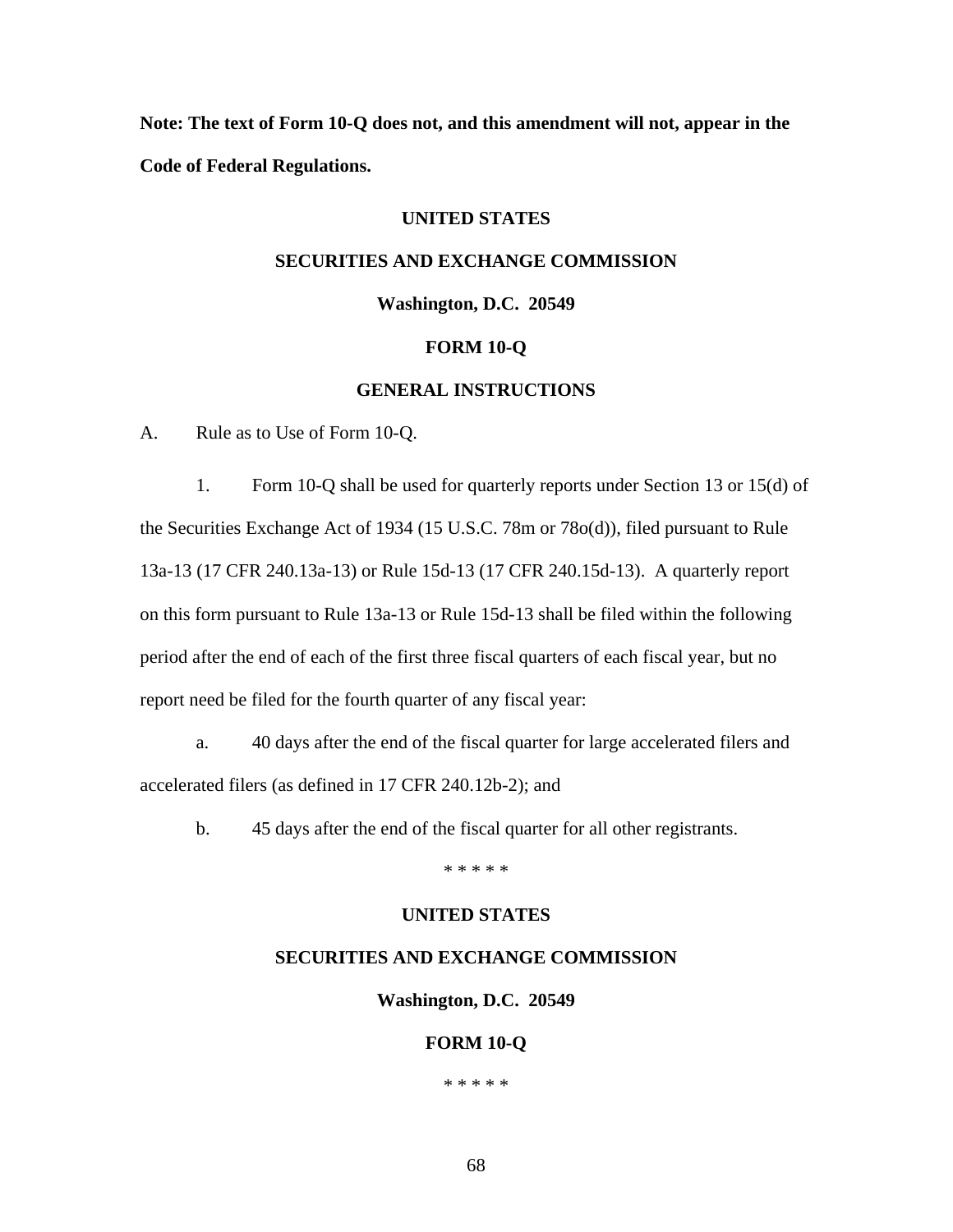Indicate by check mark whether the registrant is a large accelerated filer, an accelerated filer, or a non-accelerated filer. See definition of "accelerated filer and large accelerated filer" in Rule 12b-2 of the Exchange Act. (Check one):

Large accelerated filer …. Accelerated filer …. Non-accelerated filer ….

\* \* \* \* \*

14. Section 249.310 is revised to read as follows:

# **§249.310 Form 10-K, for annual and transition reports pursuant to sections 13 or 15(d) of the Securities Exchange Act of 1934.**

(a) This form shall be used for annual reports pursuant to sections 13 or 15(d) of the Securities Exchange Act of 1934 (15 U.S.C. 78m or 78o(d)) for which no other form is prescribed. This form also shall be used for transition reports filed pursuant to section 13 or 15(d) of the Securities Exchange Act of 1934.

(b) Annual reports on this form shall be filed within the following period:

(1) 60 days after the end of the fiscal year covered by the report (75 days for fiscal years ending before December 15, 2006) for large accelerated filers (as defined in §240.12b-2 of this chapter);

(2) 75 days after the end of the fiscal year covered by the report for accelerated filers (as defined in §240.12b-2 of this chapter); and

(3) 90 days after the end of the fiscal year covered by the report for all other registrants.

(c) Transition reports on this form shall be filed in accordance with the requirements set forth in §240.13a-10 or §240.15d-10 of this chapter applicable when the registrant changes its fiscal year end.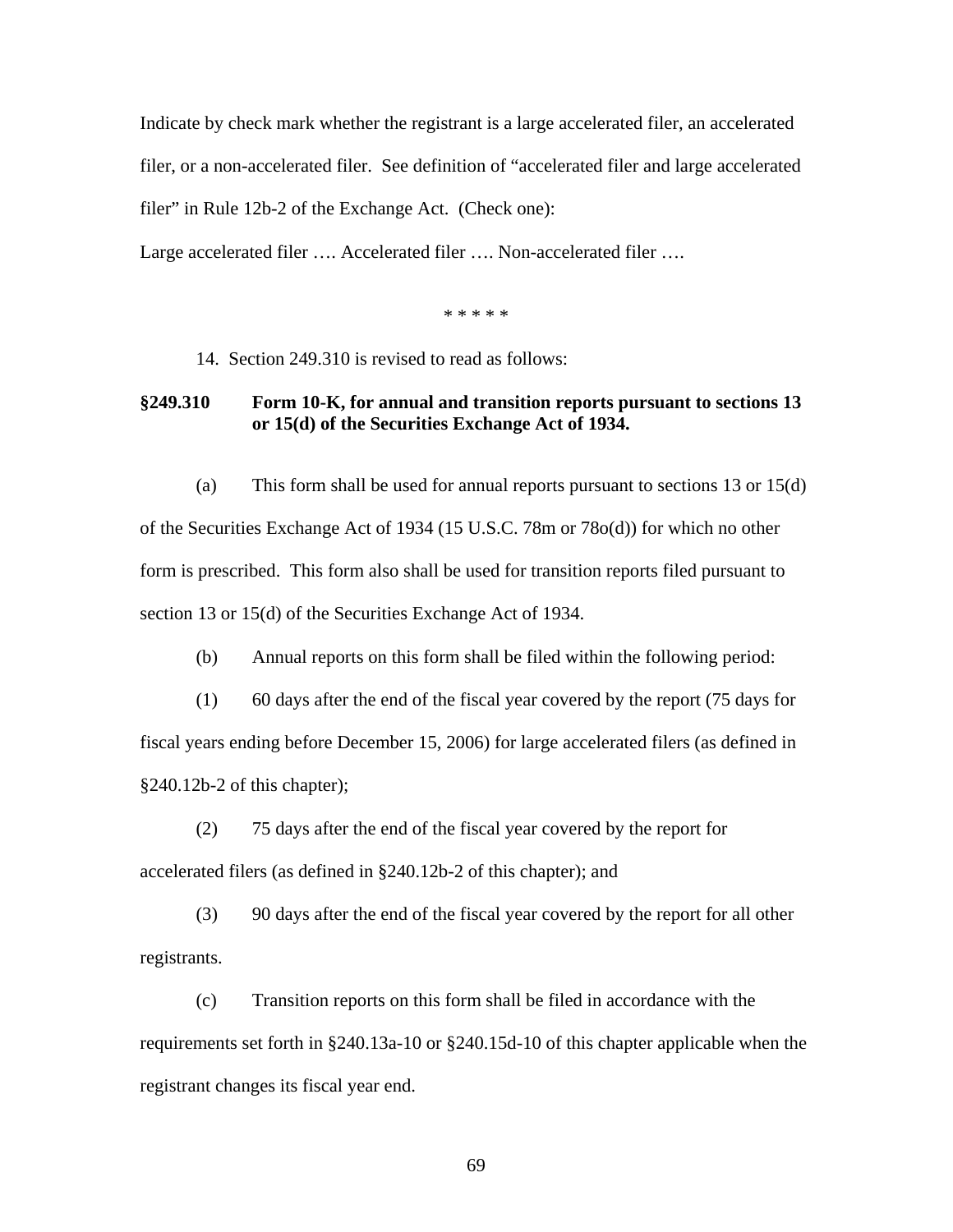(d) Notwithstanding paragraphs (b) and (c) of this section, all schedules required by Article 12 of Regulation S-X ( $\S$  $\S$ 210.12-01 – 210.12-29 of this chapter) may, at the option of the registrant, be filed as an amendment to the report not later than 30 days after the applicable due date of the report.

15. Form 10-K (referenced in §249.310) is amended by:

a. Revising General Instruction A.;

b. Revising the check box on the cover page that starts "Indicate by check mark whether the registrant is an accelerated filer (as defined in Rule 12b-2 of the Act). … .;" and

c. Revising Item 1B. of Part I.

The revisions read as follows:

**Note: The text of Form 10-K does not, and this amendment will not, appear in the Code of Federal Regulations.** 

### **UNITED STATES**

### **SECURITIES AND EXCHANGE COMMISSION**

### **Washington, D.C. 20549**

#### **FORM 10-K**

\* \* \* \* \*

### **GENERAL INSTRUCTIONS**

A. Rule as to Use of Form 10-K.

(1) This Form shall be used for annual reports pursuant to Section 13 or 15(d) of the Securities Exchange Act of 1934 (15 U.S.C. 78m or 78o(d)) (the "Act") for which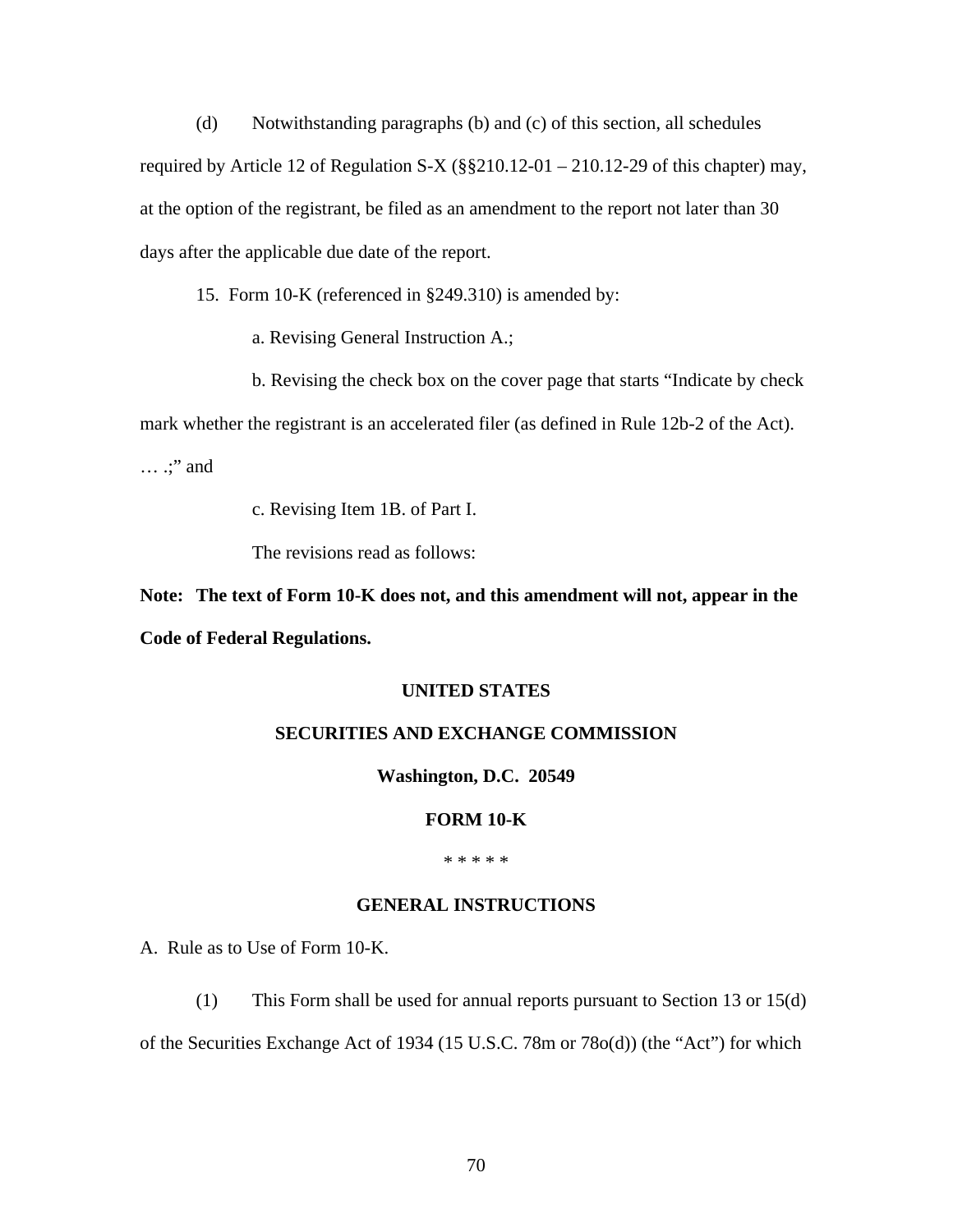no other form is prescribed. This Form also shall be used for transition reports filed pursuant to Section 13 or 15(d) of the Act.

(2) Annual reports on this Form shall be filed within the following period:

(a) 60 days after the end of the fiscal year covered by the report (75 days for fiscal years ending before December 15, 2006) for large accelerated filers (as defined in 17 CFR 240.12b-2):

(b) 75 days after the end of the fiscal year covered by the report for accelerated filers (as defined in 17 CFR 240.12b-2); and

(c) 90 days after the end of the fiscal year covered by the report for all other registrants.

(3) Transition reports on this Form shall be filed in accordance with the requirements set forth in Rule 13a-10 (17 CFR 240.13a-10) or Rule 15d-10 (17 CFR 240.15d-10) applicable when the registrant changes its fiscal year end.

(4) Notwithstanding paragraphs (2) and (3) of this General Instruction A., all schedules required by Article 12 of Regulation S-X  $(17 \text{ CFR } 210.12 - 01 - 210.12 - 29)$ may, at the option of the registrant, be filed as an amendment to the report not later than 30 days after the applicable due date of the report.

\* \* \* \* \*

## **UNITED STATES**

#### **SECURITIES AND EXCHANGE COMMISSION**

**Washington, D.C. 20549** 

### **FORM 10-K**

\* \* \* \* \*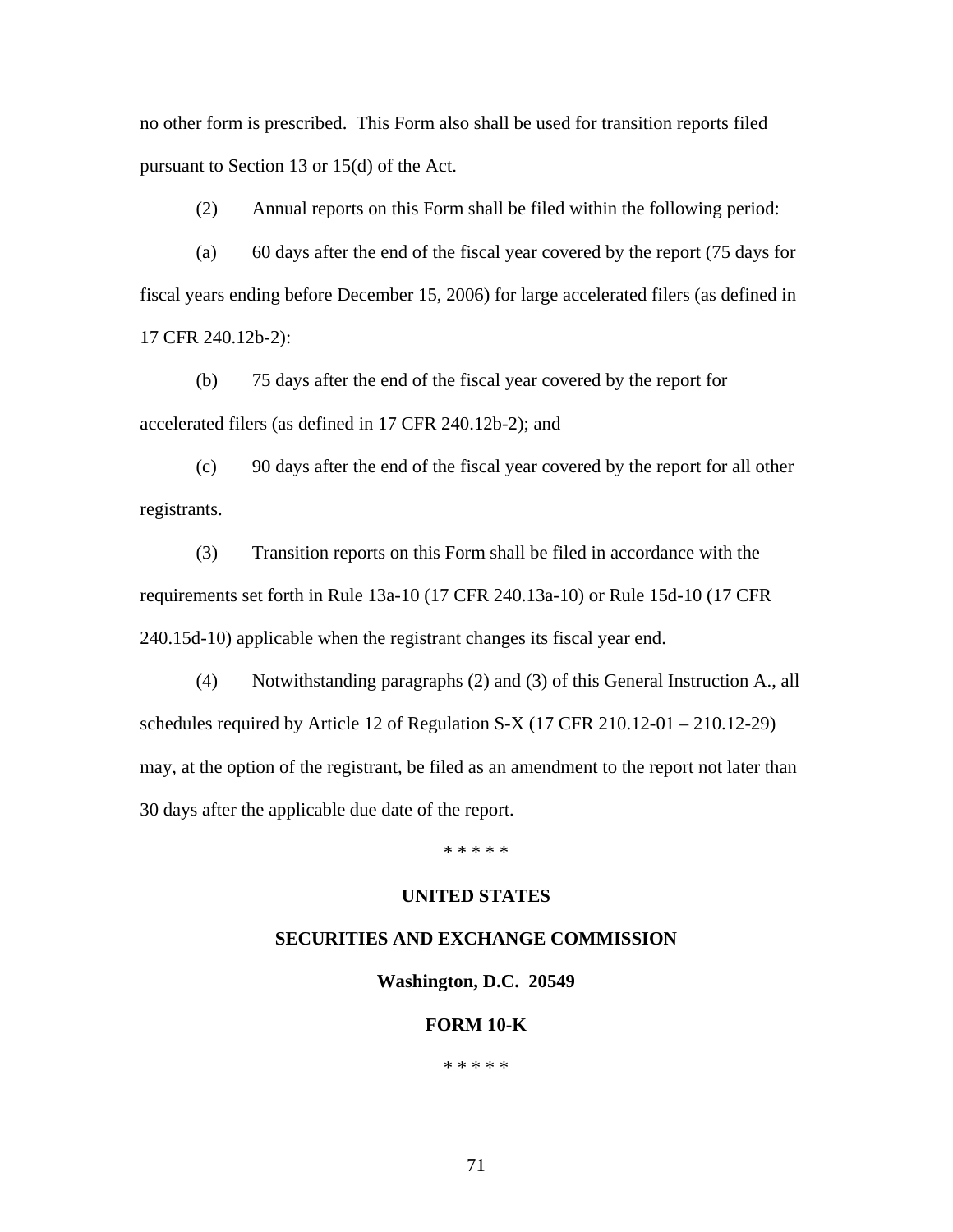Indicate by check mark whether the registrant is a large accelerated filer, an accelerated filer, or a non-accelerated filer. See definition of "accelerated filer and large accelerated filer" in Rule 12b-2 of the Exchange Act. (Check one):

Large accelerated filer …. Accelerated filer …. Non-accelerated filer ….

\* \* \* \* \*

# **PART I**

\* \* \* \* \*

**Item 1. \*\*\*** 

## **Item 1B. Unresolved Staff Comments.**

If the registrant is an accelerated filer or a large accelerated filer, as defined in Rule 12b-2 of the Exchange Act (§240.12b-2 of this chapter), or is a well-known seasoned issuer as defined in Rule 405 of the Securities Act (§230.405 of this chapter) and has received written comments from the Commission staff regarding its periodic or current reports under the Act not less than 180 days before the end of its fiscal year to which the annual report relates, and such comments remain unresolved, disclose the substance of any such unresolved comments that the registrant believes are material. Such disclosure may provide other information including the position of the registrant with respect to any such comment.

\* \* \* \* \*

16. Form 20-F (referenced in §249.220f) is amended by:

a. Adding a check box to the cover page before the paragraph that starts "Indicate by check mark which financial statement item the registrant has elected to follow ... .;" and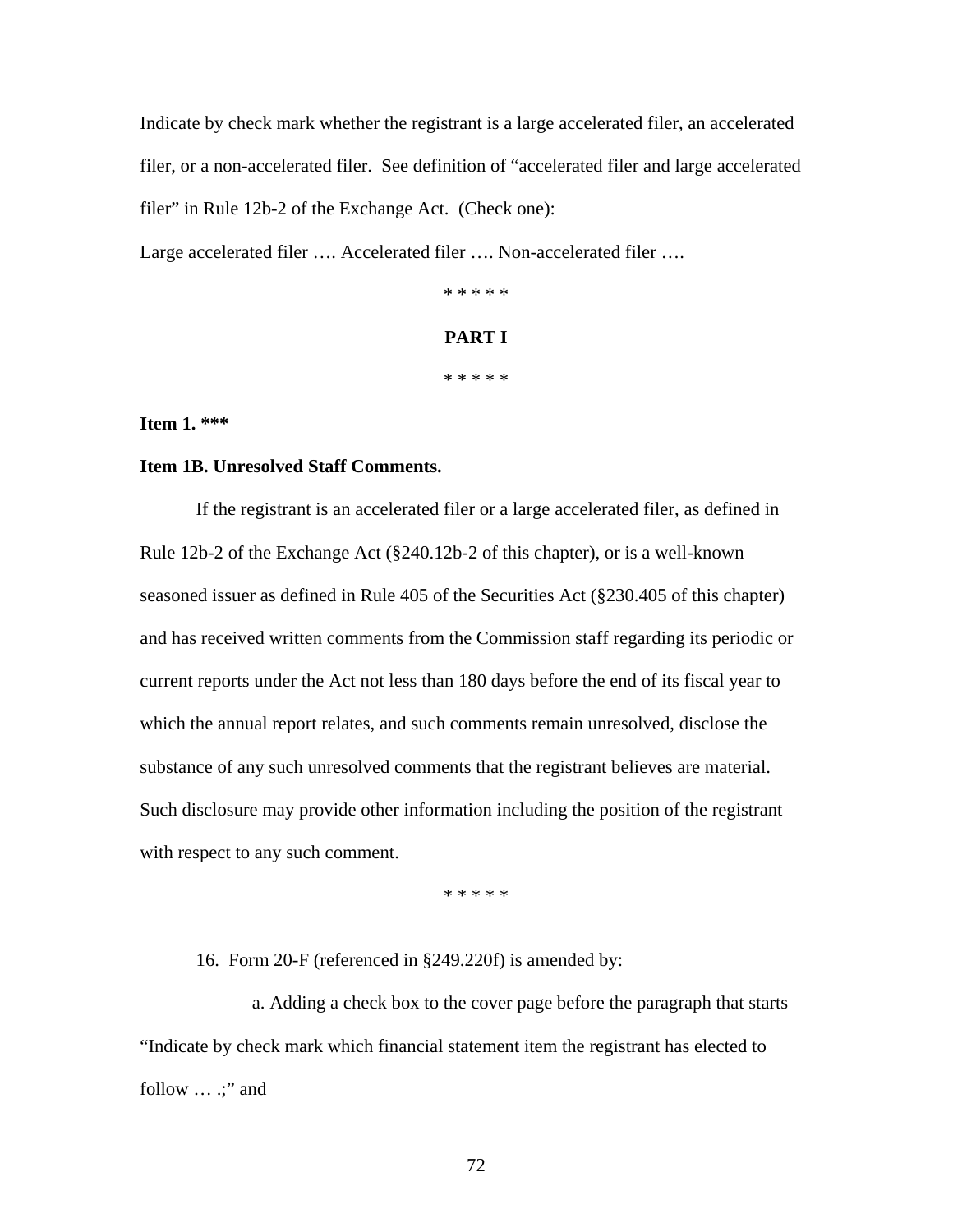b. Revising Item 4A. to Part I.

The addition and revision read as follows:

# **Note: The text of Form 20-F does not, and this amendment will not, appear in the Code of Federal Regulations.**

# **UNITED STATES**

### **SECURITIES AND EXCHANGE COMMISSION**

#### **Washington, D.C. 20549**

## **FORM 20-F**

\* \* \* \* \*

Indicate by check mark whether the registrant is a large accelerated filer, an accelerated filer, or a non-accelerated filer. See definition of "accelerated filer and large accelerated filer" in Rule 12b-2 of the Exchange Act. (Check one):

Large accelerated filer …. Accelerated filer …. Non-accelerated filer ….

\* \* \* \* \*

# **PART 1**

\* \* \* \* \*

**Item 4. \*\*\*** 

# **Item 4A. Unresolved Staff Comments**

If the registrant is an accelerated filer or a large accelerated filer, as defined in Rule 12b-2 of the Exchange Act (§240.12b-2 of this chapter), or is a well-known seasoned issuer as defined in Rule 405 of the Securities Act (§230.405 of this chapter) and has received written comments from the Commission staff regarding its periodic reports under the Exchange Act not less than 180 days before the end of its fiscal year to